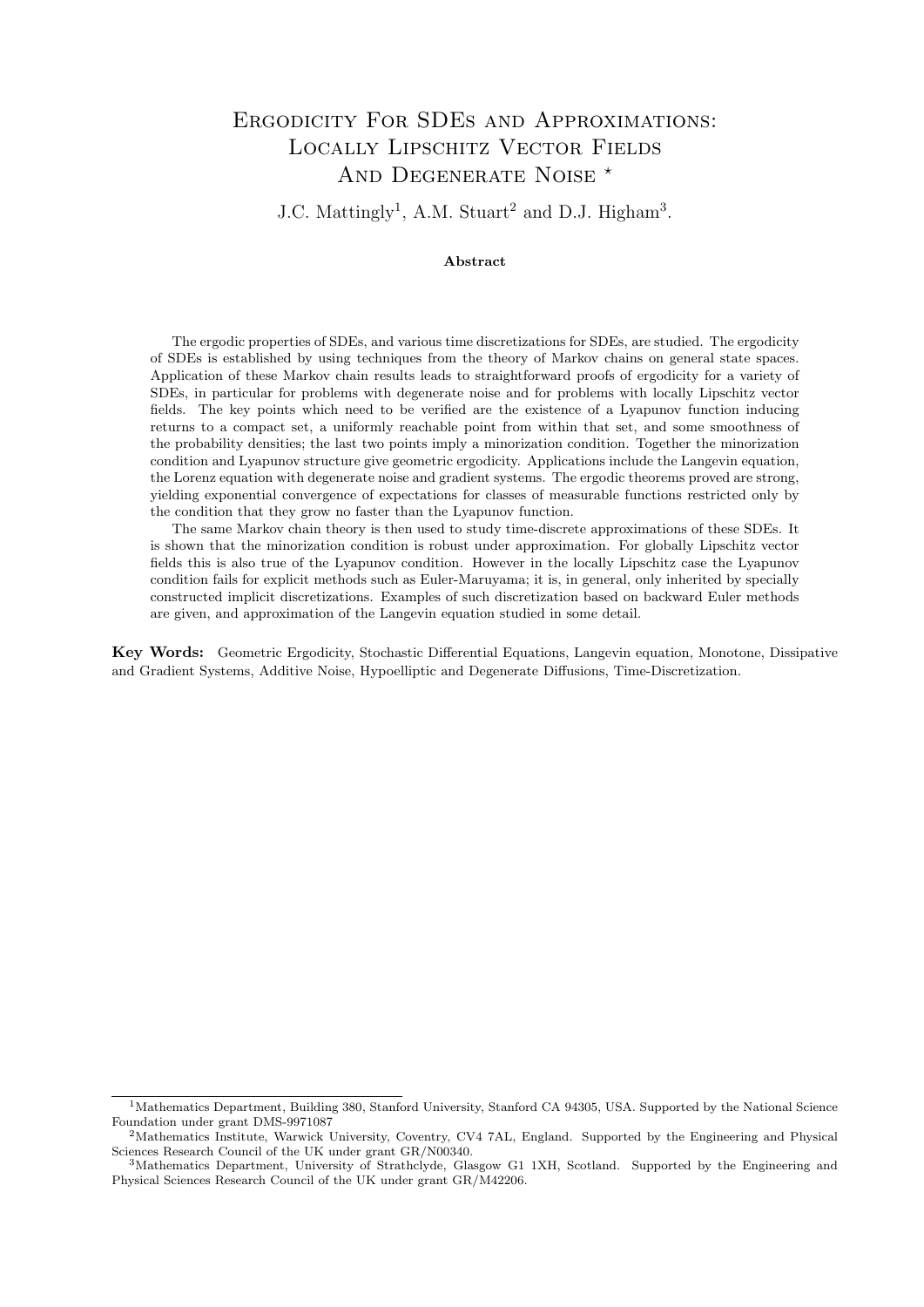# 1 Introduction

The primary objective of this paper is to study ergodicity of dynamical systems subject to noise, especially stochastic differential equations (SDEs) with additive noise and their time discretizations. In particular, we are interested in problems where the noise is degenerate and the vector field governing the deterministic flow is not necessarily globally Lipschitz. Such situations arise frequently in applications. A secondary objective is to develop a framework for establishing ergodicity which is both simple and, at the same time, sufficiently adaptable to allow application to both SDEs and their time-discretizations, especially those appropriate for computer simulation. We show that explicit methods such as Euler-Maruyama can fail to be ergodic, even when the underlying SDE is ergodic; we introduce variants of the backward Euler method which overcome this difficulty.

To fulfill the secondary objective, section 2 contains the statement of a theory of geometric ergodicity for Markov chains. (We use the term geometric ergodicity to mean the existence of an invariant measure  $\pi$  to which there is exponentially fast convergence.) No essentially new ideas are presented in section 2, but the treatment is self-contained and applicable in a straightforward way to both continuous and discrete time; in addition it is unencumbered by machinery required for situations more general than those of interest to us. Our treatment is influenced by the work of Meyn and Tweedie ([16, 17]), Durrett [3] and Has'minskii ([9]). Indeed many of the ergodicity results in this paper could be proved by combining various results in [16, 17]. However, by stating and proving a theorem tailored to our needs, we believe that the subsequent material is made more accessible; we prove the theorem with a straightforward coupling argument given in the Appendix. Our approach, when proving ergodicity for SDEs, is to use knowledge of the deterministic flow explicitly. Restricting to globally Lipschitz drift terms and a non-degenerate diffusion matrix, it is possible to prove ergodicity with little knowledge of the flow. Yet many interesting equations which do not meet these stringent conditions are nonetheless tractable, given a little knowledge of the underlying noise free dynamics; this is the case for non-linear stochastic equations that have deterministic counterparts for which the geometry of the phase space is well understood.

Sections 3, 4 and 5 are devoted to a variety of applications. In all cases, the noise free equations are dissipative in the general sense of [8]. The Lyapunov functions used to prove this dissipativity are natural candidates for establishing the supermartingale structure (outside a compact set) which underlies the theory of geometric ergodicity in section 2; see [5] for a treatise on the use of Lyapunov functions to study the ergodicity of countable state-space Markov chains. Our results are complementary to the work of Kleimann [1, 11] where invariant control sets are used to partition the state space, and Markov chain properties studied on these distinct control sets. We essentially work in settings where there is exactly one invariant control set.

Section 3 is concerned with the Langevin equation, describing the motion of a particle subject to a central force and interacting with a heat bath [6]. The noise is degenerate because it acts directly only on the momentum co-ordinates and not positions. We generalize previous results in [31] where semigroup techniques were employed. Section 4 is concerned with monotone and dissipative problems where the underlying deterministic flow has an equilibrium point with non-trivial stable manifold. The basic idea for monotone problems comes from [4] where it is used to study Galerkin approximations of the Navier-Stokes equation at arbitrary Reynolds number and subject to degenerate noise. In the Navier-Stokes equations, the underlying deterministic flow is monotone; here the approach is generalized considerably to allow study of a variety of dissipative problems, including the Lorenz equations subject to degenerate noise. Ideas similar to those in section 4 are employed in section 5 to study gradient systems with, possibly degenerate, noise. Gradient systems with non-degenerate noise are thoroughly investigated in [20] where, confusingly in the context of this paper, such problems are referred to as Langevin diffusions; here we reserve the terminology Langevin diffusions for the particle-in-a-heat-bath models of section 3, noting that in the absence of inertia these models reduce to the gradient problems of section 5.

Our presentation rests on two fundamental assumptions. The first is the existence of a Lyapunov function. This implies that outside some compact region C in the center of the phase space the dynamics move inward on average. Loosely, this allows us to restrict our attention to this central compact region. Secondly, there exists a neighborhood  $\mathcal N$  of some distinguished point in C which is uniformly reachable from inside C and the probability densities are smooth in  $C$ ; this leads to a minorization condition. In sections 3.4 and 5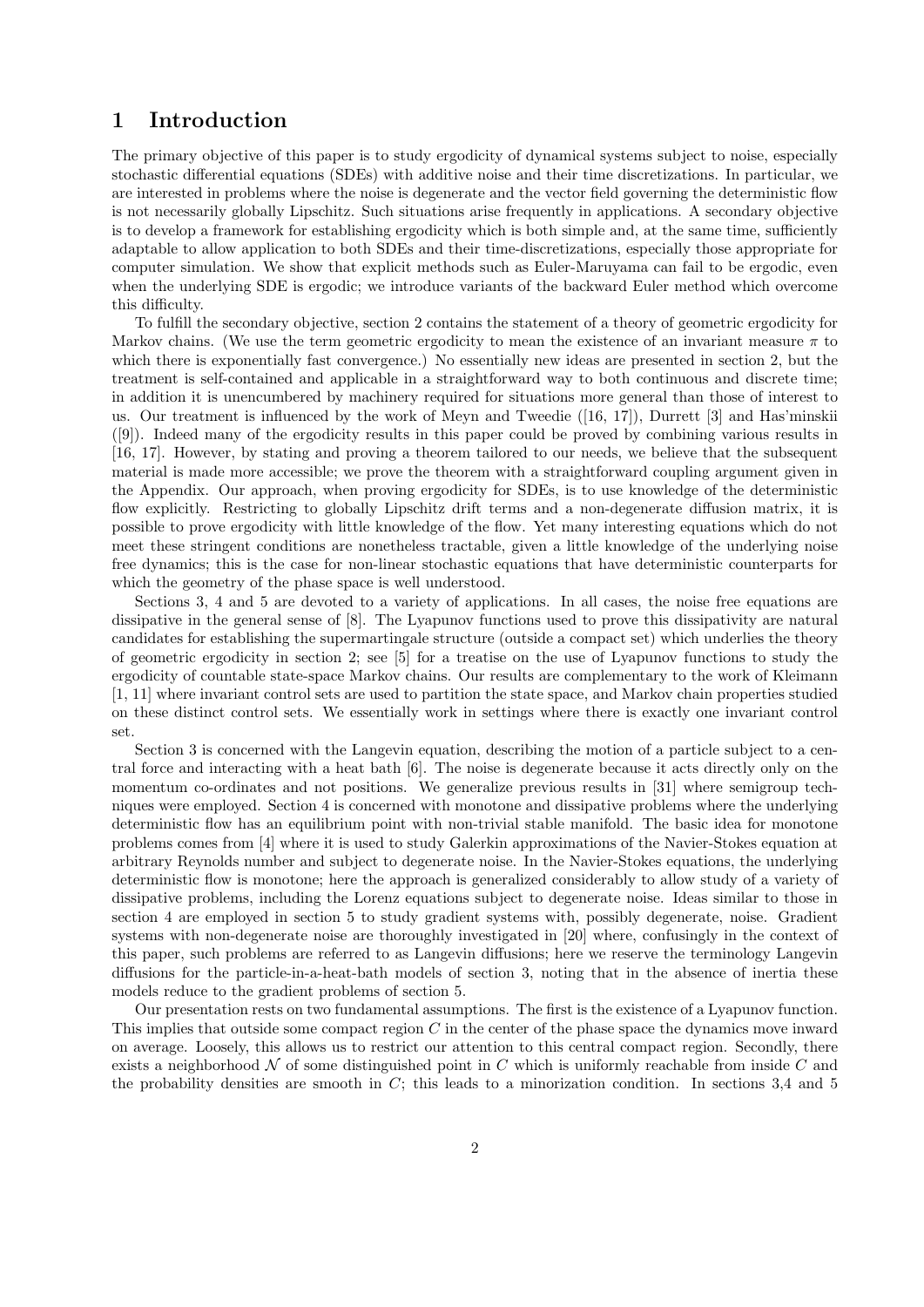we basically verify these two assumptions for a variety of SDEs so that the induced measures converge exponentially to the stationary distribution. Polynomial rates of convergence are obtained under a range of conditions in [32].

The remaining sections study the effect of time-discretization on the problems in sections 3, 4 and 5. Since the noise may be degenerate, and the vector fields not globally Lipschitz, existing theories establishing ergodicity of numerical methods [28, 29, 7] do not apply. We show that the geometric ergodicity theory of section 2 can be used to prove ergodicity of a variety of approximation methods applied to these problems. The key points to understand are how time-discretization affects a minorization condition and how it effects a Lyapunov structure. The former is robust to a wide range of approximations (see section 6), being a property on a compact set. The Lyapunov condition, however, is more sensitive: by constructing examples, we show that explicit methods such as Euler-Maruyama are transient, and hence not ergodic, for any choice of time-step; related examples may be found in [20, 30]. In section 7 we study globally Lipschitz diffusions where the Lyapunov structure is inherited by a wide range of approximations, including Euler-Maruyama. In section 8 we study locally Lipschitz diffusions, showing that certain implicit numerical methods can be constructed to inherit a Lyapunov structure; this work builds on related studies of deterministic problems (see [27, Chapters 4 and 5]). Some illustrative numerical experiments are described in Section 9. Detailed conclusions about numerical approximation are summarized at the start of Section 6.

### 2 Geometric Ergodicity

In this section we state Theorem 2.5, guaranteeing geometric ergodicity, which is sufficiently general to enable application to both a variety of SDEs (possibly with degenerate noise) and various time-discrete approximations. The proof is inspired and guided by those in [3, 16, 17] but is self-contained and tailored to our specific needs; it is given in the Appendix.

Consider a Markov process  $x(t)$   $(t \in \mathbb{R}^+)$  or a Markov chain  $x(t)$   $(t \in \mathbb{Z}^+)$  on a state space  $(\mathbb{R}^d, \mathcal{B}(\mathbb{R}^d))$ . Here  $\mathcal{B}(\mathbb{R}^d)$  denotes the Börel  $\sigma$ -algebra on  $\mathbb{R}^d$ . To help combine our treatment of continuous and discrete time, we set  $\mathbb{T} = \mathbb{R}^+$  (resp.  $\mathbb{Z}^+$ ) for the Markov process (resp. chain) case. Throughout the remainder of the paper  $\mathcal{B}_{\delta}(x)$  denotes the open ball of radius  $\delta$  centered at x. We denote the transition kernel of the Markov process or chain by

$$
P_t(x, A) \stackrel{\text{def}}{=} \mathbb{P}(x(t) \in A | x(0) = x), \quad t \in \mathbb{T}, x \in \mathbb{R}^d, A \in \mathcal{B}(\mathbb{R}^d) .
$$

**Assumption 2.1** The Markov chain or process  $\{x(t)\}\$  with transition kernel  $P_t(x, A)$  satisfies, for some fixed compact set  $C \in \mathcal{B}(\mathbb{R}^d)$ , the following:

i) for some  $y^* \in int(C)$  there is, for any  $\delta > 0$ , a  $t_1 = t_1(\delta) \in \mathbb{T}$  such that

$$
P_{t_1}\Big(x,\mathcal{B}_{\delta}(y^*)\Big) > 0 \quad \forall x \in C;
$$

ii) for  $t \in \mathbb{T}$  the transition kernel possesses a density  $p_t(x, y)$ , precisely

$$
P_t(x, A) = \int_A p_t(x, y) dy \quad \forall x \in C, \ A \in \mathcal{B}(\mathbb{R}^d) \cap \mathcal{B}(C),
$$

and  $p_t(x, y)$  is jointly continuous in  $(x, y) \in C \times C$ .

Consider the Markov chain formed by sampling at the rate  $T \in \mathbb{T}$ , with the kernel  $P(x, A) \stackrel{\text{def}}{=} P_T(x, A)$ . Let  ${x_n}_{n \in \mathbb{Z}^+}$  be the Markov chain generated by this kernel. We use a Lyapunov function to control the return times to C. In the following  $\mathcal{F}_n$  denotes the  $\sigma$ -algebra of events up to and including the  $n^{th}$  iteration.

**Assumption 2.2** There is a function  $V : \mathbb{R}^d \to [1, \infty)$ , with  $\lim_{x \to \infty} V(x) = \infty$ , and real numbers  $\alpha \in (0, 1)$ , and  $\beta \in [0,\infty)$  such that

$$
\mathbb{E}[V(x_{n+1})|\mathcal{F}_n] \le \alpha V(x_n) + \beta.
$$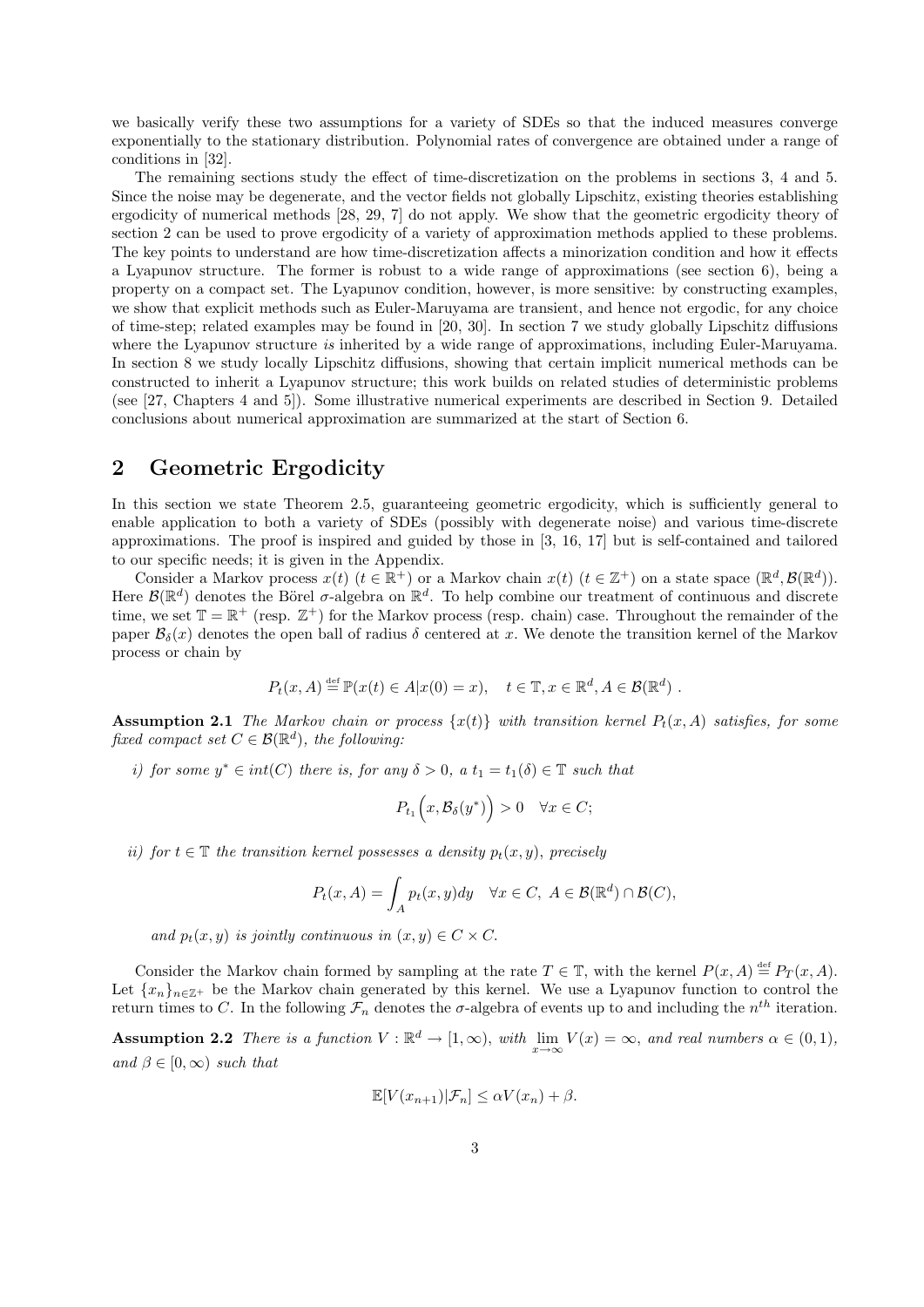The basic conclusion of the next lemma, whose proof is given in the Appendix, is known as the *minoriza*tion condition.

**Lemma 2.3** Let Assumption 2.1 hold. There is a choice of  $T \in \mathbb{T}$ , an  $\eta > 0$ , and a probability measure  $\nu$ , with  $\nu(C^c) = 0$  and  $\nu(C) = 1$ , such that

$$
P(x, A) \ge \eta \nu(A) \quad \forall A \in \mathcal{B}(\mathbb{R}^d), x \in C.
$$

Throughout this paper we will study the following SDE and its approximations:

$$
dx = Y(x)dt + \Sigma dW, \quad x(0) = y,\tag{2.1}
$$

where  $x \in \mathbb{R}^d$ ,  $Y : \mathbb{R}^d \to \mathbb{R}^d$  and W is a standard m-dimensional Brownian motion for some  $m \leq d$ . The fixed matrix  $\Sigma$  is in  $\mathbb{R}^{d \times m}$  and is assumed to have linearly independent columns. We use  $\mathbb{E}^y$  to denote expectation under (2.1), with the given initial data. To establish geometric ergodicity for this SDE we may use the following assumption which implies Assumption 2.2.

Assumption 2.4 There is a function  $V : \mathbb{R}^d \to [1,\infty)$ , with  $\lim_{x\to\infty} V(x) = \infty$ , and real numbers  $a \in$  $(0, \infty)$ ,  $d \in (0, \infty)$  such that

$$
\mathcal{A}\{V(x)\} \le -a\{V(x)\} + d,\tag{2.2}
$$

where  $A$  is the generator for  $(2.1)$  given by

$$
\mathcal{A}g = \sum_{i=1}^{d} Y_i \frac{\partial g}{\partial x_i} + \frac{1}{2} \sum_{i,j=1}^{d} \left[ \Sigma \Sigma^T \right]_{ij} \frac{\partial^2 g}{\partial x_i \partial x_j}.
$$
\n(2.3)

This is just the infinitesimal version of Assumption 2.2. To see this note that, by the Itó formula,

$$
dV = \mathcal{A}\{V\}dt + \text{Martingale}
$$

so that, if  $\mathcal{F}_s$  is the  $\sigma$ -algebra of all events up to time s, it follows that

$$
\mathbb{E}^y \{ V(x(t)) | \mathcal{F}_s \} \le e^{-a(t-s)} V(x(s)) + \frac{d}{a} [1 - e^{-a(t-s)}] \ . \tag{2.4}
$$

If  $x_n = x(n)$ , so that  ${x_n}_{n=0}^{\infty}$  is a Markov chain, then (2.4) shows that Assumption 2.2 holds for this Markov chain: with  $\alpha = e^{-aT}$  and  $\beta = d/a$ .

In what follows, we will use the shorthand notation  $|f| \leq V$  to mean  $|f(x)| \leq V(x)$  for all x.

**Theorem 2.5** Let  $x(t)$  denote the Markov chain or process with transition kernel  $P_t(x, A)$ . Let  $\{x_n\}_{n \in \mathbb{Z}^+}$ denote the embedded Markov chain with transition kernel  $P(x, A) = P<sub>T</sub>(x, A)$ . There is a  $T > 0$  for which the following holds. Let the Markov chain  $\{x_n\}_{n\in\mathbb{Z}^+}$  satisfy the minorization condition (or Assumption 2.1) and Assumption 2.2 (or Assumption 2.4 when  $x_n = x(nT)$  for  $(2.1)$ ) with C given by

$$
C = \left\{ x : V(x) \le \frac{2\beta}{\gamma - \alpha} \right\}
$$
\n(2.5)

for some  $\gamma \in (\alpha^{\frac{1}{2}}, 1)$ . Then there exists a unique invariant measure  $\pi$ . Furthermore there is  $r(\gamma) \in (0, 1)$ and  $\kappa(\gamma) \in (0,\infty)$  such that for all measurable  $f : |f| \leq V$ 

$$
|\mathbb{E}^{x_0} f(x_n) - \pi(f)| \leq \kappa r^n V(x_0).
$$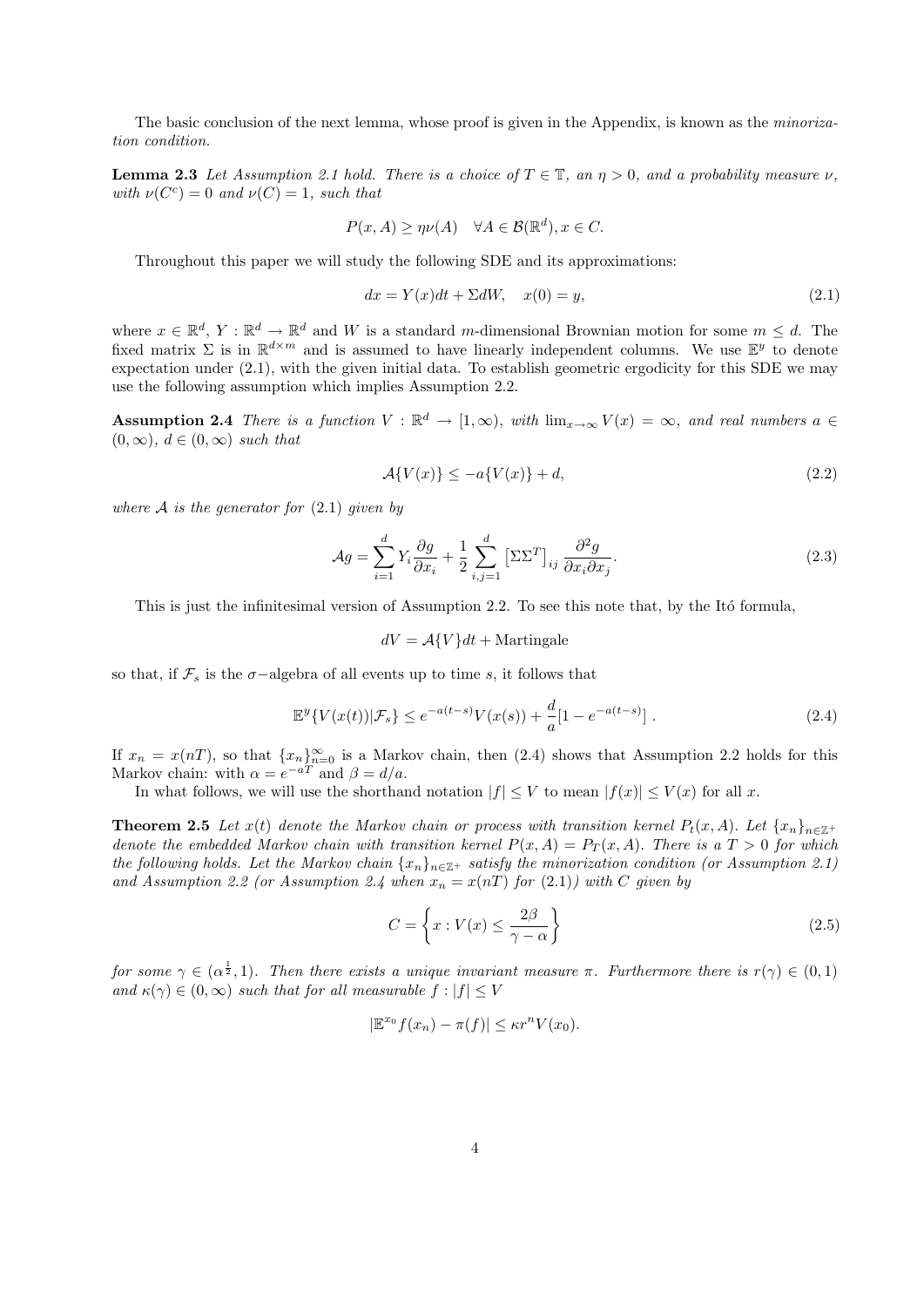## 3 The Langevin Equation

In this section we prove geometric ergodicity of the Langevin equation. The ergodicity of this equation is established in [31] by semigroup methods, but under somewhat restrictive hypotheses on the drift, requiring its first and second derivatives to be globally bounded, and on the class of functions whose expectations converge to values under the limit measure; furthermore, no rate of convergence is given. By employing the Markov chain techniques of section 2, we obtain geometric convergence, for a large class of test function, under considerably weaker conditions on the drift. This result is stated in Theorem 3.2. A concurrent recent study of a specific instance of this problem is taken up in [30].

Let W be a standard d-dimensional Brownian Motion,  $F : \mathbb{R}^d \to \mathbb{R}$ ,  $\sigma \in \mathbb{R}^{d \times d}$  and  $\rho_i \in \mathbb{R}^d$  be the *i*th column of  $\sigma$ ; we assume that the  $\rho_i$  are linearly independent so that  $\sigma$  is invertible. Consider the Langevin SDE for  $q, p \in \mathbb{R}^d$  the position and momenta of a particle of unit mass, namely

$$
dq = pdt,
$$
\n
$$
dp = -\gamma pdt - \nabla F(q)dt + \sigma dW.
$$
\n(3.1)\n(3.2)

In the case  $d = \sigma = 1$ , for example, there is a known invariant measure with density

$$
\rho(p,q) = \exp\{-\gamma[\frac{p^2}{2} + F(q)]\}.
$$

We apply the theory of section 2 to prove ergodicity of  $(3.1)$ – $(3.2)$  under the following condition:

**Condition 3.1** The function  $F \in C^{\infty}(\mathbb{R}^d, \mathbb{R})$  and satisfies

- $F(q) \geq 0$  for all  $q \in \mathbb{R}^d$ .
- There exists an  $\alpha > 0$  and  $\beta \in (0,1)$  such that

$$
\frac{1}{2}\langle \nabla F(q), q \rangle \ge \beta F(q) + \gamma^2 \frac{\beta(2-\beta)}{8(1-\beta)}||q||^2 - \alpha
$$

A polynomial F growing at infinity like  $||q||^{2l}$ , with l a positive integer, will satisfy the assumptions; a simple example for expository purposes is

$$
F(q) = \frac{1}{4} (||q||^2 - 1)^2 . \tag{3.3}
$$

Under Condition 3.1 it is possible, using the Lyapunov function  $V$  below, to prove global in time existence and uniqueness of solutions to  $(3.1)$ – $(3.2)$  – see Chapter III, Theorem 4.1 in [9]. It is expedient to write  $(3.1)$ – $(3.2)$  in the abstract form  $(2.1)$  where now

$$
x = \begin{pmatrix} q \\ p \end{pmatrix} \in \mathbb{R}^{2d}, \ W = \begin{pmatrix} W_1 \\ \vdots \\ W_d \end{pmatrix} \in \mathbb{R}^d, \ Y(x) = \begin{pmatrix} p \\ -\gamma p - \nabla F(q) \end{pmatrix}, \ \Sigma = \begin{pmatrix} O \\ \sigma \end{pmatrix}.
$$
 (3.4)

Here each  $W_i$  is an independent standard one-dimensional Brownian motion and  $O \in \mathbb{R}^{d \times d}$  is the zero matrix. Note that we may write

$$
\Sigma dW = \sum_{i=1}^{d} X_i dW_i, \ X_i = \begin{pmatrix} 0 \\ \rho_i \end{pmatrix}, \ 0 \in \mathbb{R}^d \text{ and } \rho_i \in \mathbb{R}^d \ .
$$
 (3.5)

For  $(3.1)$ – $(3.2)$ , it is useful to define the Lyapunov function

$$
V(x) \stackrel{\text{def}}{=} \frac{1}{2} ||p||^2 + F(q) + \frac{\gamma}{2} \langle p, q \rangle + \frac{\gamma^2}{4} ||q||^2 + 1 \tag{3.6}
$$

with which we define

$$
\mathcal{G}_l = \{ \text{measurable } g : \mathbb{R}^{2d} \to \mathbb{R} \text{ with } |g| \le V^l \}. \tag{3.7}
$$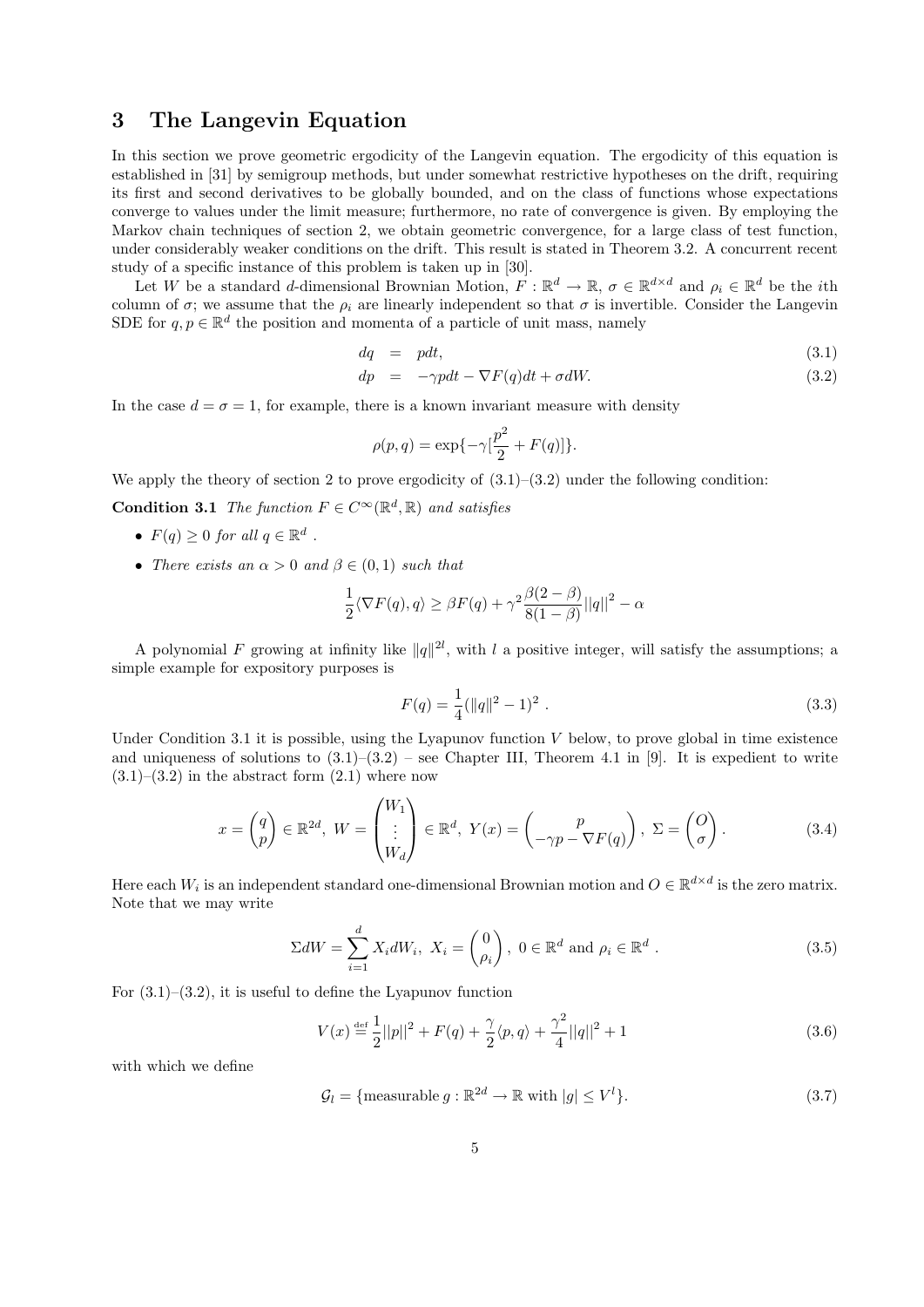**Theorem 3.2** Let Condition 3.1 hold. Then the SDE (3.1)-(3.2) with  $x(t) = (q(t)^T, p(t)^T)^T$  has a unique invariant measure  $\pi$  on  $\mathbb{R}^{2d}$ . Fix any  $l \geq 1$ . If  $x(0) = y$  then there exists  $C = C(l) > 0$ ,  $\lambda = \lambda(l) > 0$  such that, for all  $g \in \mathcal{G}_l$ ,

$$
\left|\mathbb{E}^y g(x(t)) - \pi(g)\right| \le CV(y)^l e^{-\lambda t} \quad \text{for all } t \ge 0. \tag{3.8}
$$

**Proof** The result follows from an application of Theorem 2.5. First note that

$$
V(x) \ge 1 + \frac{1}{8}||p||^2 + \frac{\gamma^2}{12}||q||^2,\tag{3.9}
$$

using Condition 3.1(i). Thus  $V(x)^{l} \to \infty$  as  $||x|| \to \infty$ . Lemma 3.3 shows that if A is the generator of the process governed by  $(3.1)$ – $(3.2)$ , that is,

$$
\mathcal{A}g = \sum_{i=1}^{2d} Y_i \frac{\partial g}{\partial x_i} + \frac{1}{2} \sum_{i,j=1}^{2d} \left[ \Sigma \Sigma^T \right]_{ij} \frac{\partial^2 g}{\partial x_i \partial x_j} \tag{3.10}
$$

then

$$
\mathcal{A}\lbrace V(x)^l\rbrace \le -a_l \lbrace V(x)^l\rbrace + d_l
$$

for some  $a_l, d_l > 0$ . Thus, by the discussion at the end of section 2, Assumption 2.2 holds for the time T sampled chain  $x_n = x(nT)$ .

To verify Assumption 2.1(ii), we define

$$
\mathcal{L}=Lie\{Y,X_1,\ldots,X_d\},\
$$

namely the Lie algebra generated by  $\{Y, X_1, \ldots, X_d\}$ . Let  $\mathcal{L}_0$  be the ideal in  $\mathcal{L}$  generated by  $\{X_1, \ldots, X_d\}$ . By results in [2, 18, 13], it suffices to show that  $\mathcal{L}_0$  spans  $\mathbb{R}^{2d}$  to verify Assumption 2.1(ii). Note that

$$
X_i = \begin{pmatrix} 0 \\ \rho_i \end{pmatrix} \quad \& \quad [X_i, Y] = DY X_i = \begin{pmatrix} 0 & I \\ -d^2 F(q) & -\gamma I \end{pmatrix} \begin{pmatrix} 0 \\ \rho_i \end{pmatrix} = \begin{pmatrix} \rho_i \\ -\gamma \rho_i \end{pmatrix}
$$

Thus, since  $\sigma$  has linearly independent columns  $\{\rho_i\}_{i=1}^d$ ,

$$
\{X_1, \ldots, X_d, [X_1, Y], \ldots, [X_d, Y]\}
$$

span  $\mathbb{R}^{2d}$  as required.

Lemma 3.4, found at the end of this section, proves that, in any positive time, any open set may be reached with positive probability. Thus Assumption 2.1(i) holds with any choice of C and  $y^*$ . Hence Theorem 2.5 shows that for some  $r \in (0,1)$  and  $\kappa > 0$ 

$$
\left|\mathbb{E}^y g(x_n) - \pi(g)\right| \le \kappa r^n V^l(y),
$$

where  $x_n = x(n)$ , any  $T > 0$ . To complete the proof we use an argument from [17]. Let  $t_n = nT + \delta$ ,  $\delta \in [0, T)$ . Then, by conditioning on  $\mathcal{F}_{\delta}$ ,

$$
\left|\mathbb{E}^y g(x(t_n)) - \pi(g)\right| = \left|\mathbb{E}^y g(x(nT + \delta)) - \pi(g)\right| \leq \kappa r^n \mathbb{E}^y V(x(\delta))^l.
$$

Applying (2.4) gives

$$
\left|\mathbb{E}^y g\big(x(t_n)\big)-\pi(g)\right|\leq \kappa r^n \left[e^{-a_l\delta}V(y)^l+\frac{d_l}{a_l}\right];
$$

defining  $\lambda$  by  $e^{-\lambda} = r^{1/T}$  we obtain the required result by re-defining  $\kappa \to \kappa (1 + d_l/a_l) e^{\lambda T}$ :

$$
\left| \mathbb{E}^y g(x(t_n)) - \pi(g) \right| \le \kappa e^{-\lambda t_n} \left[ 1 + V(y)^l \right]
$$

where  $e^{-\lambda} = r^{1/T}$ . The proof is complete.  $\Box$ 

The previous theorem rested on two lemmas which we now establish.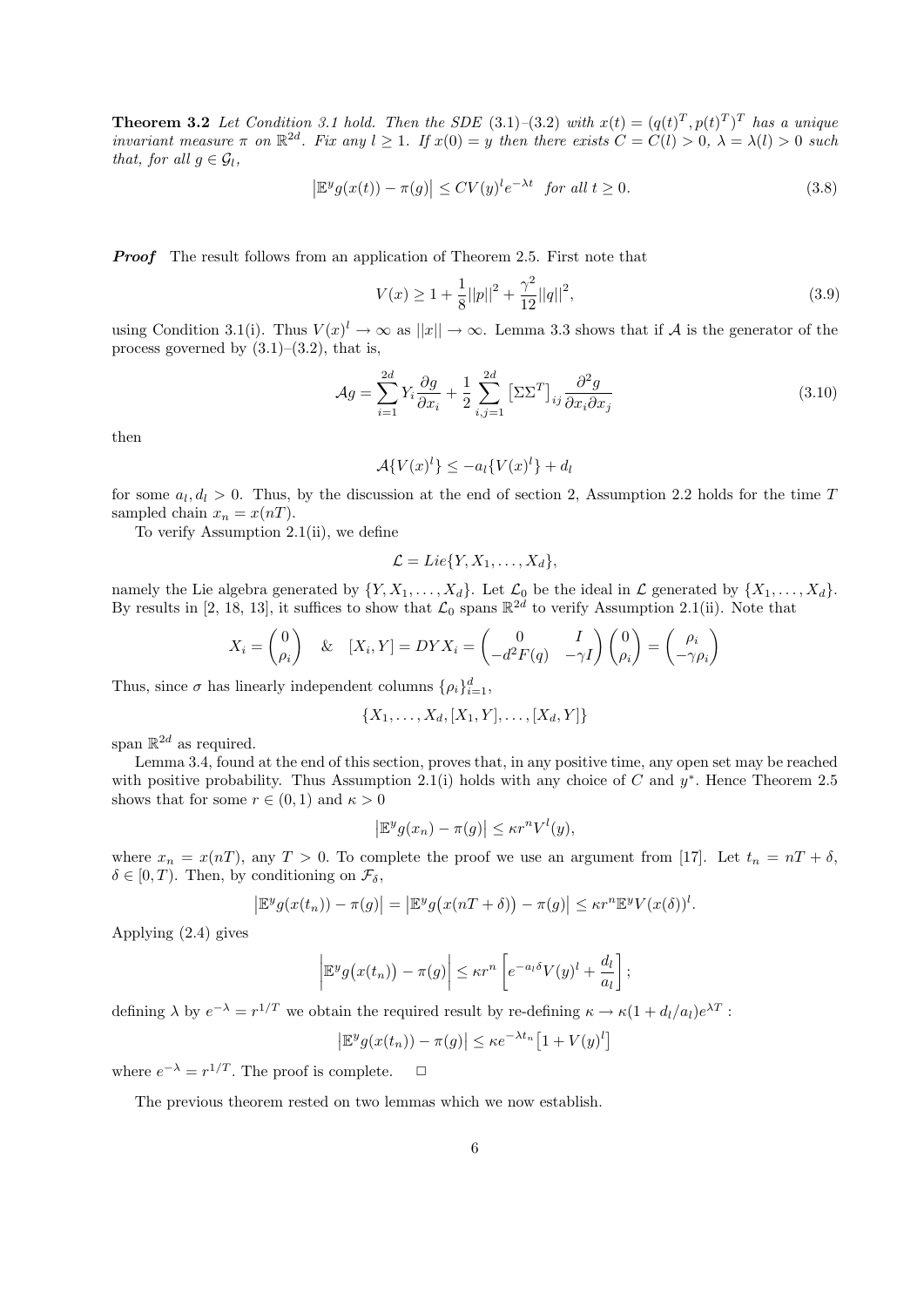**Lemma 3.3** Let Condition 3.1 hold. For every  $l \geq 1$ , there exists  $a_l \in (0,\infty)$  and  $d_l \in (0,\infty)$  such that, for equation  $(3.1)$ – $(3.2)$  with A given by  $(3.10)$ ,

$$
\mathcal{A}\lbrace V(x)^l\rbrace \leq -a_l\lbrace V(x)^l\rbrace +d_l.
$$

**Proof** We do the case  $l = 1$  first. Let

$$
Y_i(x) = p_i, \t i = 1, \dots, d
$$
  
\n
$$
Y_i(x) = -\gamma p_i - \frac{\partial F}{\partial q_i}(q), \t i = d + 1, \dots, 2d
$$
  
\n
$$
\frac{\partial V}{\partial x_i} = \frac{\partial F}{\partial q_i}(q) + \frac{\gamma}{2}p_i + \frac{\gamma^2}{2}q_i, \t i = 1, \dots, d
$$
  
\n
$$
\frac{\partial V}{\partial x_i} = p_i + \frac{\gamma}{2}q_i \t i = d + 1, \dots, d
$$

The following inequality, proved in Lemma 2.2 of [23] as a consequence of Condition 3.1, will be useful to us:

$$
-\frac{1}{2}||p||^2 - \frac{1}{2}\langle \nabla F(q), q \rangle \le \alpha - \beta[V(x) - 1].\tag{3.11}
$$

Using (3.11) to bound the inner-product we obtain

$$
\sum_{i=1}^{2d} Y_i \frac{\partial V}{\partial x_i} = \langle p, \nabla F(q) \rangle + \frac{\gamma}{2} ||p||^2 + \frac{\gamma^2}{2} \langle p, q \rangle
$$
  

$$
- \gamma ||p||^2 - \langle p, \nabla F(q) \rangle - \frac{\gamma^2}{2} \langle p, q \rangle - \frac{\gamma}{2} \langle q, \nabla F(q) \rangle
$$
  

$$
= -\frac{\gamma}{2} ||p||^2 - \frac{\gamma}{2} \langle q, \nabla F(q) \rangle
$$
  

$$
\leq \gamma [\alpha - \beta (V - 1)]
$$
  

$$
= \gamma [\alpha + \beta] - \gamma \beta V.
$$

Also,

$$
\Sigma\Sigma^T = \begin{pmatrix} 0 & 0 \\ 0 & \sigma\sigma^T \end{pmatrix}
$$

and thus

$$
\sum_{i,j=1}^{2d} [\Sigma \Sigma^T]_{ij} \frac{\partial^2 V}{\partial x_i \partial x_j} = \sum_{i,j=1}^d [\sigma \sigma^T]_{ij} \frac{\partial^2 V}{\partial x_{d+i} \partial x_{d+j}} = \sum_{i=1}^d [\sigma \sigma^T]_{ii} \frac{\partial^2 V}{\partial p_i^2}.
$$

But

$$
\frac{\partial^2 V}{\partial p_i^2} = 1 \quad \& \quad \frac{1}{2} \sum_{i=1}^d [\sigma \sigma^T]_{ii} = \frac{1}{2} \sum_{i,j=1}^d \sigma_{ij}^2 = \frac{1}{2} ||\sigma||_F^2 \stackrel{\text{def}}{=} \mathcal{E},
$$

where  $\|\cdot\|_F$  is the Frobenius norm on matrices. Combining, we have

$$
\mathcal{A}V(x) \le \gamma[\alpha + \beta + \frac{\mathcal{E}}{\gamma} - \beta V],
$$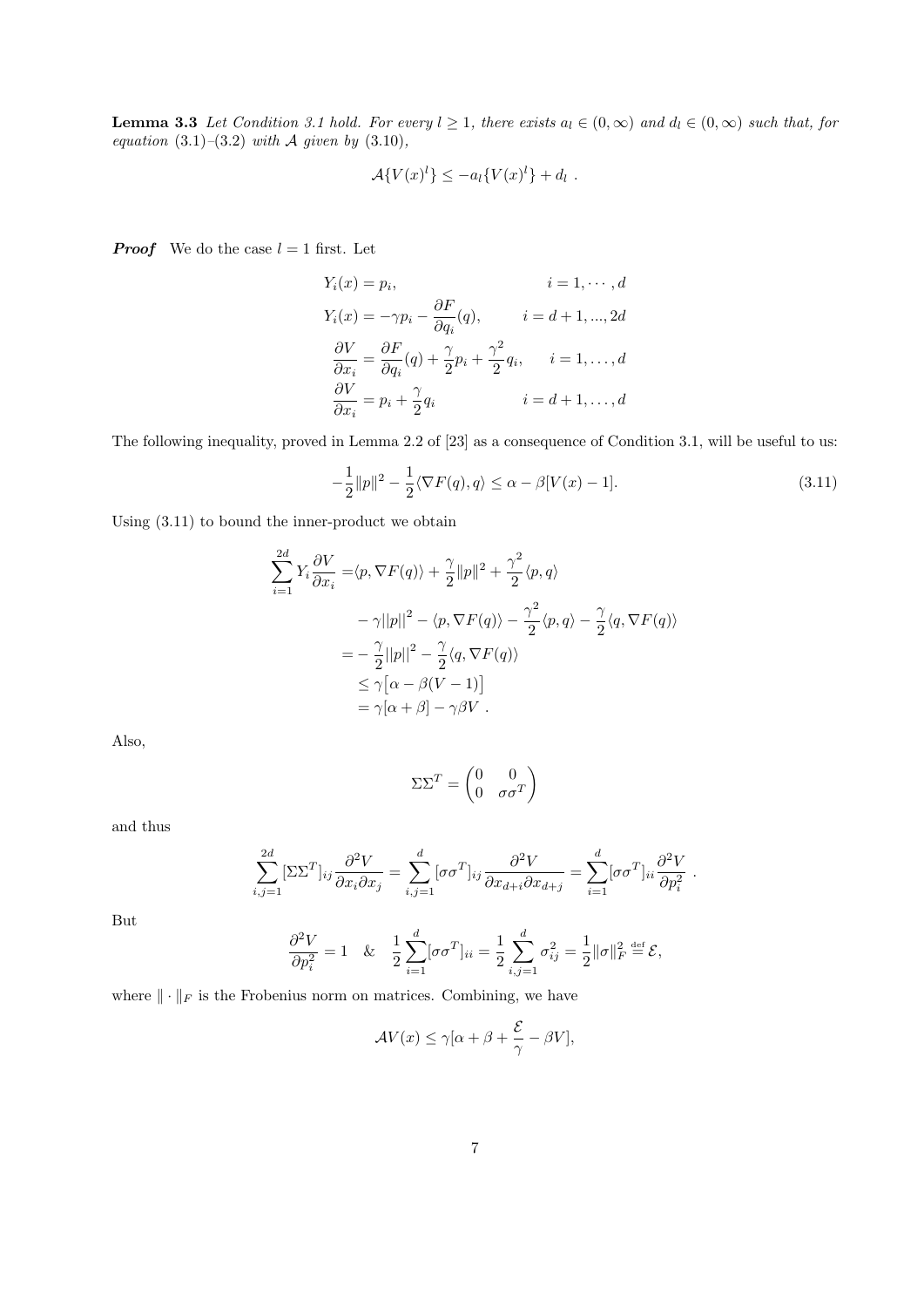as required. Now we calculate  $\mathcal{A}\lbrace V(x)^{l}\rbrace$ . To this end, note that

$$
\frac{\partial}{\partial x_i} \left\{ V(x)^l \right\} = l \{ V(x) \}^{l-1} \frac{\partial V}{\partial x_i}
$$
\n
$$
\frac{\partial^2}{\partial x_i \partial x_j} \left\{ V(x)^l \right\} = \frac{\partial}{\partial x_j} \left\{ l \{ V(x) \}^{l-1} \frac{\partial V}{\partial x_i} \right\},
$$
\nand\n
$$
\mathcal{A} \{ V(x)^l \} = l \{ V(x) \}^{l-1} \mathcal{A} V + \frac{1}{2} \sum_{i,j=1}^d [\sigma \sigma^T]_{ij} l(l-1) V(x)^{l-2} \frac{\partial V}{\partial p_i} \frac{\partial V}{\partial p_j}
$$

But

$$
\frac{\partial V}{\partial p_i} = p_i + \frac{\gamma}{2} q_i
$$

and hence, by using (3.9), we obtain

$$
\frac{1}{2}l(l-1)\sum_{i,j=1}^{d}[\sigma\sigma^{T}]_{ij}\frac{\partial V}{\partial p_{i}}\frac{\partial V}{\partial p_{j}} \leq \chi V(x)
$$

for some  $\chi > 0$ . Thus

$$
\mathcal{A}V(x)^l \leq lV(x)^{l-1}\mathcal{A}V(x) + \chi V(x)^{l-1}.
$$

By the calculation for  $l = 1$ ,

$$
\mathcal{A}V(x)^{l} \leq lV(x)^{l-1}[d - aV(x)] + \chi V(x)^{l-1} \n= -alV(x)^{l} + (ld + \chi)V(x)^{l-1}.
$$

By choosing  $a_l < al$  and  $d_l$  sufficiently large we obtain

$$
\mathcal{A}V(x)^l \le -a_l V(x)^l + d_l
$$

as required.  $\Box$ 

**Lemma 3.4** Let Condition 3.1 hold. For all  $x \in \mathbb{R}^{2d}$ ,  $t > 0$  and open  $\mathcal{O} \subset \mathbb{R}^{2d}$ , the transition kernel for (3.1)–(3.2) satisfies  $P_t(x, 0) > 0$ .

**Proof** It suffices to consider the probability of hitting an open ball of radius  $\delta$ ,  $\mathcal{B}_{\delta}$ , centered at  $y^{+}$ . Consider the associated control problem, derived from  $(3.1)$ – $(3.2)$ ,

$$
\frac{dX}{dt} = Y(X) + \Sigma \frac{dU}{dt} \tag{3.12}
$$

.

For any  $t > 0$ , any  $y \in \mathbb{R}^{2d}$ , and any  $y^+ \in \mathbb{R}^{2d}$ , we can find smooth  $U \in C^1([0,t], \mathbb{R}^d)$  such that  $(3.12)$  is satisfied and  $x(0) = y$ ,  $x(t) = y<sup>+</sup>$ . To see this set  $x = (Q<sup>T</sup>, \frac{dQ}{dt})$  $(T)^T$  and note that

$$
\frac{d^2Q}{dt^2} + \gamma \frac{dQ}{dt} + \nabla F(Q) = \sigma \frac{dU}{dt} .
$$

Choose Q to be a  $C^{\infty}$  path such that, for the given  $t > 0$ ,

$$
\begin{pmatrix}\nQ(0) \\
\frac{dQ}{dt}(0)\n\end{pmatrix} = y, \quad\n\begin{pmatrix}\nQ(t) \\
\frac{dQ}{dt}(t)\n\end{pmatrix} = y^+.
$$

This can be achieved, for example, by polynomial interpolation between the end points, using a cubic in time with vector coefficients in  $\mathbb{R}^d$ . Since  $\sigma$  is invertible,  $\frac{dU}{dt}$  is defined by substitution and will be as smooth as  $\nabla F$  – hence  $C^{\infty}$ . Also  $U(0)$  can be taken as 0.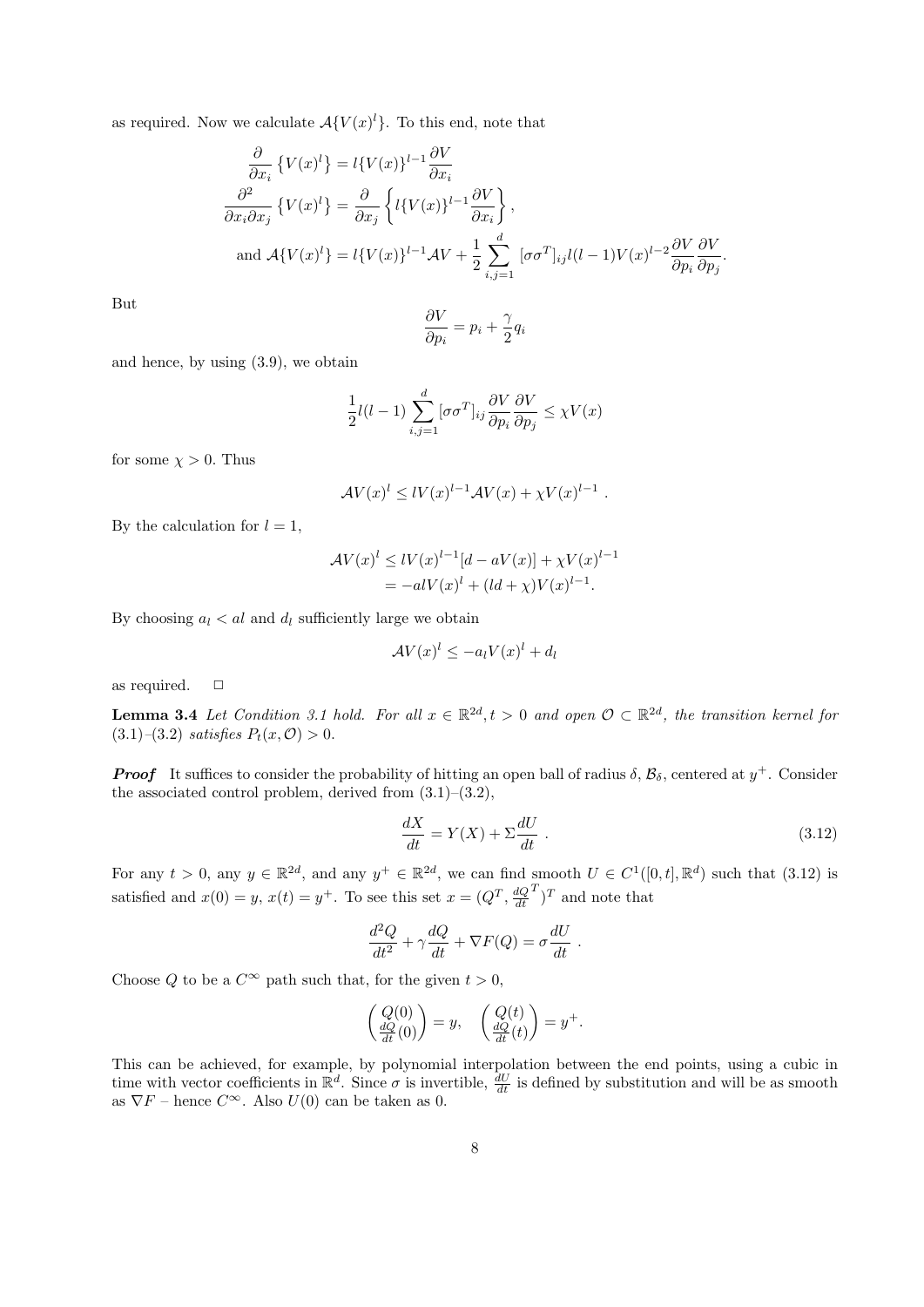Now

$$
x(t) = y + \int_0^t Y(x(s))ds + \Sigma W(t)
$$
  

$$
X(t) = y + \int_0^t Y(X(s))ds + \Sigma U(t).
$$

Note that the event

$$
\sup_{0\leq s\leq t}||W(t)-U(t)||\leq \epsilon
$$

occurs with positive probability for any  $\epsilon > 0$ , since the Weiner measure of any such tube is positive (Theorem 4.20 of [26]). Assuming this event occurs, note that

$$
||x(t) - X(t)|| \leq \int_0^t ||Y(x(s)) - Y(X(s))||ds + ||\Sigma||\epsilon.
$$

Since  $F$  is locally Lipschitz so is  $Y$  and thus it follows that

$$
\sup_{0\leq t\leq T}||x(t)-X(t)||\to 0 \text{ as } \epsilon\to 0.
$$

By choice of  $\epsilon$ , we can hence ensure  $||x(t) - X(t)|| \leq \delta$  and the result follows.  $\Box$ 

# 4 Monotone and Dissipative Problems

We now consider the SDE (2.1) where again  $x \in \mathbb{R}^d, W \in \mathbb{R}^m, Y : \mathbb{R}^d \to \mathbb{R}^d$  and  $\Sigma \in \mathbb{R}^{d \times m}, m \leq d$ . The columns of  $\Sigma$ ,  $\{\rho_j\}_{j=1}^m$  are assumed to be linearly independent. We prove geometric ergodicity in Theorem 4.4 under the following dissipativity condition concerning the deterministic flow.

**Condition 4.1** The function  $Y \in C^{\infty}(\mathbb{R}^d, \mathbb{R}^d)$  and  $\exists \alpha, \beta > 0$ :

$$
\langle Y(x), x \rangle \le \alpha - \beta \|x\|^2
$$

.

This condition means that, sufficiently far from the origin, the Markov process defined by (2.1) moves inward on average. For the deterministic counterpart ( $\Sigma \equiv 0$ ), it implies dissipativity in the sense of [8]. If  $m = d$ the work of [9] implies ergodicity under this condition. Below we add a further condition ((4.3)) which will enable us to establish ergodicity even when  $m < d$ . Calculations analogous to those in Lemma 3.3 enable proof of the following:

**Lemma 4.2** Let Condition 4.1 hold. For every  $l \geq 1$  there exists  $a_l \in (0,\infty)$  and  $d_l \in (0,\infty)$  such that, for equation (2.1) with  $A$  given by (2.3),

$$
\mathcal{A}\{\|x\|^{2l}\} \le -a_l\{\|x\|^{2l}\} + d_l.
$$

From (2.4) it follows that

$$
\mathbb{E}\{\|x(t)\|^{2l}|\mathcal{F}_s\} \le e^{-a_l(t-s)}\|x(s)\|^{2l} + \frac{d_l}{a_l}[1 - e^{-a_l(t-s)}]
$$

so that

$$
\mathbb{E}\{[1+\|x(t)\|^{2l}]\|\mathcal{F}_s\} \le e^{-a_l(t-s)}[1+\|x(s)\|^{2l}] + \frac{d_l + a_l}{a_l}[1 - e^{-a_l(t-s)}].\tag{4.1}
$$

Theorem 3.6 in [14, Chapter 2] establishes global existence and uniqueness for (2.1), under Condition 4.1. By the discussion at the end of section 2 we deduce that Assumption 2.2 holds for the time T sampled SDE.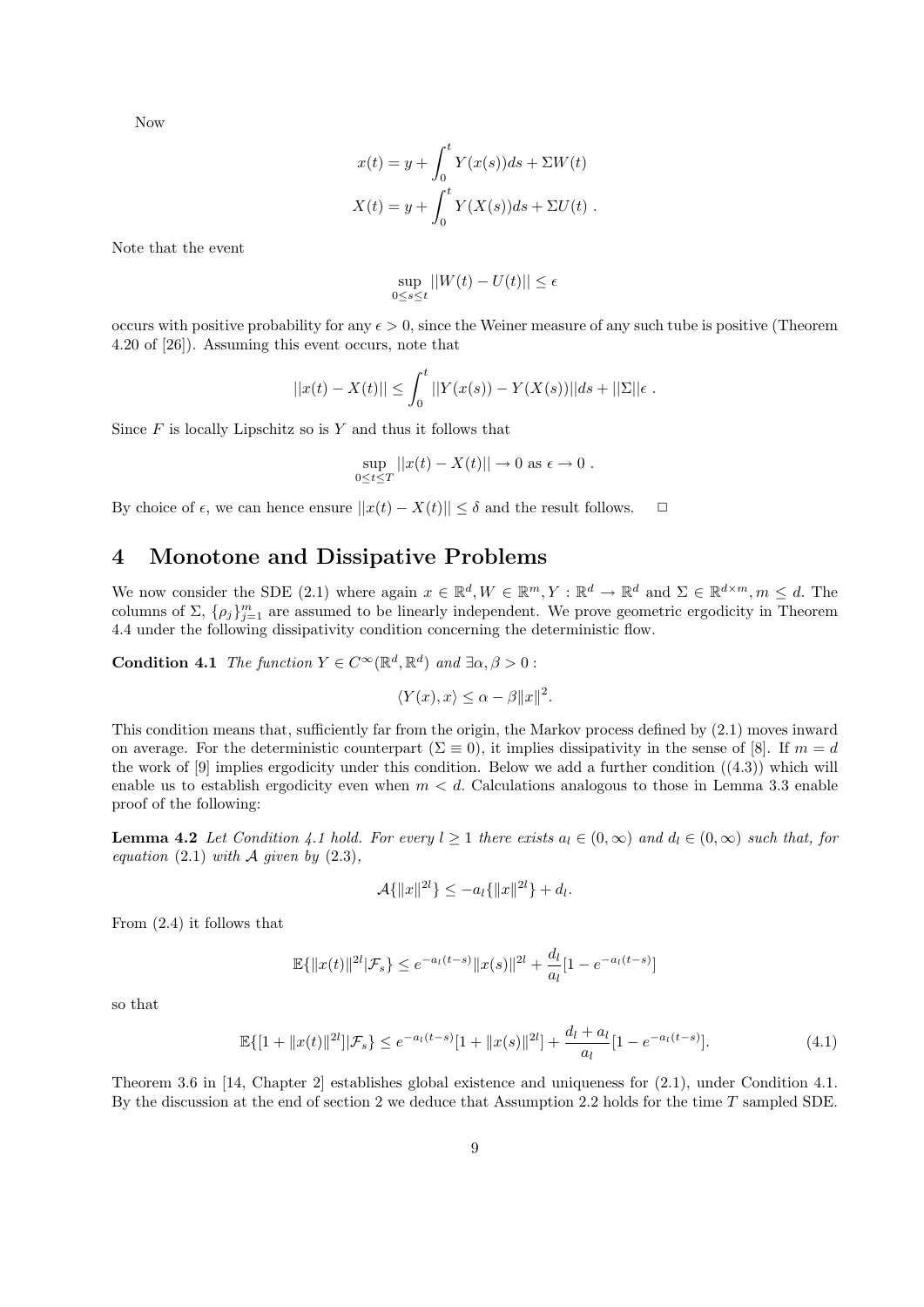We now make assumptions that, when combined with the Lyapunov structure  $(4.1)$ , will induce ergodicity. The assumptions are stated entirely in terms of the dynamics of the deterministic counterpart of (2.1) ( $\Sigma \equiv 0$ ) and the vectors  $\rho_i$  forming the columns of  $\Sigma$ . Under Condition 4.1 equation (2.1) without noise must have at least one equilibrium point. Without loss of generality, we place this at the origin. We let  $\phi(\cdot, t)$  denote the deterministic flow for (2.1) with  $\Sigma = 0$  and denote by S the stable manifold of 0. The next condition encodes the basic idea that, if by a combination of alternating pure noise and pure deterministic flow we can reach  $S$ , it will be possible to satisfy Assumption 2.1(i).

**Condition 4.3** For some fixed  $R, T_1 > 0$  the following holds: given any  $\delta > 0$  and any  $x \in \mathcal{B}_R(0)$  there exists an integer N, and a sequence of non-negative  $\tau_i$  with  $\sum_{i=1}^N \tau_i < T_1$ , and  $\{a_{i,j}\}_{i,j=1}^{N,m}$  with  $a_{i,j} \in \mathbb{R}$ , so that  $\phi(z_N(x), t) \in \mathcal{B}_{\delta}(0)$  for all  $t \in [0, T_1]$ . Here  $z_N(x)$  is defined by

$$
z_0 = x
$$
  

$$
z_{n+1} = \phi(z_n, \tau_{n+1}) + \sum_{j=1}^m a_{n+1,j} \rho_j, \quad n = 0, \dots, N-1.
$$

Define

 $\mathcal{G}_l = \{\text{measurable } g : \mathbb{R}^d \to \mathbb{R} \text{ with } |g(x)| \leq 1 + ||x||^{2l}\}.$ 

Let  $T = T_1$  and define, for  $\gamma_l \in (\alpha_l^{\frac{1}{2}}, 1)$ ,

$$
\beta_l = \frac{d_l + a_l}{a_l}, \quad \alpha_l = e^{-a_l T}, \quad r_l = \frac{2\beta_l}{\gamma_l - \alpha_l}.
$$

**Theorem 4.4** Let Conditions 4.1, 4.3 hold with R chosen so that  $\{x: 1 + ||x||^{2l} \le r_l\} \subseteq B_R(0)$ , some  $l > 0$ . If the transition kernel for (2.1) has density  $p_t(x, y)$  which is jointly continuous in  $(x, y)$  for every fixed  $t > 0$ then (2.1) has a unique invariant measure  $\pi$  and, if  $x(0) = y$  then there exists  $\kappa = \kappa(l) > 0$  and  $\lambda = \lambda(l) > 0$ such that, for all  $g \in \mathcal{G}_l$ ,

$$
\left|\mathbb{E}^y g(x(t)) - \pi(g)\right| \le \kappa [1 + ||y||^{2l}]e^{-\lambda t} \quad \text{for all } t \ge 0. \tag{4.2}
$$

**Proof** We use Theorem 2.5. Lemma 4.2 (equation (4.1)) implies that Assumption 2.2 holds with  $V(x)$  $1 + ||x||^{2l}$ . We have assumed Assumption 2.1(ii), so it remains to show part (i) of that assumption. Define  $T_0 = \sum_{i=1}^N \tau_i$  noting that  $T_0 < T_1$ . The set C is  $\{x : V(x) \leq r_l\} \subseteq \mathcal{B}_R(0)$ . Now for any  $\delta_1 < T_1 - T_0$  define  $U(t)$  by, for  $l = 1, \ldots, N$ ,

$$
U(t) = \begin{cases} 0 & t \in I_l^{-} \stackrel{\text{def}}{=} [t_{l-1}, t_{l-1} + \tau_l) \\ \frac{N}{\delta_1} \sum_{j=1}^m a_{l,j} \rho_j & t \in I_l^{+} \stackrel{\text{def}}{=} [t_{l-1} + \tau_l, t_l) \\ 0 & t \in [t_N, T_1] \end{cases}
$$

where

$$
t_l = \frac{l\delta_1}{N} + \sum_{j=1}^l \tau_j
$$
,  $|I_l^-| = \tau_l$ ,  $|I_l^+| = \frac{\delta_1}{N}$ .

Notice that by construction  $t_N \leq T_0 + \delta_1$  and hence  $t_N < T_1$ . If

$$
X(t) = x + \int_0^t Y(X(s))ds + U(t)
$$

then by choosing  $\delta_1$  sufficiently small, so that the effect of U dominates the drift Y for  $t \in I_l^+$ , we have that  $X(t) \in \mathcal{B}_{3\delta/2}(0)$  for  $t \in [t_N, t_N + T_1]$  and any initial  $x \in C$ . Since  $t_N < T_1 \leq T_1 + t_N$  we have that  $X(T_1) \in \mathcal{B}_{3\delta/2}(0)$  for any initial  $x \in C$ .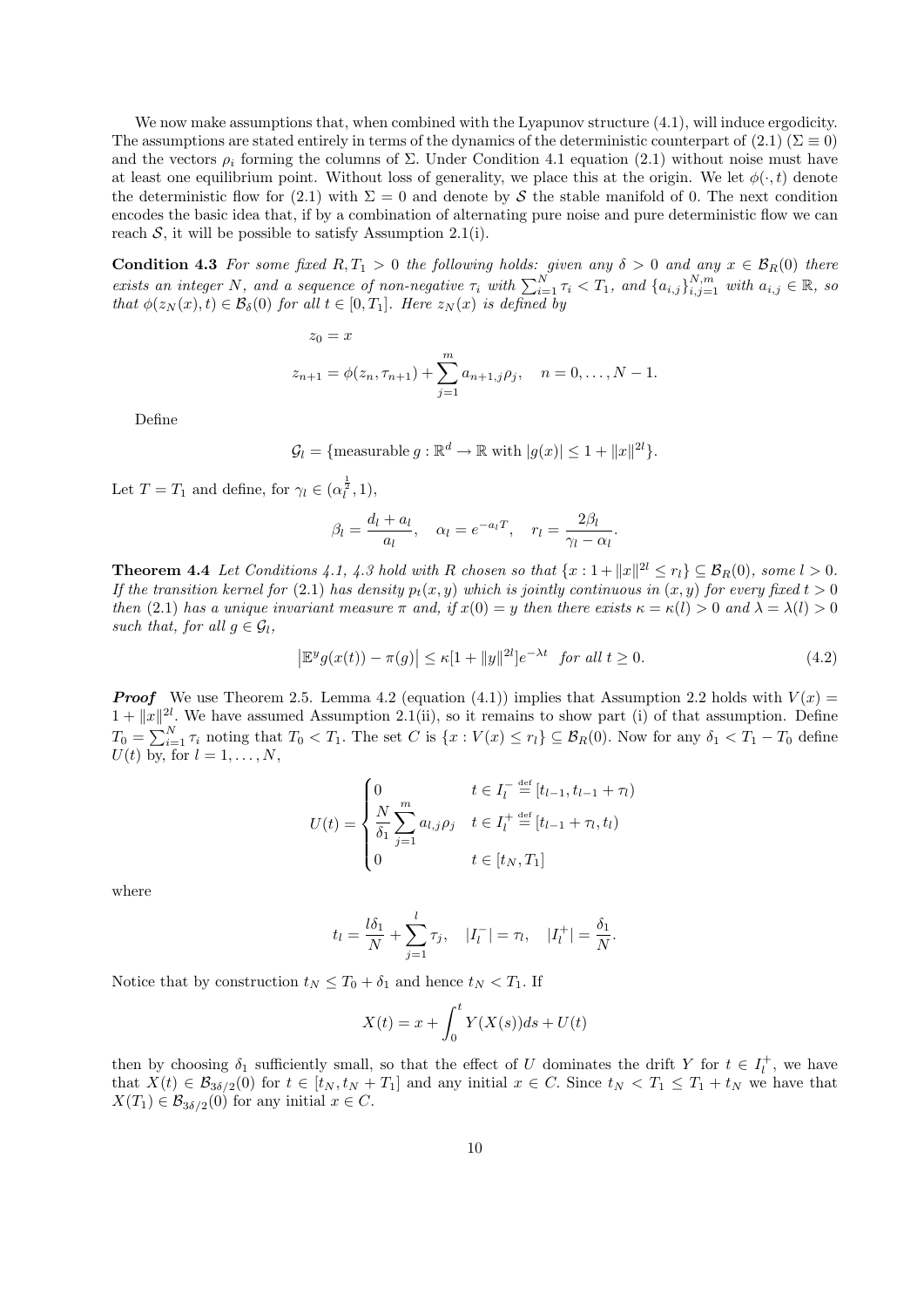By continuity, there is some tube about  $U(t)$  so that the system forced by a Brownian motion in that tube will have  $X(T_1) \in \mathcal{B}_{2\delta}(0)$ . Since the Weiner measure of any such tube is positive (Theorem 4.20 of [26]) Assumption 2.1(i) is proven.

Thus we have proved geometric ergodicity for the Markov chain found by sampling the SDE at rate  $T = T_1$ . To obtain convergence for the continuous time Markov process from that of the embedded chain we proceed as in Theorem 3.2 for the Langevin equation.  $\Box$ 

Remark It is worth noting that a similar theorem could be proved whenever, in the absence of noise, one has some globally attracting compact structure. Here we consider the simplest case when the structure is a point. Similar ideas can be used when, for example, there is an attracting periodic orbit in the deterministic flow, such as in the Van Der Pol oscillator.  $\Box$ 

**Example** If  $\phi(\cdot, t)$  is exponentially monotone so that, for some  $c > 0$ 

$$
\langle Y(a), a \rangle \le -c \|a\|^2 \quad \forall a \in \mathbb{R}^d,
$$

then Condition 4.1 holds with  $\alpha = 0$  and  $\beta = c$ . Also

$$
\|\phi(x,t)\| \le e^{-ct} \|x\|
$$

and so Condition 4.3 holds for any  $0 < \delta < R$  with  $N = 1$ ,  $\tau_1 = \frac{1}{c} \ln(R/\delta)$  and  $a_{1,j} \equiv 0$ . Any  $T_1 > \tau_1$  can be used. This is independent of the form of the noise which can hence be degenerate, provided the underlying smooth density assumption can be satisfied. As a specific instance of this example consider the problem

$$
dy = [-y + yz]dt + dw.
$$
  

$$
dz = [-z - y2]dt.
$$

Here  $\rho_1 = (1,0)^T$ ,  $[[Y,\rho_1],\rho_1] = (0,-2)^T$  and so smoothness follows from [13], recalling the definition and significance of  $\mathcal{L}_0$  from section 3. Geometric ergodicity follows from Theorem 4.4. This approach is used to establish the ergodicity of arbitrary Galerkin approximations of the Navier Stokes equations (at any Reynolds number) in [4].  $\Box$ 

Example Consider a problem in the form

$$
\begin{array}{lcl} dv &=& a(v,z)dt & + & \sigma dw.\\ dz &=& [-bz + c(v,z)]dt, \end{array}
$$

where  $b > 0$ . We assume that, for each  $t, v \in \mathbb{R}^d, w \in \mathbb{R}^d$  and  $z \in \mathbb{R}$ , whilst  $\sigma \in \mathbb{R}^{d \times d}$  is invertible; we also assume that  $(v, z) = (0, 0)$  is an equilibrium point of the deterministic flow  $\phi(\cdot, t)$  ( $\sigma \equiv 0$ ) and that  $a(0, z) \equiv 0$  and  $c(0, z) \equiv 0$ . Clearly  $v \equiv 0$  is part of the stable manifold of  $(0, 0)$ . To establish Condition 4.3 the idea is to choose noise to move onto the stable manifold and then flow to the origin without noise. As  $\sigma$ is invertible then Condition 4.3 can be realized with  $N = 2, \tau_1 = 0$  and  $\tau_2 = \frac{1}{b} \ln(R/\delta)$ ; there exists  $p \in \mathbb{R}^d$ such that  $\sigma p = -v(0)$  and then  $(a_{1,1}, a_{1,2})^T = p$  whilst  $(a_{2,1}, a_{2,2})^T = 0$ . Any  $T_1 > \tau_2$  can be used.

This approach applies to the Lorenz equations

$$
dx = [\sigma(y-x)]dt + dW_1
$$
  
\n
$$
dy = [rx - y - xz]dt + dW_2
$$
  
\n
$$
dz = [xy - bz]dt
$$
\n(4.3)

with  $v = (x, y)$ . Condition 4.1 holds here for a range of parameter values (including those where chaos is observed, see [25]) and (recalling the definition and significance of  $\mathcal{L}_0$  from section 3), for  $\rho_1 = (1, 0, 0)^T$  and  $\rho_2 = (0, 1, 0)$  we have  $[[Y, \rho_2], \rho_1] = (0, 0, 1)^T$  so that the density is smooth [13]. Hence the equations are geometrically ergodic by Theorem 4.4.

### 5 Gradient Systems

In this section we study equation (2.1) in the case where  $Y(x) = -\nabla F(x)$  and is hence a gradient. Specifically we consider the problem

$$
dx = -\nabla F(x)dt + \Sigma dW, \quad x(0) = x_0,
$$
\n(5.1)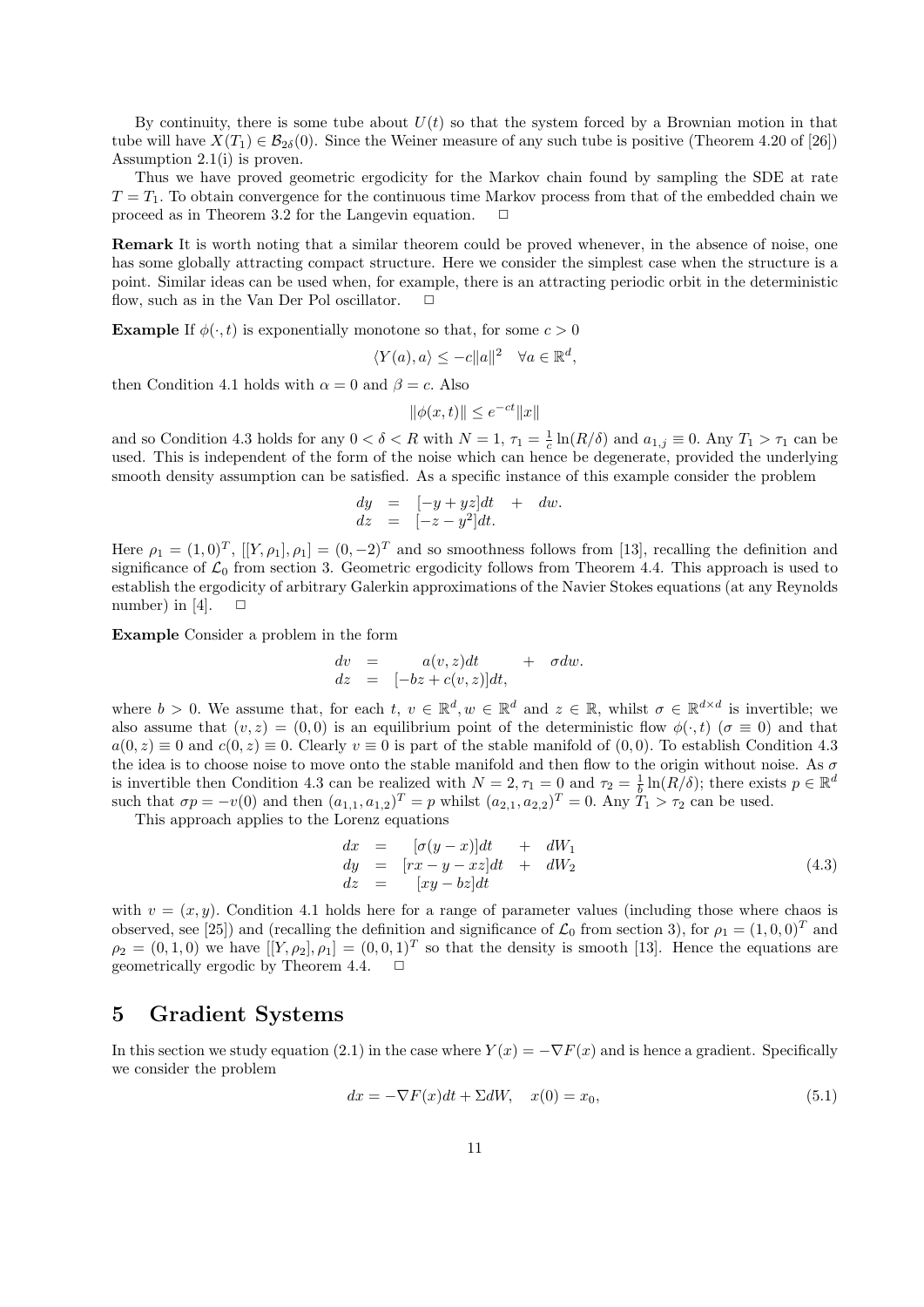where  $x \in \mathbb{R}^d, W \in \mathbb{R}^m, F : \mathbb{R}^d \to \mathbb{R}, \sum_{m} \in \mathbb{R}^{d \times m}$  and  $m \leq d$ . The columns of  $\Sigma$  are assumed to be linearly independent. We also define  $B = \Sigma \Sigma^T \in \mathbb{R}^{d \times d}$ . This problem is studied in [20] by use of the theory of geometrically ergodic Markov chains, as we do in this paper. In that work  $m = d$  (non-degenerate noise) and the Lyapunov function used is  $V(x) = \exp{\{\zeta F(x)\}}$  for some  $\zeta \in (0,1)$ . Here we allow degenerate noise and use  $V(x) = 1 + F(x)^l$  leading to weaker dependence of the time to equilibrium on initial data than in [20], but also to correspondingly smaller classes of allowable test function; however in some cases the overall bounds may lead to improved estimates of the necessary time to approximate a stationary distribution. We make the following conditions concerning  $F$ :

Condition 5.1 The function F satisfies:

- $F \in C^{\infty}(\mathbb{R}^d, \mathbb{R}), F \geq 0, F(a) \to \infty \text{ as } |a| \to \infty.$
- For all  $l > 0$  there are  $\alpha'_l > 0, \beta'_l > 0$  with

$$
|\nabla F(a)|^2 + \alpha'_l \ge \frac{1}{2}B : \partial^2 F(a) + \frac{(l-1)}{2F(a)}(\nabla F(a)\nabla F(a)^T) : B + \beta'_l F(a).
$$

In the preceding, the colon denotes the inner-product on matrices which induces the Frobenius norm. The conditions are satisfied if, for example,  $F(x)$  is smooth, bounded below and, as  $||x|| \to \infty$ , grows as follows, for some integer  $p \geq 1$ :

$$
F(x) \sim ||x||^{2p}
$$
  
\n
$$
\nabla F(x) \sim ||x||^{2p-1}
$$
 as  $||x|| \to \infty$ .  
\n
$$
\frac{\partial^2 F(x)}{\partial x^2} \sim ||x||^{2p-2}
$$

The next lemma is the key result that follows from these conditions.

**Lemma 5.2** Let Condition 5.1 hold. Then, for equation  $(5.1)$  with A given by  $(2.3)$ ,

$$
\mathcal{A}\lbrace F(x)^l\rbrace \leq l\lbrace \alpha_l - \beta_l F(x)^l\rbrace
$$

for all  $l > 0$ . Thus, for any  $l > 0$ ,

$$
\mathbb{E}\left\{F(x(t))^{l}|\mathcal{F}_{s}\right\} \leq \frac{\alpha_{l}}{\beta_{l}}[1 - e^{-l\beta_{l}(t-s)}] + e^{-l\beta_{l}(t-s)}F(x(0))^{l}.
$$

**Proof** Straightforward calculation shows that

$$
\mathcal{A}\lbrace F(x)^{l}\rbrace = \sum_{i=1}^{d} lF(x)^{l-1} \frac{\partial F}{\partial x_{i}}\left[-\frac{\partial F}{\partial x_{i}}\right] + \frac{1}{2} \sum_{i,j=1}^{d} \lbrace lF(x)^{l-1} \frac{\partial^{2} F}{\partial x_{i} \partial x_{j}} B_{ij} + l(l-1)F^{l-2} \frac{\partial F}{\partial x_{i}} \frac{\partial F}{\partial x_{j}} B_{ij} \rbrace.
$$

The first result follows, by use of Condition 5.1(ii) and the fact that

$$
\alpha' x^{l-1} - \beta' x^l \le \alpha - \beta x^l \quad \forall x \ge 0
$$

for suitably chosen  $\alpha, \beta$ . The second follows from the discussion at the end of section 2.

As in the previous section, we now make Condition 4.3 which, when combined with the Lyapunov structure of Lemma 5.2, will induce ergodicity. Also we define

$$
\mathcal{G}_l = \{ \text{measurable } g : \mathbb{R}^{2d} \to \mathbb{R} \text{ with } |g(x)| \leq 1 + F(x)^l \}.
$$

The following theorem may be proved in exactly the same way that Theorem 4.4 is proved, with  $r_l$  as defined there: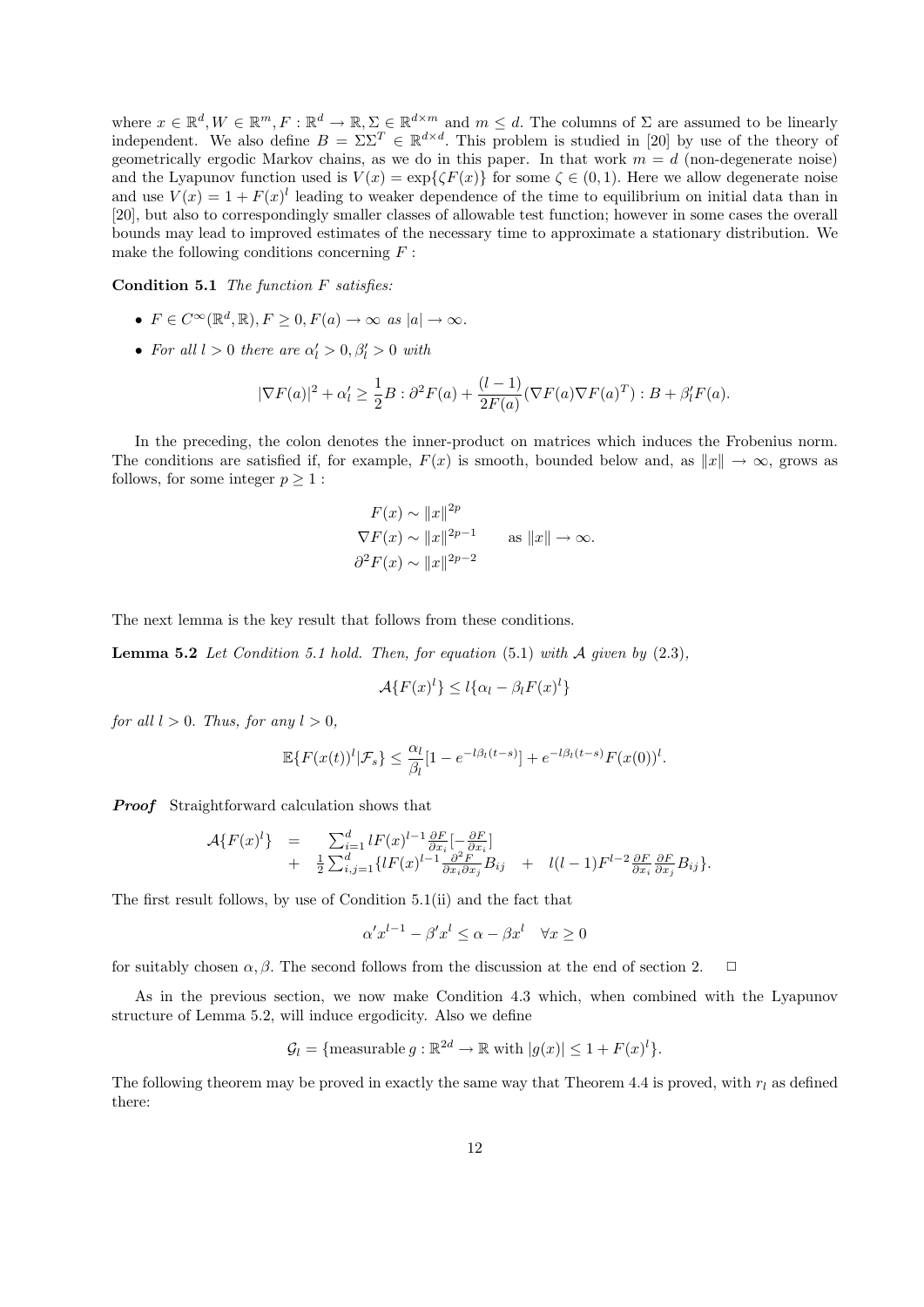**Theorem 5.3** Let Conditions 5.1, 4.3 hold with R chosen so that  $\{x: 1 + F(x)^{l} \leq r_l\} \subseteq \mathcal{B}_R(0)$  for some  $l > 0$ . If the transition kernel for (5.1) has density  $p_t(x, y)$  which is jointly continuous in  $(x, y)$  for every fixed  $t > 0$  then (5.1) has a unique invariant measure  $\pi$  and, if  $x(0) = y$  then there exists  $\kappa = \kappa(l) > 0$  and  $\lambda = \lambda(l) > 0$  such that, for all  $q \in \mathcal{G}_l$ ,

$$
\left|\mathbb{E}^y g(x(t)) - \pi(g)\right| \le \kappa [1 + F(y)^l] e^{-\lambda t} \quad \text{for all } t \ge 0. \tag{5.2}
$$

**Example** Let  $d = 2, x = (u, v)$  and

$$
F(x) = \frac{1}{4}(1 - u^2)^2 + \frac{v^2}{2}.
$$

Clearly Condition 5.1(i) is satisfied and a little calculation reveals that Condition 5.1(ii) can be satisfied. Thus, to apply Theorem 5.3, it remains to check the smoothness condition on the transition kernel together with Condition 4.3. It is useful here to recall the definition of the ideal  $\mathcal{L}_0(x)$  from section 3 and that existence and smoothness of the transition kernel density  $p_t(x, y)$  follows if  $\mathcal{L}_0$  has full rank at all points. In this example this condition requires that  $rank(\mathcal{L}_0(x)) = 2$  for all x. If  $m = 1$  and  $\Sigma = (a, b)^T$  then three cases arise:

- $a = 0, b = 1$ . In this case, the smoothness fails because  $\mathcal{L}_0$  is spanned by  $(0, 1)^T$  as is apparent from the fact that no noise enters the  $u$  equation. Furthermore there is no point reachable from the whole space  $\mathbb{R}^2$  with positive probability:  $u(0) > 1$  (resp.  $\lt -1$ ) implies  $u(t) > 1$  (resp.  $\lt -1$ ) with probability one. Hence the problem cannot be ergodic on  $\mathbb{R}^2$ .
- $a = 1, b = 0$ . In this case, the smoothness fails because  $\mathcal{L}_0$  is spanned by  $(1, 0)^T$  as is apparent from the fact that no noise enters the  $v$  equation. However, Condition 4.3 can be satisfied here, using  $(u, v) = (1, 0)$  in place of the origin, taking  $N = 1$  and then  $\tau_1 = 0$ . The problem is ergodic, but the invariant measure is singular in  $v$  and so Theorem 5.3 does not apply.
- $a \neq 0$  and  $b \neq 0$ . The same argument as in the previous case shows that Condition 4.3 holds. Smoothness of  $p_t(x, y)$  is also satisfied since  $\{\Sigma, [Y, \Sigma], [[Y, \Sigma], \Sigma]\}$  spans  $\mathbb{R}^2$  at each  $x = (u, v)$ . Hence the problem is geometrically ergodic in this case.  $\Box$

### 6 Time Discretization

#### 6.1 Introduction

Our primary objective in this, and subsequent sections, is to study the ergodic properties of discretizations of the SDE (2.1). Recall that the case of degenerate noise,  $m < d$ , is allowed. We will make a variety of assumptions about Y and  $\Sigma$  that imply the geometric ergodicity of the SDE. Our aim is then to study whether discretizations provided by numerical methods have an analogous property. We study an abstract family of approximations and focus on three specific numerical methods. With the notation

$$
\Delta W_n \stackrel{\text{def}}{=} W(t_{n+1}) - W(t_n), \ t_n = n\Delta t, \ X_n \approx x(t_n) \tag{6.1}
$$

we see that the  $\Delta W_n$  form an i.i.d. family distributed as  $\sqrt{\Delta t} \mathcal{N}(0, I)$ , with I the  $m \times m$  identity.

The first scheme, known as the forward Euler or *Euler–Maruyama scheme*, is as follows [12]:

$$
X_{n+1} = X_n + \Delta t Y(X_n) + \Sigma \Delta W_n. \tag{6.2}
$$

The second, which we call the stochastic Backward Euler method, is

$$
X_{n+1} = X_n + \Delta t Y(X_{n+1}) + \Sigma \Delta W_n. \tag{6.3}
$$

The third, which we call the split-step stochastic Backward Euler method, is

$$
X_{\star} = X_n + \Delta t Y(X_{\star}),
$$
  
\n
$$
X_{n+1} = X_{\star} + \Sigma \Delta W_n.
$$
\n(6.4)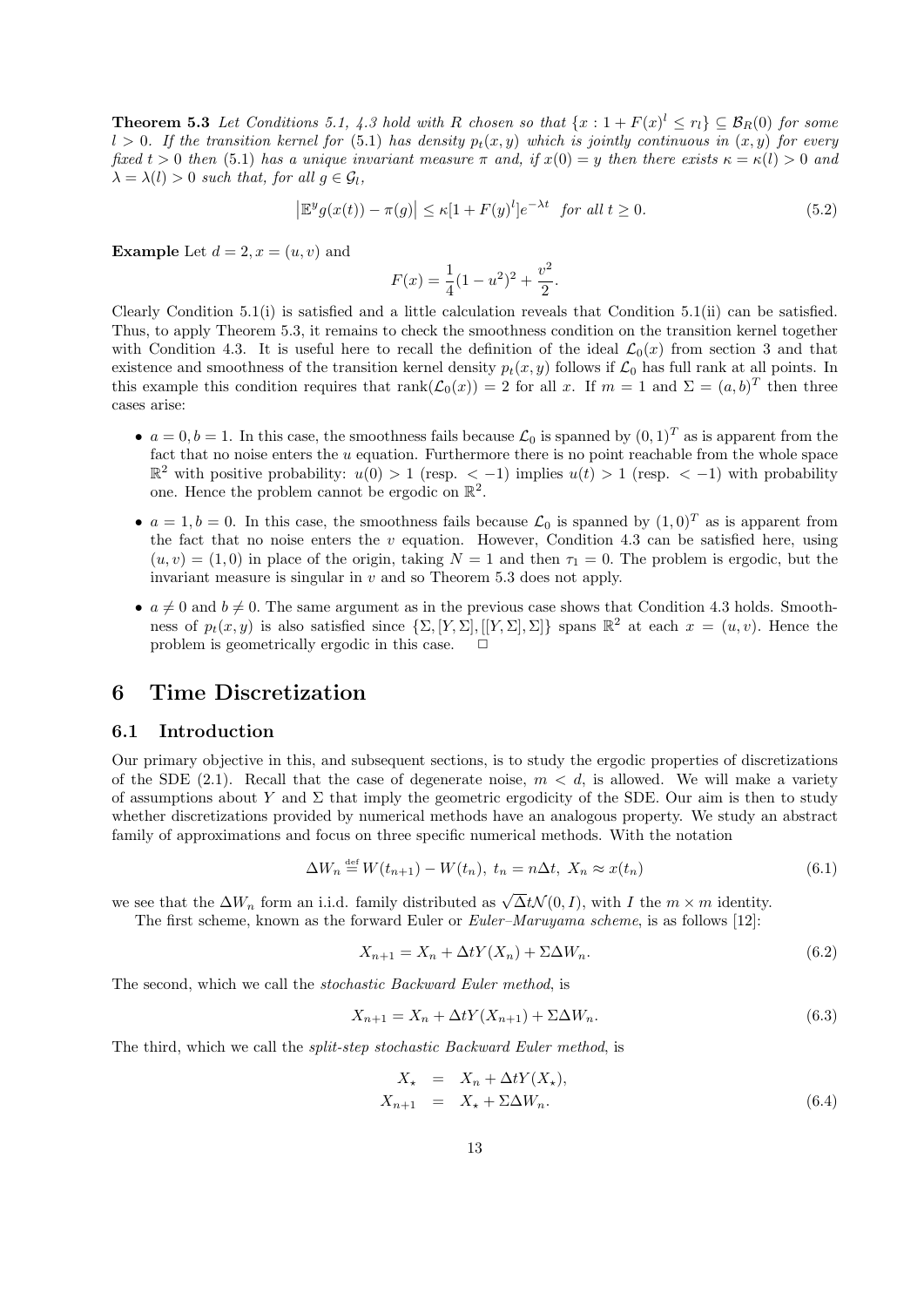Note that  $(6.2)$  is an explicit method, whereas  $(6.3)$  and  $(6.4)$  are implicit, requiring the solution of a (generally) nonlinear equation at each step. All the methods are examples of the general family

$$
X_{n+1} = H(X_n, \Delta W_n), \quad X_0 = y; \tag{6.5}
$$

solvability of the implicit equations must be established for the implicit methods to be written in this form. We briefly summarize our results for the numerical approximation of  $(2.1)$ .

- The two keys points in our approach to proving ergodicity are the existence of a *minorization condi*tion on a compact set C, together with a Lyapunov function inducing repeated returns into C. The minorization condition tends to persist for all reasonable approximations, relying on properties on a compact set (established later in this section). The Lyapunov condition, since it is a property on non-compact sets, is more sensitive to the choice of discretization and is inherited only by specially constructed methods.
- If the vector field Y is not globally Lipschitz then the Euler–Maruyama scheme does not preserve ergodicity, in general. We give an example of an ergodic SDE whose Euler–Maruyama approximation tends to infinity for any  $\Delta t > 0$ , with positive probability (established later in this section).
- If the vector field Y is globally Lipschitz and the Lyapunov function is essentially quadratic (a term defined below) then any reasonable method, including (6.2), (6.3) and (6.4), will inherit ergodicity of (2.1) for time-steps below a sufficiently small level that is independent of initial data. The key point is that all reasonable methods inherit the Lyapunov structure under these conditions on the vector field and the Lyapunov function for the SDE (section 7).
- Under a variety of natural structural assumptions, for which Y is not necessarily globally Lipschitz, one or other of the stochastic backward Euler methods may be proved ergodic, for sufficiently small time-step independent of initial data. The key point is to find methods which replicate the Lyapunov structure (section 8).
- In many cases where the numerical method is ergodic, the invariant measure for the method converges to that for (2.1), in a metric closely related to that induced by a (Lyapunov-function) weighted total variation norm, as the time-step converges to zero (sections 7 and 8).

Related issues have arisen in [20] where it was shown that the Euler-Maruyama scheme can be transient when applied to geometrically ergodic SDEs as we do here. However, rather than studying the use of implicit schemes to overcome this, the authors studied "Metropolis-adjusted" algorithms based on the Euler-Maruyama method with possible step rejection.

Our basic tool for proving ergodicity is Theorem 2.5. Its proof relies on two key facts concerning a Markov chain  $\{x_n\}_{n\in\mathbb{Z}^+}$  with transition kernel  $P(x, A)$ . Assumption 2.1 implies (see Lemma 2.3) the *minorization* condition:  $\exists \eta > 0$  and a probability measure  $\nu$  with  $\nu(C) = 1 - \nu(C^c) = 1$  satisfying

$$
P(x, A) \ge \eta \nu(A) \quad \forall A \in \mathcal{B}(\mathbb{R}^d), x \in C. \tag{6.6}
$$

Assumption 2.2 is the Lyapunov condition. Thus understanding the effect of numerical approximation of an SDE on ergodicity boils down, in this context, to understanding how the minorization and Lyapunov conditions are affected by approximation. We will see that the former is rather insensitive, since it is a property on a compact set C, whilst the latter can be destroyed unless special discretizations are employed, since it is a property on the whole space.

### 6.2 The Minorization Condition

Let  ${x(t)}_{t\in\mathbb{R}^+}$  be a Markov process generated by (2.1) and let  ${X_n}_{n\in\mathbb{Z}^+}$  be a strong approximation generated by the numerical method (6.5), constructed so that  $X_n \approx x(n\Delta t)$ . Define

$$
P_t(x, A) \stackrel{\text{def}}{=} \mathbb{P}(x(t) \in A | x(0) = x)
$$
  

$$
P_{n, \Delta t}(x, A) \stackrel{\text{def}}{=} \mathbb{P}(X_n \in A | X_0 = x).
$$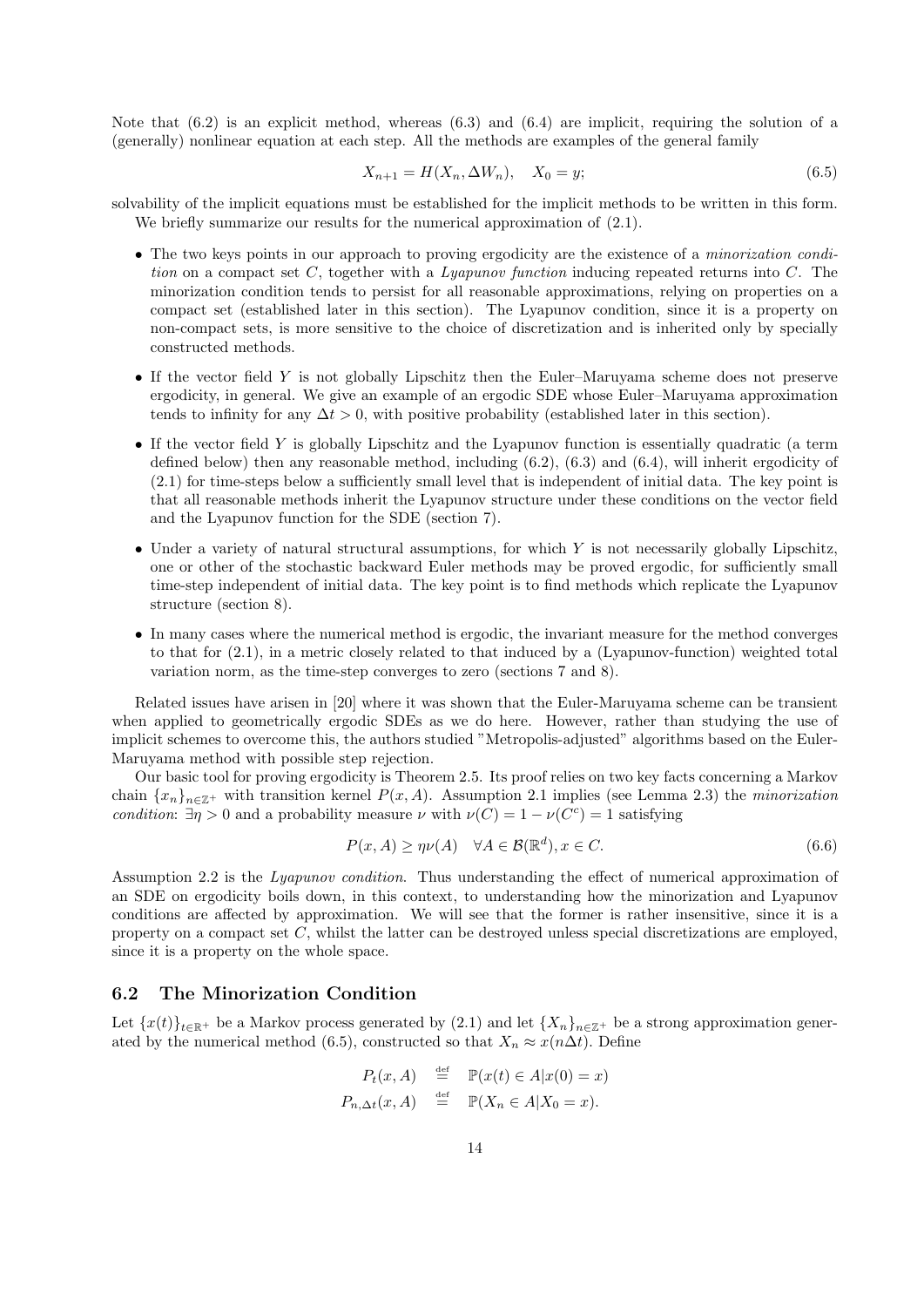The following condition holds for a wide variety of numerical methods, including those of interest to us, when applied to a wide variety of SDEs. In particular the convergence criterion is a consequence of standard strong convergence results, which are uniform across compact sets of initial data.

Condition 6.1 Fix n∆t = t and then the following hold for all  $\Delta t$  sufficiently small. For any open set  $\mathcal O$ and compact C

$$
\sup_{x \in C} |P_{n,\Delta t}(x, \mathcal{O}) - P_t(x, \mathcal{O})| \to 0
$$

as  $\Delta t \to 0$ . Furthermore, for  $n \geq n_0$ ,  $P_{n,\Delta t}$  has a density  $p_{n,\Delta t}$ , so that

$$
P_{n,\Delta t}(x,A) = \int_A p_{n,\Delta t}(x,y) dy,
$$

and  $p_{n,\Delta t}(x, y)$  is differentiable in  $(x, y)$  with derivative bounded independently of  $\Delta t$  sufficiently small, for  $n\Delta t$  fixed.

**Theorem 6.2** Let Assumption 2.1 hold for  $x(t)$  solving (2.1) and assume, in addition, that the density  $p_t(x, y)$  is jointly continuous in  $(t, x, y) \in \mathbb{T} \times C \times C$ . Assume also that Condition 6.1 holds. Then there is a choice of  $M \in \mathbb{Z}^+$  such that the minorization condition holds for the chain  $\{X_{nM}\}_{n\in\mathbb{Z}^+}$  generated by the numerical method  $(6.5)$ .

**Proof** Assumption 2.1(i), together with continuity of the density in t, implies that

$$
P_t(y^*, \mathcal{B}_{\delta'}(y^*)) \ge \gamma > 0 \quad \forall t \in [t_2 - \Delta, t_2 + \Delta].
$$

Hence, for all  $t \in [t_2 - \Delta, t_2 + \Delta]$ , there is a  $z^* \in \mathcal{B}_{\delta'}(y^*)$  such that

$$
p_t(y^*, z^*) \ge 2\epsilon > 0.
$$

Thus, for the same interval of t, Assumption 2.1(ii) implies that there exists  $z^*, \epsilon_1, \epsilon_2 > 0$  such that,

$$
p_t(y, z) \ge \epsilon > 0 \text{ for all } y \in \mathcal{B}_{\epsilon_1}(y^*) \text{ and } z \in \mathcal{B}_{\epsilon_2}(z^*).
$$
 (6.7)

By reduction of  $\epsilon_2$  if necessary, we may ensure that  $\mathcal{B}_{\epsilon_2}(z^*) \subset C$ . Let  $n \geq n_0$  and assume for contradiction that for  $n\Delta t = t$  there exists  $y \in \mathcal{B}_{\epsilon_1}(y^*)$  such that

$$
p_{n,\Delta t}(y,z) \leq \frac{1}{2}\epsilon
$$
 for all  $z \in \mathcal{B}_{\epsilon_2}(z^*).$ 

This implies that

$$
\inf_{y \in \mathcal{B}_{\epsilon_1}(y^*)} P_{n,\Delta t}(y, \mathcal{B}_{\epsilon_2}(z^*)) \le \frac{1}{2} \epsilon_2 \epsilon
$$

whereas (6.7) gives

$$
\inf_{y \in \mathcal{B}_{\epsilon_1}(y^*)} P_{n\Delta t}(y, \mathcal{B}_{\epsilon_2}(z^*)) \ge \epsilon_2 \epsilon.
$$

Reduction of  $\Delta t$ , and use of Condition 6.1, gives a contradiction. Thus, provided

$$
n\Delta t \in [t_2 - \Delta, t_2 + \Delta], \Delta t \le \Delta t_c, n \ge n_0
$$
\n
$$
(6.8)
$$

we deduce that there exists  $\bar{z} \in \mathcal{B}_{\epsilon_2}(z^*)$ :

$$
p_{n,\Delta t}(y^*,\bar{z}) \ge \frac{1}{2}\epsilon
$$

and then, by continuity, that

$$
p_{n,\Delta t}(y, z) \geq \frac{1}{4}\epsilon
$$
 for all  $y \in \mathcal{B}_{\delta_1}(y^*)$  and  $z \in \mathcal{B}_{\delta_2}(\bar{z})$ .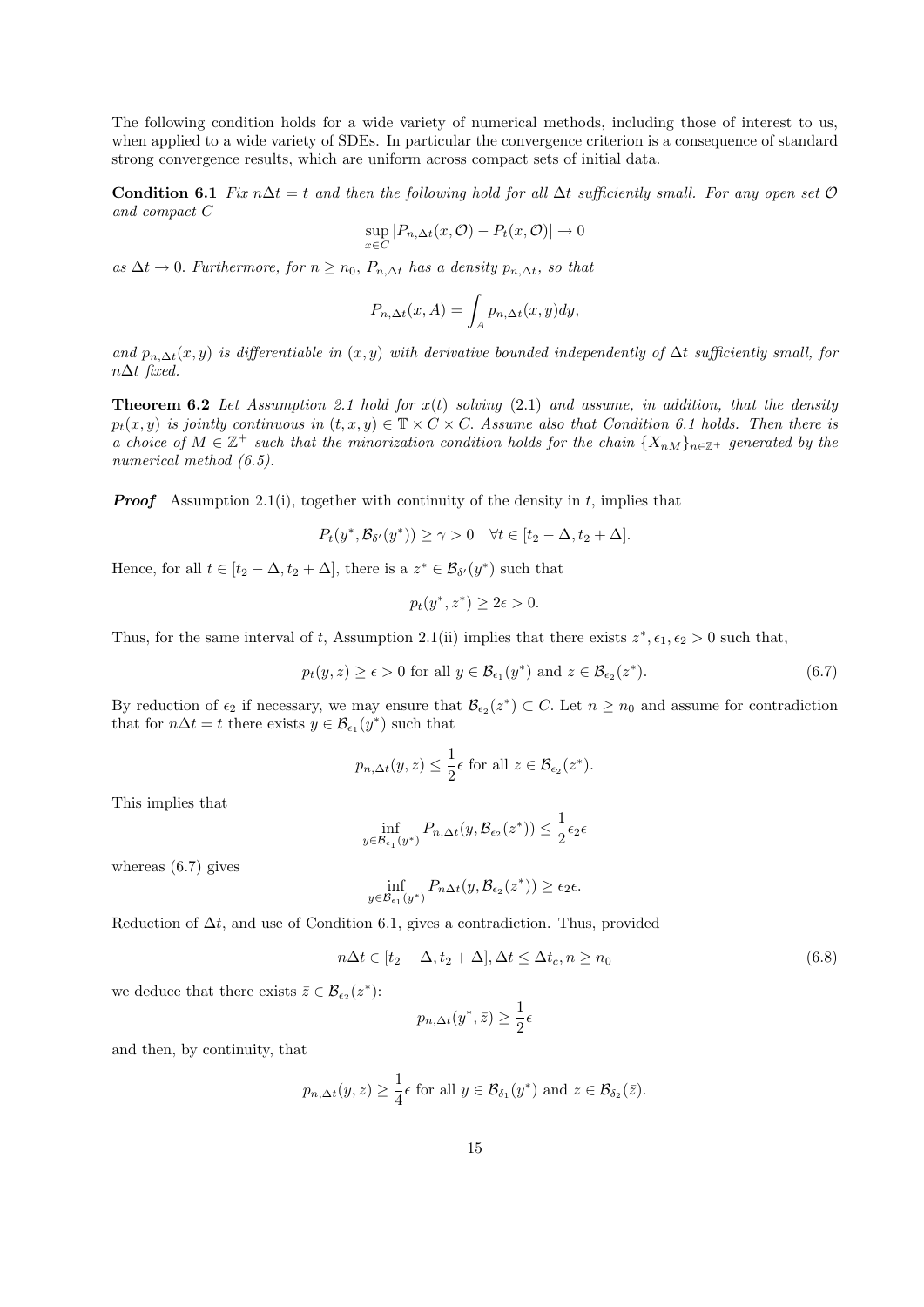Note that  $\delta_1, \delta_2$  and  $\bar{z}$  may depend upon  $\Delta t$  but that we can assume  $\mathcal{B}_{\delta_2}(\bar{z}) \subset C$  without loss of generality, and that  $\delta_1, \delta_2 > 0$  uniformly for  $\Delta t$  sufficiently small, because of the derivative conditions on the density for the method.

Thus, assuming (6.8),

$$
P_{n,\Delta t}(y, A) = \int_A p_{n,\Delta t}(y, z) dz
$$
  
\n
$$
\geq \int_{A \cap B_{\delta_2}(\bar{z})} p_{n,\Delta t}(y, z) dz
$$
  
\n
$$
\geq \frac{1}{4} \epsilon \lambda (A \cap B_{\delta_2}(\bar{z}))
$$

for all  $y \in \mathcal{B}_{\delta_1}(y^*)$ . (Here  $\lambda(\cdot)$  is Lebesgue measure on  $\mathbb{R}^d$ ).

By Assumption 2.1(i), we know that  $t_1$  may be chosen so that

$$
P_{t_1}(x,\mathcal{B}_{\delta_1}(y^*)) > 0 \quad \forall x \in C.
$$

The continuity of  $p_{\cdot}(\cdot, y)$  can be transfered to  $P_{\cdot}(\cdot, A)$  by dominated convergence. Hence we have, since C is compact,

$$
\inf_{x \in C} P_t(x, \mathcal{B}_{\delta_1}(y^*)) \ge \gamma > 0
$$

for all  $t \in [t_1 - \Delta, t_1 + \Delta]$ , possibly by reduction of  $\Delta$ . By approximation, reducing  $\Delta t_c$  if necessary and using Condition 6.1, we deduce that

$$
\inf_{x \in C} P_{n, \Delta t}(x, \mathcal{B}_{\delta_1}(y^*)) \ge \frac{1}{2}\gamma > 0
$$

for all  $n, \Delta t$  satisfying

$$
n\Delta t \in [t_1 - \Delta, t_1 + \Delta], \quad \Delta t \le \Delta t_c, \quad n \ge n_0.
$$

By reducing  $\Delta$  further so that it is less than  $\Delta t_c$  we can find, for all  $\Delta t \leq \Delta t_c$ , integers  $n_i$  such that

$$
n_i \Delta t_i \in [t_i - \Delta, t_i + \Delta], \quad i = 1, 2.
$$

Now set  $M = n_1 + n_2$  and note that, for all  $x \in C$ ,

$$
P_{M,\Delta t}(x, A) \ge \int_{\mathcal{B}_{\delta_1}(y^*)} p_{n_1, \Delta t}(x, y) P_{n_2, \Delta t}(y, A) dy
$$
  
\n
$$
\ge \frac{1}{4} \epsilon \lambda(A \cap \mathcal{B}_{\delta_2}(\bar{z})) \int_{\mathcal{B}_{\delta_1}(y^*)} p_{n_1, \Delta t}(x, y) dy
$$
  
\n
$$
= \frac{1}{4} \epsilon \lambda(A \cap \mathcal{B}_{\epsilon_2}(\bar{z})) P_{n_1, \Delta t}(x, \mathcal{B}_{\delta_1}(y^*))
$$
  
\n
$$
\ge \frac{1}{8} \epsilon \gamma \lambda(\mathcal{B}_{\delta_2}(\bar{z})) \nu(A),
$$

where  $\nu(\cdot)$  is Lebesgue measure restricted to  $\mathcal{B}_{\delta_2}(\bar{z})$  and normalized to be a probability measure. Thus we have

$$
P_{M,\Delta t}(x,A) \ge \eta \nu(A) \quad \forall A \in \mathcal{B}(\mathbb{R}^d)
$$

and  $x \in C$  where  $\eta = \frac{1}{8} \epsilon \gamma \lambda (\mathcal{B}_{\delta_2}(\bar{z}))$ . Since  $\mathcal{B}_{\delta_2}(\bar{z}) \subset C$ , we have  $\nu(C^c) = 0$  and  $\nu(C) = \nu(\mathcal{B}_{\delta_2}(\bar{z})) = 1$ , as required.  $\Box$ 

Note that, alternatively, the minorization condition can often be established directly, by mimicking the techniques used for the SDE; we do this in sections 7 and 8.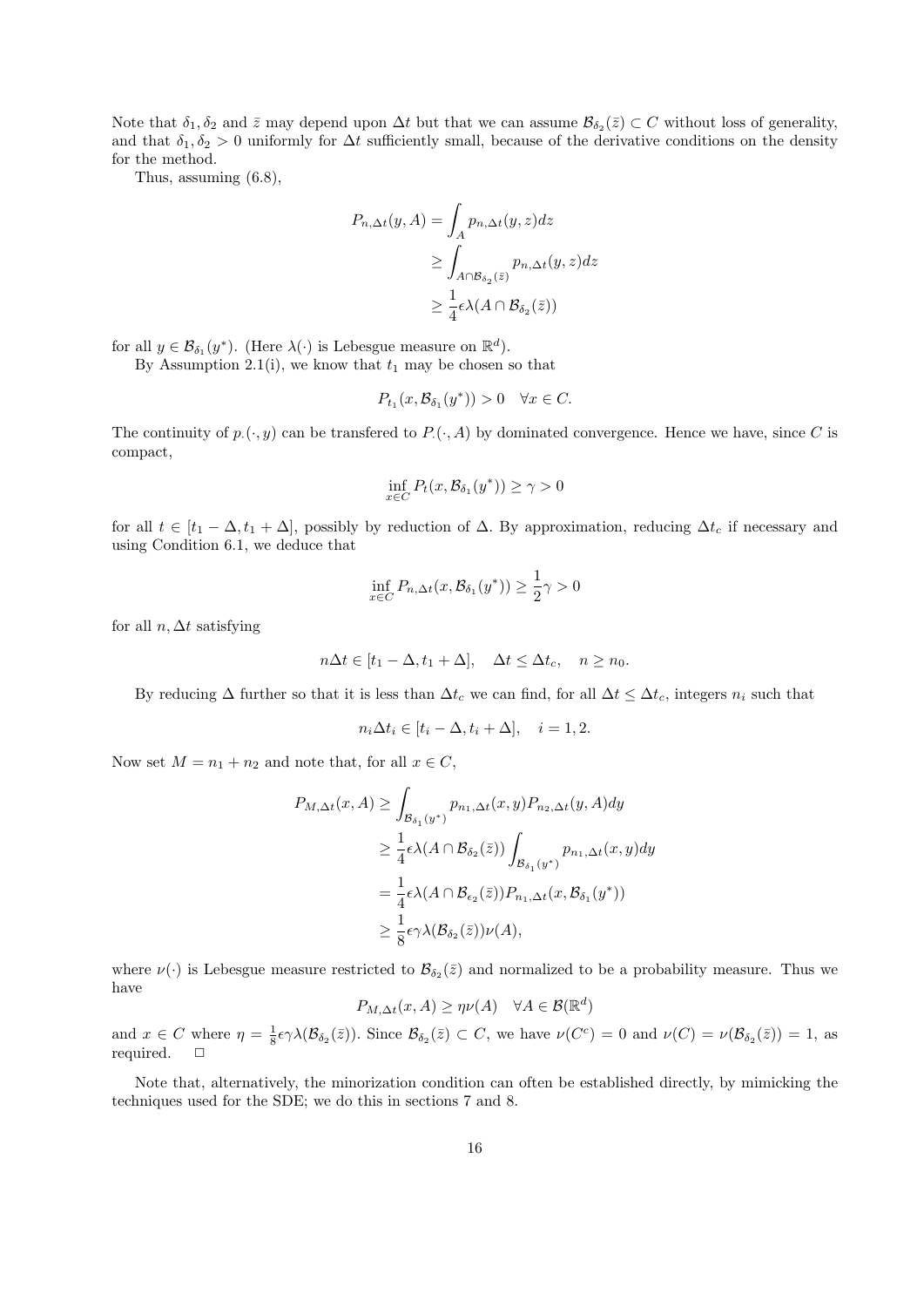### 6.3 The Lyapunov Condition

Although the minorization condition is robust to discretization, the Lyapunov condition is not. Consider the SDE (2.1) with  $d = 1$ ,  $Y(x) = -x^3$  and  $\Sigma = 1$  so that

$$
dx = -x^3dt + dW.\tag{6.9}
$$

From section 4 we know that this SDE is ergodic and, for example,  $V(x) = 1 + x^2$  is a Lyapunov function since

$$
\mathcal{A}x^2 = -2x^4 + 1 \le -4x^2 + 3.
$$

When the Euler–Maruyama method  $(6.2)$  is applied to  $(6.9)$  this Lyapunov structure is lost, as Lemma 6.3 shows: it follows from Lemma 6.3(i) that the numerical solution is not ergodic in the sense we have used it so far—namely exponential convergence of induced measures to a unique limit—and from Lemma 6.3(ii) that it is not ergodic in a second commonly used sense—namely almost sure convergence of time-averages to a limit independent of the sample path. Hence the lemma shows that, in the case of non-globally Lipschitz vector fields, numerical methods do not automatically preserve ergodicity, even for small stepsizes. The example motivates the work in section 8 where positive results about ergodicity are proved for certain implicit methods. Note, however, that if the Lyapunov function  $V$  is quadratic, and the vector field  $Y$  globally Lipschitz, then the Lyapunov condition is preserved for all reasonable approximations, not just specially constructed ones – see section 7.

**Lemma 6.3** Consider the SDE (6.9), noting that it is geometrically ergodic (see section 4). When the Euler–Maruyama method (6.2) is applied to the SDE, the following results hold.

- (i) If  $\mathbb{E}[X_0^2] \geq \frac{2}{\Delta t}$  then  $\mathbb{E}[X_n^2] \to \infty$  as  $n \to \infty$ .
- (ii) For any  $X_0 \in \mathbb{R}$  and any  $\Delta t > 0$

$$
\mathbb{P}\left(|X_n| \geq \frac{2^n}{\sqrt{\Delta t}}, \quad \forall n \geq 1\right) > 0.
$$

*Proof* (i) We have

$$
X_{n+1} = X_n(1 - \Delta t X_n^2) + \Delta W_n.
$$
\n(6.10)

Squaring and taking expected values gives

$$
\mathbb{E}[X_{n+1}^2] = \mathbb{E}[X_n^2(1 - 2\Delta t X_n^2 + \Delta t^2 X_n^4)] + \Delta t.
$$
\n(6.11)

Since  $1 - 2z + z^2 \ge -1 + \frac{1}{2}z^2$  for all  $z \in \mathbb{R}$ , we may weaken (6.11) to

$$
\mathbb{E}[X_{n+1}^2] \ge \mathbb{E}[-X_n^2 + \frac{1}{2}\Delta t^2 X_n^6] + \Delta t = -\mathbb{E}[X_n^2] + \frac{1}{2}\Delta t^2 \mathbb{E}[X_n^6] + \Delta t.
$$
 (6.12)

We have  $(\mathbb{E}[X_n^2])^3 \leq \mathbb{E}[X_n^6]$  from Jensen's inequality, and hence,

$$
\mathbb{E}[X_{n+1}^2] \ge \mathbb{E}[X_n^2] \left(\frac{1}{2} \Delta t^2 \mathbb{E}[X_n^2]^2 - 1\right) + \Delta t. \tag{6.13}
$$

Now if  $\mathbb{E}[X_0^2] \geq \frac{2}{\Delta t}$  then we see from (6.13) that  $\mathbb{E}[X_1^2] \geq \mathbb{E}[X_0^2] + \Delta t$  and iterating this argument we find that

$$
\mathbb{E}[X_n^2] \ge \mathbb{E}[X_0^2] + n\Delta t.
$$

Hence  $\mathbb{E}[X_n^2] \to \infty$  as  $n \to \infty$ . This proves (i).

(ii) We deal first with the case where  $|X_0|^2 < \frac{4}{\Delta t}$ . Assume that the following events arise:

$$
|\Delta W_0| \ge \frac{4}{\sqrt{\Delta t}} + \Delta t \left(\frac{2}{\sqrt{\Delta t}}\right)^3,\tag{6.14}
$$

$$
|\Delta W_n| \le \frac{2^n}{\sqrt{\Delta t}}, \quad \text{for } n \ge 1. \tag{6.15}
$$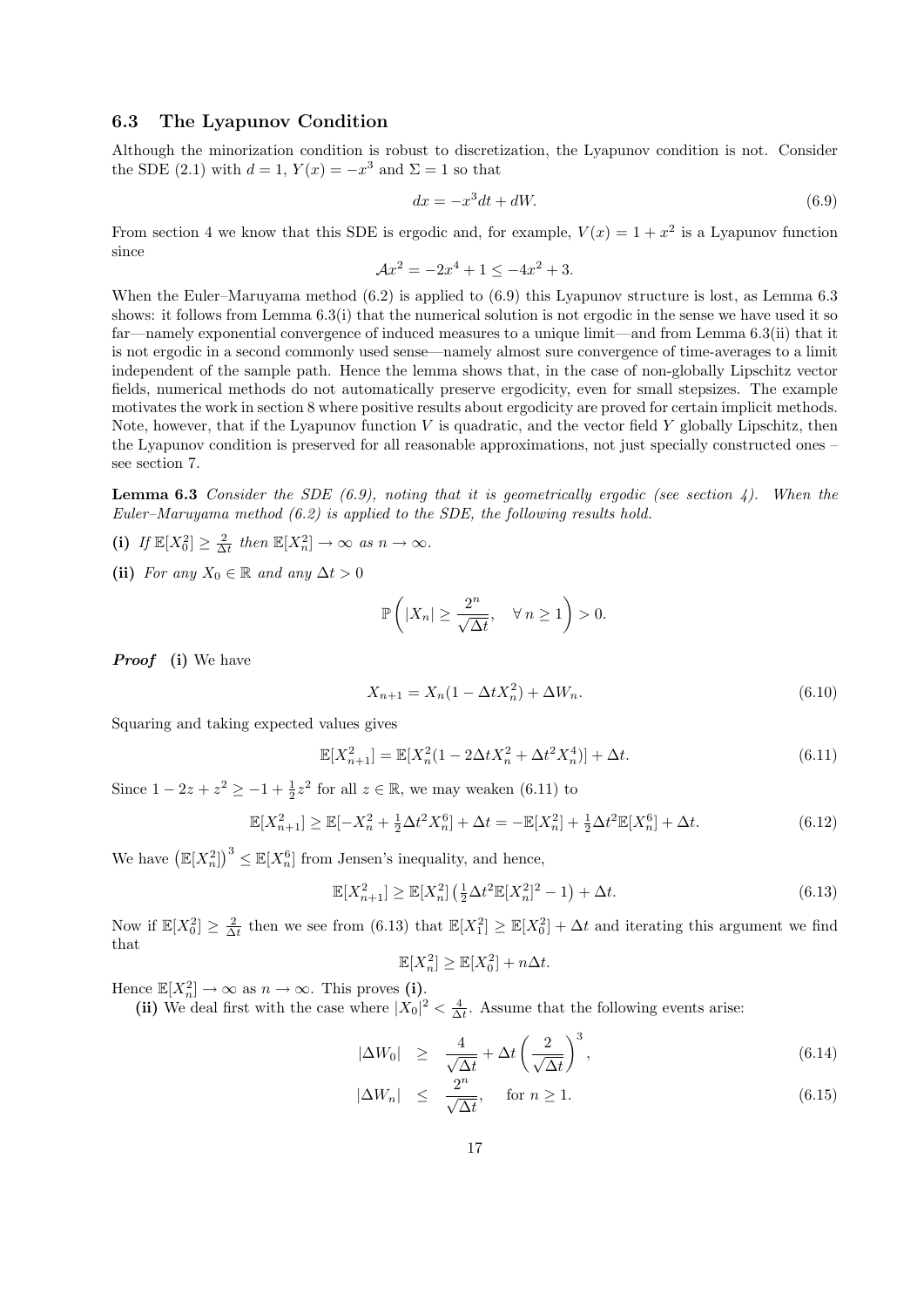Since  $|X_0|^2 < \frac{4}{\Delta t}$ , it follows from (6.14) that

$$
|\Delta W_0| \ge \frac{2}{\sqrt{\Delta t}} + |X_0| + \Delta t |X_0|^3.
$$

Hence, using (6.10),

$$
|X_1| \ge |\Delta W_0| - |X_0| - \Delta t |X_0|^3 \ge \frac{2}{\sqrt{\Delta t}}.\tag{6.16}
$$

Now, consider the induction hypothesis

$$
|X_k| \ge \frac{2^k}{\sqrt{\Delta t}}, \quad 1 \le k \le n,\tag{6.17}
$$

which, from (6.16), holds for  $n = 1$ . Using (6.17) gives

$$
[1 - \Delta t X_n^2] \le 1 - 2^{2n} \le 1 - 4 = -3,
$$

and hence, from (6.10), (6.15),

$$
|X_{n+1}| \ge \frac{2^n}{\sqrt{\Delta t}} 3 - |\Delta W_n| \ge \frac{2^{n+1}}{\sqrt{\Delta t}}.
$$

So, by induction,  $(6.17)$  holds for all n.

It remains to show that the events (6.14)–(6.15) occur with positive probability. (Recall that the  $\Delta W_n$ are independent,  $\mathcal{N}(0, \Delta t)$  random variables.) Clearly (6.14) occurs with positive probability. Now, for some constants D, E and  $\hat{n}$  we have, for  $n \geq \hat{n}$ ,

$$
\mathbb{P}\left(|\Delta W_n| \leq \frac{2^n}{\sqrt{\Delta t}}\right) = 1 - \frac{2}{\sqrt{2\pi\Delta t}} \int_{\frac{2^n}{\sqrt{\Delta t}}}^{\infty} \exp(-x^2/(2\Delta t)) dx
$$

$$
= 1 - D \int_{\frac{2^n}{\sqrt{2\Delta t}}}^{\infty} \exp(-y^2) dy
$$

$$
\geq 1 - D \int_{\frac{2^n}{\sqrt{2\Delta t}}}^{\infty} \exp(-y) dy
$$

$$
\geq 1 - D \exp(-2^n E).
$$

By increasing  $\hat{n}$  if necessary we have

$$
\log(1 - D\exp(-2^n E)) \ge -2D\exp(-2^n E) \ge -Fr^n, \quad n \ge \widehat{n},
$$

for constants  $F$  and  $r$  with  $0 < r < 1.$  It follows that

$$
\log \left( \prod_{n \geq \widehat{n}} \mathbb{P} \left( |\Delta W_n| \leq \frac{2^n}{\sqrt{\Delta t}} \right) \right) \geq - \sum_{n \geq \widehat{n}} Fr^n = -G,
$$

for some finite constant  $G > 0$ . Hence,

$$
\prod_{n\geq \widehat{n}} \mathbb{P}\left(|\Delta W_n| \leq \frac{2^n}{\sqrt{\Delta t}}\right) \geq \exp(-G) > 0.
$$

Since each of the finite number of independent events  $|\Delta W_n| \leq \frac{2^{n+1}}{\sqrt{\Delta t}}$  for  $n < \hat{n}$  has positive probability, the result follows.

In the case where  $|X_0|^2 \geq \frac{4}{\Delta t}$  a similar approach can be used, based on the events

$$
|\Delta W_n| \le \frac{2^n}{\sqrt{\Delta t}}, \quad \text{ for } n \ge 0.
$$

 $\Box$ 

A rather general, but less detailed, analysis of similar issues may be found in section 3 of [20]. (We retain our explicit calculations with a concrete example as they are instructive for intuition.) Furthermore a similar result to our Lemma 6.3 (i) is also contained in the recent paper [30].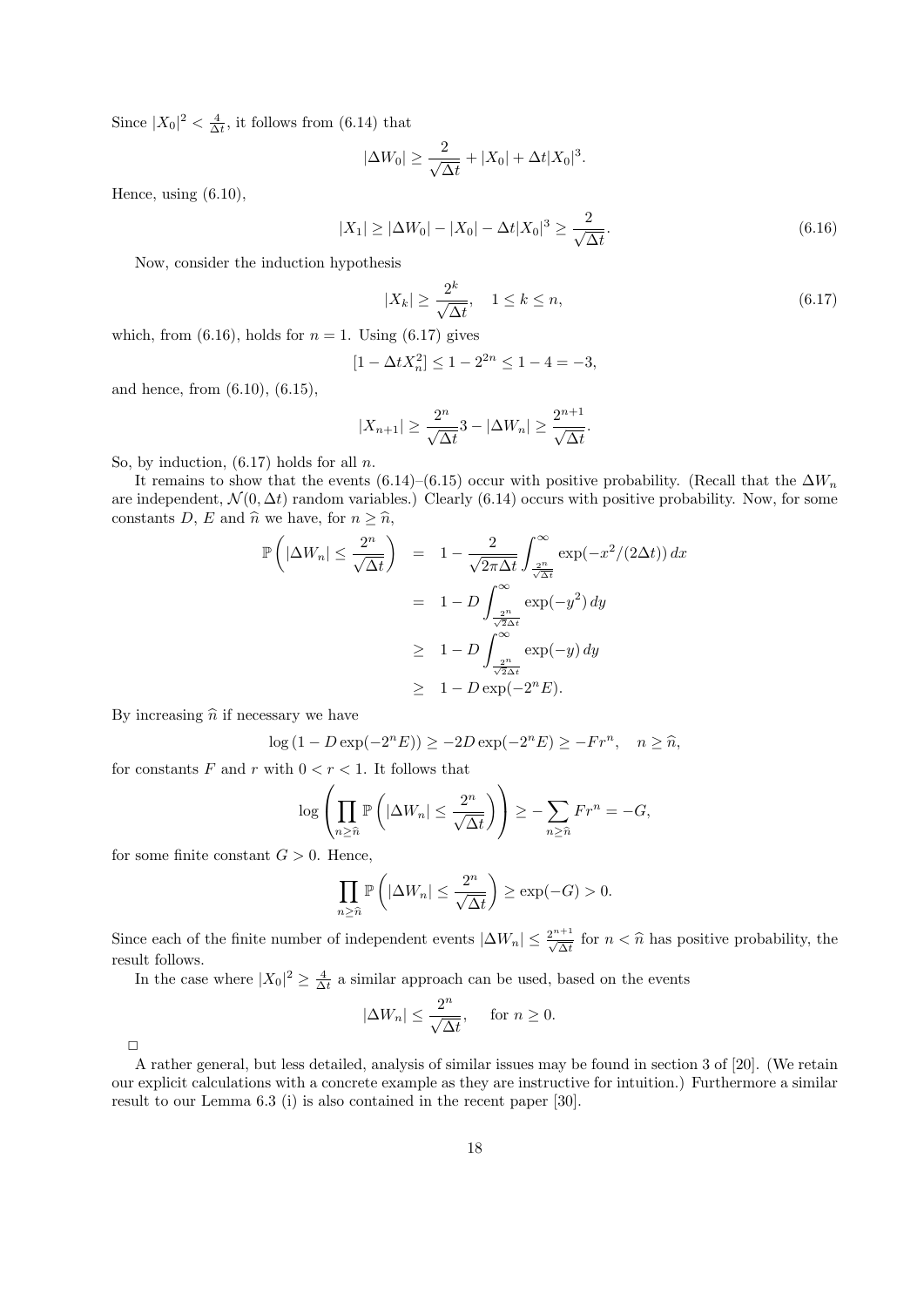# 7 Globally Lipschitz Vector Fields

We assume that, by appropriate choice of  $t_1, t_2$  etc. the transition kernel  $P_t(x, A)$  for the SDE (2.1) satisfies Assumptions 2.1 and 2.2. Theorem 2.5 then implies that the SDE is geometrically ergodic. We would like to establish conditions under which the same can be said of the three numerical methods (6.2), (6.3) and (6.4). We do this by appealing to Theorem 2.5. However, we start simply by considering the effect of approximation on Lyapunov conditions.

We consider the general family of methods  $(6.5)$  for  $(2.1)$  and then look at the three Euler methods as special cases. Writing  $x_n = x(n\Delta t)$ , where  $x(t)$  solves (2.1), we consider the following conditions concerning  $(6.5)$  and its relation to  $(2.1)$ .

**Condition 7.1** The function  $H \in C^{\infty}(\mathbb{R}^d \times \mathbb{R}^m, \mathbb{R}^d)$  and satisfies:

(i) there exist  $c_1 > 0$ ,  $s > 0$  such that  $\mathbb{E} ||X_1 - x_1||^2 \le c_1 [1 + ||y||^2] \Delta t^{s+2}$  for all  $y \in \mathbb{R}^d$ ;

(ii) there exists  $c_2 = c_2(r) > 0$  such that  $\mathbb{E} ||X_1||^r \le c_2[1 + ||y||^r]$ , for all  $r \ge 1$  and  $y \in \mathbb{R}^d$ ;

The next result gives conditions under which the numerical method (6.5) inherits a Lyapunov function from the SDE (2.1). We say that V is essentially quadratic if there exist  $C_i > 0$  so that

$$
C_1[1+||x||^2] \le V(x) \le C_2[1+||x||^2], \quad |\nabla V(x)| \le C_3[1+||x||]. \tag{7.1}
$$

**Theorem 7.2** Let Assumption 2.4 hold for (2.1) with  $V \to V^l$ ,  $l \ge 1$  and let V be essentially quadratic. If Condition 7.1 holds, then Assumption 2.2 holds for (6.5) with  $V \to V^l$ .

**Proof** We have that

$$
\mathbb{E}\{V(X_1)^l\} \le \mathbb{E}\{V(x_1)^l\} + \mathbb{E}|V(X_1)^l - V(x_1)^l|.
$$

Assumption 2.4 implies that

$$
\mathbb{E}\{V(x(t))^l\} \le e^{-a_l t} V(x(0))^l + \frac{d_l}{a_l} [1 - e^{-a_l t}].
$$

Since  $V(x)$  is essentially quadratic it follows from (7.1) that there are  $c_l > 0$  such that

$$
\mathbb{E}||x(t)||^{2l} \le c_l^+[1+||y||^{2l}].\tag{7.2}
$$

Thus, by Assumption 2.4 with  $V \to V^l$  and since  $\nabla V$  is linearly bounded and V quadratically bounded,

$$
\mathbb{E}\{V(X_1)^l\} \leq e^{-a_l \Delta t} V(y)^l + \frac{d_l}{a_l}
$$
  
+ 
$$
\mathbb{E} \int_0^1 |\langle \nabla V^l(sX_1 + (1-s)x_1), X_1 - x_1 \rangle| ds
$$
  

$$
\leq e^{-a_l \Delta t} V(y)^l + \frac{d_l}{a_l}
$$
  
+ 
$$
k_1 \mathbb{E}\{[1 + ||X_1||^{2l-1} + ||x_1||^{2l-1}]\|X_1 - x_1\|\}
$$
  

$$
\leq e^{-a_l \Delta t} V(y)^l + \frac{d_l}{a_l}
$$
  
+ 
$$
k_2 \{\mathbb{E}[1 + ||X_1||^{4l-2} + ||x_1||^{4l-2}]\}^{\frac{1}{2}} \{\mathbb{E}\|X_1 - x_1\|^2\}^{\frac{1}{2}}.
$$

Using, (7.2), Condition 7.1 (ii) to bound  $\mathbb{E}||x_1||^{4l-2}$ ,  $\mathbb{E}||X_1||^{4l-2}$  and Condition 7.1 (i) to bound  $\mathbb{E}||X_1-x_1||^2$ , we find from (7.1) that

$$
\mathbb{E}\{V(X_1)^l\} \leq e^{-a_l\Delta t}V(y)^l + \frac{d_l}{a_l}
$$
  
+  $k_3\{1 + ||y||^{4l-2}\}^{\frac{1}{2}}\{1 + ||y||^2\}^{\frac{1}{2}}\Delta t^{1+s/2}$   

$$
\leq e^{-a_l\Delta t}V(y)^l + \frac{d_l}{a_l} + k_4\{1 + ||y||^{2l}\}\Delta t^{1+s/2}
$$
  

$$
\leq [e^{-a_l\Delta t} + k_5\Delta t^{1+s/2}]V(y)^l + \frac{d_l}{a_l} + k_6\Delta t^{1+s/2}.
$$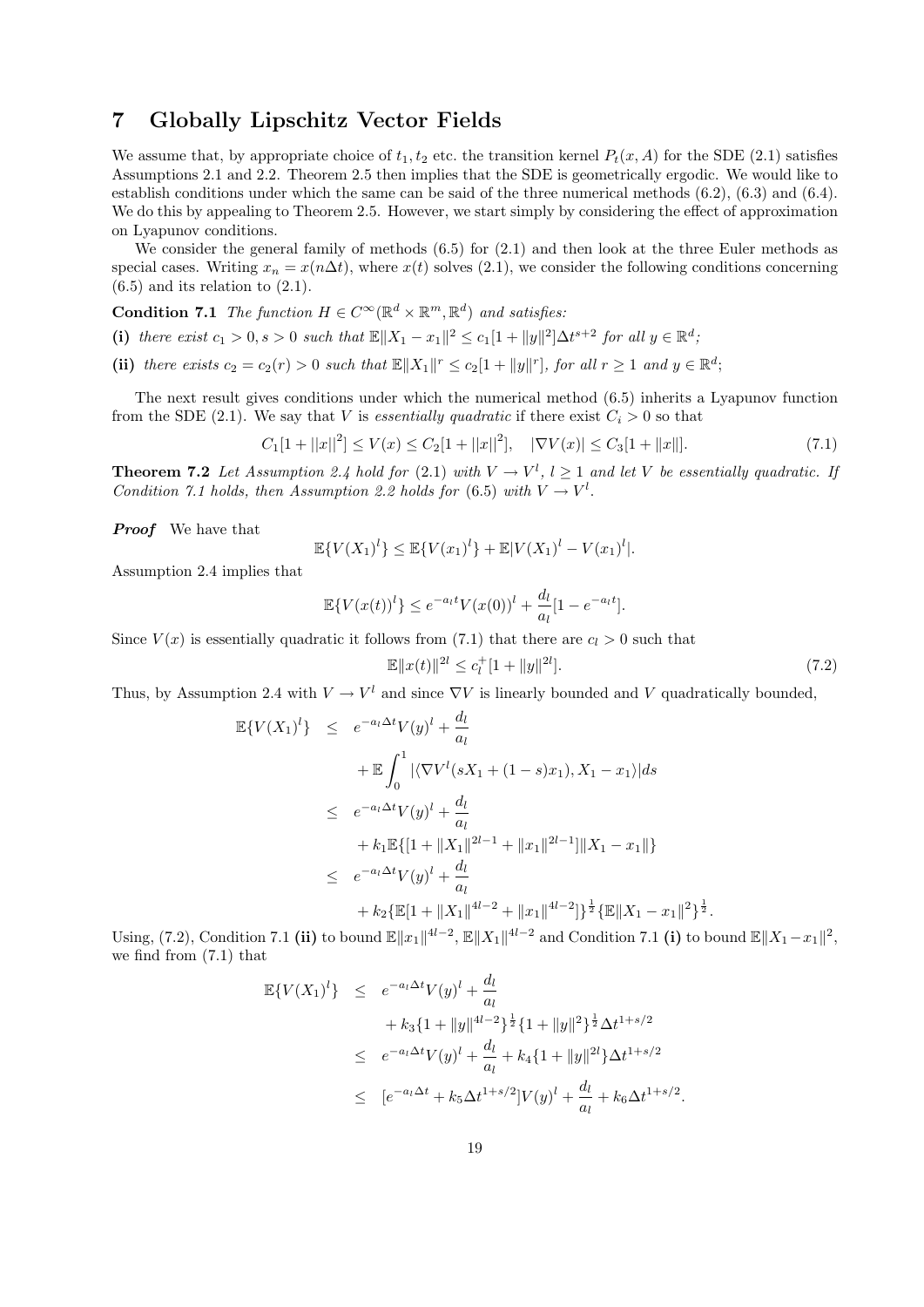Thus, for  $\tilde{a}_l \in (0, a_l)$ ,

$$
\mathbb{E}\{V(X_1)^l\} \le e^{-\tilde{a}_l \Delta t} V(y)^l + \frac{d_l}{\tilde{a}_l} \tag{7.3}
$$

by choice of  $\Delta t$  sufficiently small. This is the desired result.  $\Box$ 

If Condition 7.1 holds then we may prove the following result, which employs the definition (3.7) and

$$
\mathcal{G}'_l = \{ g \in \mathcal{G}_l : \quad |g(a) - g(b)| \leq k[1 + ||a||^{2l-1} + ||b||^{2l-1}] ||a - b|| \quad \forall a, b \in \mathbb{R}^d \}.
$$

**Theorem 7.3** Let Assumptions 2.1 and 2.4 hold,, with  $V \to V^l$ ,  $l \geq 1$ , and let V be essentially quadratic. Thus Theorem 2.5 holds and (2.1) is geometrically ergodic with invariant measure  $\pi$ . If Condition 7.1 holds and if the numerical method (6.5) satisfies the minorization condition when sampled at rate M, then for all  $\Delta t$  sufficiently small, the method has a unique invariant measure  $\pi^{\Delta t}$  on  $\mathbb{R}^d$ . For  $l \geq 1$  there exists  $\tilde{C} = \tilde{C}(l, \Delta t) > 0$  and  $\tilde{\lambda} = \tilde{\lambda}(l, \Delta t) > 0$  such that, for all  $q \in \mathcal{G}_l$ ,

$$
|\mathbb{E}g(X_n) - \pi^{\Delta t}(g)| \leq \tilde{C}V(y)^l e^{-\tilde{\lambda}n\Delta t}, \quad \forall n \geq 0.
$$

If, in addition,

$$
\mathbb{E}\|X_n - x_n\|^2 \le c_3 e^{2c_4 T} [1 + \|y\|^2] \Delta t^s, \text{ for all } 0 \le n \Delta t \le T,
$$
\n(7.4)

then there is  $K = K(l) > 0$  and  $\xi \in (0, 1/2)$  independent of l such that, for all  $g \in \mathcal{G}'_l$ ,

$$
|\pi(g) - \pi^{\Delta t}(g)| \le K \Delta t^{s\xi} \pi(V^l). \tag{7.5}
$$

**Proof** Condition 7.1 implies the Lyapunov condition and we have assumed the minorization condition holds for the sampled chain  $\{X_{nM}\}\$ . Thus, by Theorem 2.5, the sampled chain is geometrically ergodic:

$$
|\mathbb{E}^y g(X_{lM}) - \pi(g)| \leq \kappa \theta^l [1 + V(y)^l].
$$

From this we deduce that the unsampled chain is ergodic since, if  $n = lM + j$  for integer  $j \in [0, M - 1]$ , conditioning on  $\mathcal{F}_j$  gives, for all  $g \in \mathcal{G}_l$ ,

$$
|\mathbb{E}^y g(X_{lM+j}) - \pi(g)| \leq \kappa \theta^l [1 + \mathbb{E}^y V(X_j)^l].
$$

Using (7.3) gives the desired result

$$
|\mathbb{E}^y g(X_n) - \pi(g)| \le \kappa_1 \theta_1^n [1 + \mathbb{E}^y V(X_0)^l]
$$

for all  $g \in \mathcal{G}_l$ .

To obtain the second result on convergence of invariant measures we apply Theorem 3.3 in [24]. We need only show

$$
|\mathbb{E}^y g(x(n\Delta t) - \mathbb{E}^y g(X_n)| \le Ce^{\eta t} V(y)^l \Delta t^s, \quad 0 \le n\Delta t \le t,
$$

for all  $g \in \mathcal{G}'_l$ . Now, for  $0 \leq n\Delta t \leq t$ ,

$$
\mathbb{E}|g(x(n\Delta t)) - g(X_n)| \leq C \mathbb{E}\{[1 + ||x(n\Delta t)||^{2l-1} + ||X_n||^{2l-1}]\|x(n\Delta t) - X_n\|\}
$$
  
\n
$$
\leq C \mathbb{E}\{1 + ||x(n\Delta t)||^{4l-2} + ||X_n||^{2l-1}\|x(n\Delta t) - X_n\|^2\}^{\frac{1}{2}},
$$

so that, by  $(7.1)$ ,  $(7.2)$ , Condition 7.1 (ii) and  $(7.4)$ ,

$$
|\mathbb{E}g(x(n\Delta t)) - \mathbb{E}g(X_n)| \leq C[1 + ||y||^{2l-1}]e^{c_4 n \Delta t}[1 + ||y||]\Delta t^{s/2}
$$
  
\n $\leq C_4 e^{nt}V(y)^l \Delta t^{s/2}.$ 

The required result follows.  $\Box$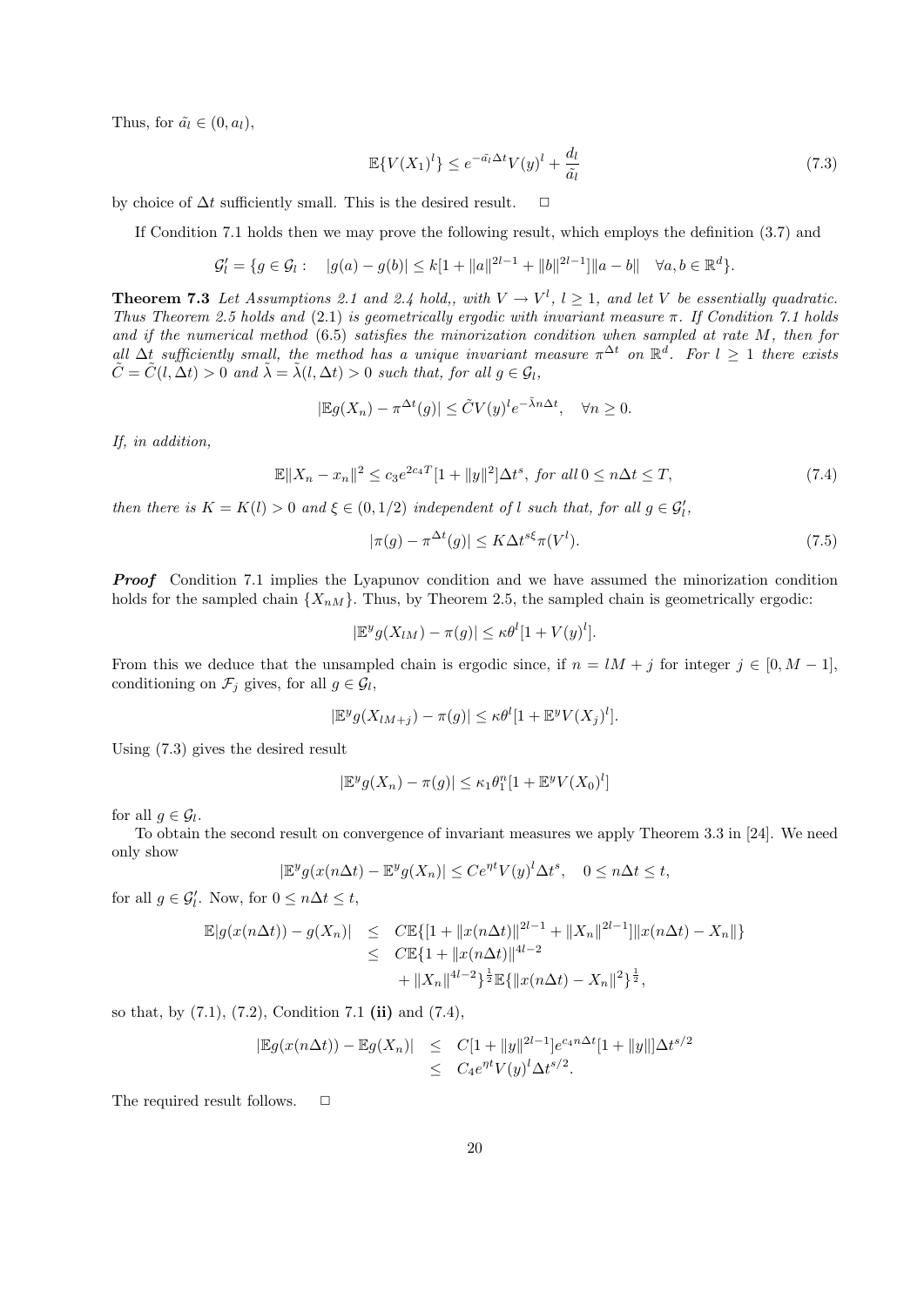**Remark** If (7.5) holds for all  $g \in \mathcal{G}_l$  then it states that  $\pi$  and  $\pi^{\Delta t}$  are close in a total variation norm, weighted according to the Lyapunov function. The additional constraints implied by requiring  $g \in \mathcal{G}'_l$  lead to a more complex metric.  $\Box$ 

The essential point of this theorem is that *approximation properties alone* allow us, in the case of globally Lipschitz Y (which suffices to establish Condition 7.1) and essentially quadratic V, to deduce ergodicity for the numerical method; this is since they imply both the minorization and Lyapunov conditions. Recall, however, that it is sometimes straightforward to deduce the minorization condition directly for the numerical method, without resort to approximation, and that we will use this approach in what follows for the Langevin equation; for other problems, however, it may sometimes be easier to use approximation.

We now give two examples where Condition 7.1 holds, and hence Theorem 7.3 applies, for the three numerical methods defined above. The first example involves the Langevin equation. Note that the hypotheses on  $F$  in Corollary 7.4 below are automatically satisfied if  $F$  is a positive definite quadratic form. In this case, an appropriate choice for V, which ensures that Assumption 2.4 holds, is  $(3.6)$ . Using this V, the equation  $(3.1)$ – $(3.2)$  is proved to be geometrically ergodic in section 3.

**Corollary 7.4** Consider the Langevin equation  $(3.1)$ – $(3.2)$  where  $F : \mathbb{R}^m \to \mathbb{R}$  is essentially quadratic and  $\sigma \in \mathbb{R}^{m \times m}$ . Suppose that the columns of  $\sigma$  are linearly independent, and that F has the following properties.

- (i)  $F \in C^{\infty}(\mathbb{R}^m, \mathbb{R})$ ;
- (ii)  $\nabla F$  is globally Lipschitz:
- (iii)  $F(q) \geq 0$ ;
- (iv) there exists an  $\alpha > 0$  and  $\beta \in (0,1)$  such that

$$
\frac{1}{2}\langle \nabla F(q), q \rangle \ge \beta F(q) + \gamma^2 \frac{\beta(2-\beta)}{8(1-\beta)}||q||^2 - \alpha.
$$

For  $\Delta t$  sufficiently small the three numerical methods (6.2), (6.3) and (6.4) satisfy Condition 7.1, the minorization condition when sampled at rate  $M = 2$  and (7.4) and hence Theorem 7.3 applies.

**Proof** We begin with the Euler–Maruyama scheme  $(6.2)$ , which gives

$$
Q_{n+1} = Q_n + \Delta t P_n, \tag{7.6}
$$

$$
P_{n+1} = P_n - \Delta t \gamma P_n - \Delta t \nabla F(Q_n) + \sigma \Delta W_n. \tag{7.7}
$$

Here  $Q_n \approx q(n\Delta t)$  and  $P_n \approx p(n\Delta t)$ . Because  $\sigma$  is invertible it follows that  $P_n(y, A)$  has  $C^{\infty}$  density for  $n \geq 2$ . Explicit construction shows that  $\Delta W_0$ ,  $\Delta W_1$  can be chosen to ensure that  $(Q_2^T, P_2^T)^T = y^+$  for any starting value y: note that  $Q_1$  is fixed independently of the noise and hence  $P_1$  is forced to ensure  $Q_2$  takes the required value. This value for  $P_1$  determines  $\Delta W_0$  uniquely and then  $\Delta W_1$  is determined uniquely to ensure the desired value of  $P_2$ . Thus Assumption 2.1 holds, and hence the minorization condition by Lemma 2.3.

Considered as an approximation to (2.1), the Euler–Maruyama method may be written as

$$
X_{n+1} = X_n + \Delta t Y(X_n) + \Sigma \Delta W_n.
$$

Here  $Y$  is globally Lipschitz. Also

$$
x(\Delta t) = y + \int_0^{\Delta t} Y(x(\tau))d\tau + \Sigma W(\Delta t).
$$

Subtracting we find that

$$
||x(\Delta t) - X_1|| \le \int_0^{\Delta t} L ||x(\tau) - y|| d\tau
$$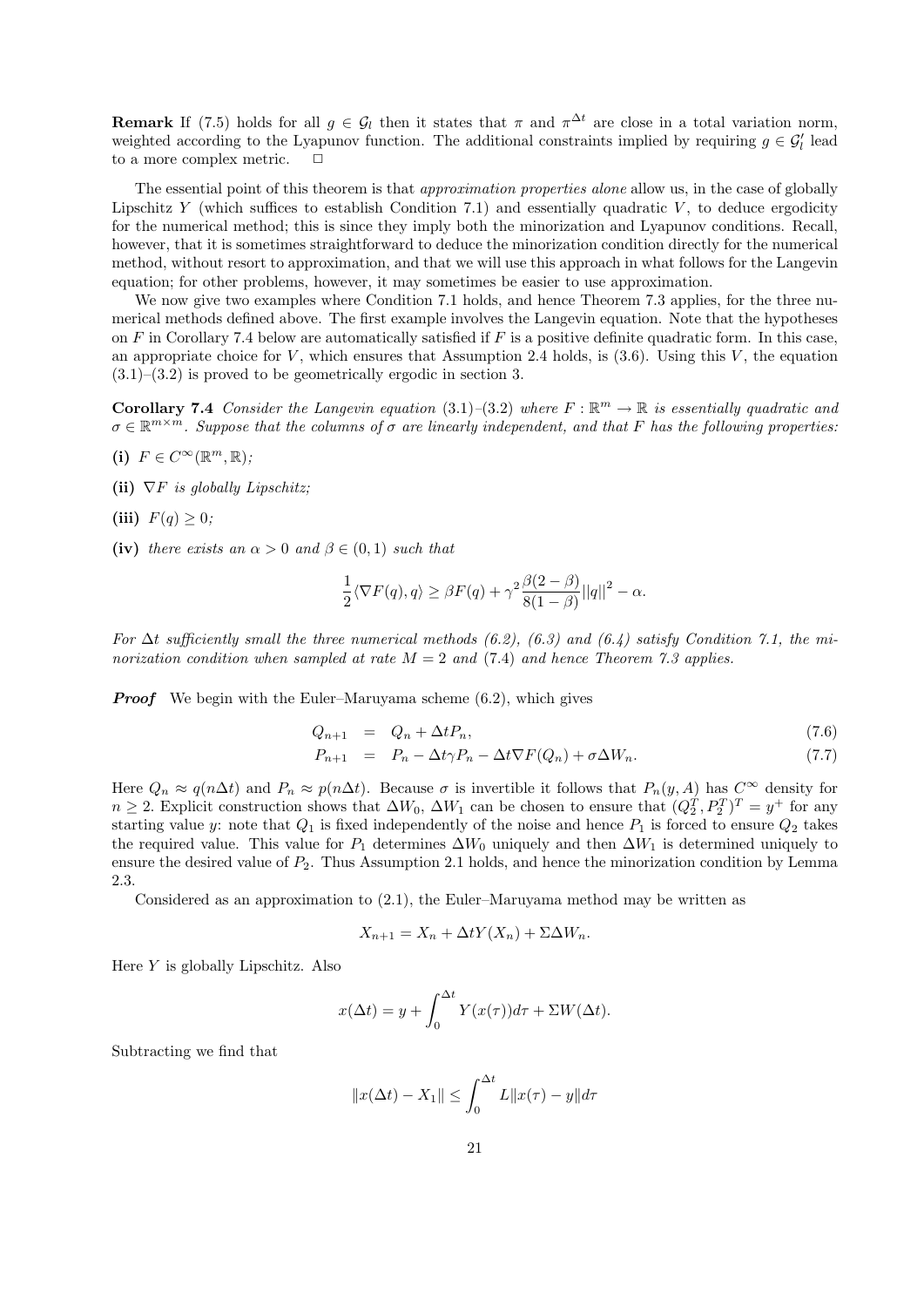so that

$$
\mathbb{E}||x(\Delta t) - X_1||^2 \le \Delta t L^2 \int_0^{\Delta t} \mathbb{E}||x(\tau) - y||^2 d\tau.
$$

Further calculation shows that

$$
\mathbb{E} \|x(\tau) - y\|^2 \le C\tau [1 + y^2]
$$

and Condition 7.1 (i) follows with  $s = 1$ .

For (ii) notice that

$$
||X_1||^p \leq C[||y||^p + \Delta t^p ||Y(y)||^p + ||\Sigma \Delta W_1||^p]
$$
  
\n
$$
\leq C[||y||^p + \Delta t^p ||Y(0)|| + L||y||^p + ||\Sigma \Delta W_1||^p]
$$
  
\n
$$
\leq C[1 + ||y||^p + ||\sigma \Delta W_1||^p]
$$

and taking expectations gives the desired result. Condition (7.4) is established in [24] with  $s = 1$ . Theorem 7.3 thus applies with  $V$  given by  $(3.6)$ .

Applying the split-step stochastic backward Euler method  $(6.4)$  to  $(3.1)$ – $(3.2)$  gives

$$
Q_{n+1} = Q_n + \Delta t P_{\star} \tag{7.8}
$$

$$
P_{\star} = P_n - \Delta t \gamma P_{\star} - \Delta t \nabla F(Q_{n+1}) \tag{7.9}
$$

$$
P_{n+1} = P_{\star} + \sigma \Delta W_n. \tag{7.10}
$$

By the techniques described in subsection 8.1 it is possible to show that, for all  $\Delta t$  sufficiently small, the map  $(Q_n, P_n) \to (Q_n, P_*)$  is uniquely defined, whatever values  $Q_n, P_n$  and  $\Delta W_n$  take. Indeed we may write

$$
Q_{n+1} = Q_n + \Delta t f(Q_n, P_n)
$$
  

$$
P_{n+1} = f(P_n, Q_n) + \sigma \Delta W_n.
$$

Here f is smooth in both arguments and  $f(q, \cdot)$  is invertible for all  $q \in \mathbb{R}^d$ . Thus the method is well-defined. Analysis very similar to that above for the Euler–Maruyama scheme shows that Condition 7.1 holds, together with the minorization condition for the chain sampled at rate  $M = 2$ . The stochastic backward Euler method  $(6.3)$  for  $(3.1)$ – $(3.2)$  can be analyzed similarly.  $\Box$ 

Our second example where Theorem 7.3 applies involves a dissipativity condition.

**Corollary 7.5** Consider (2.1) in the case where  $m = d$ , Y is globally Lipschitz and the following properties hold

(i)  $Y \in C^{\infty}(\mathbb{R}^d, \mathbb{R}^d)$ ,

(ii)  $\exists \alpha, \beta > 0$  such that  $\langle Y(x), x \rangle \leq \alpha - \beta ||x||^2$  for all  $x \in \mathbb{R}^d$ .

For  $\Delta t$  sufficiently small, the three numerical methods (6.2), (6.3) and (6.4) satisfy Condition 7.1, the minorization condition when sampled at rate  $M = 1$  and (7.4) and hence Theorem 7.3 applies.

**Proof** Note that for this SDE, an appropriate choice for the Lyapunov function V is  $V(x) = ||x||^2 + 1$ ; see section 4, where the equation is proved to be geometrically ergodic. Since the columns of  $\Sigma$  span  $\mathbb{R}^d$ in this case it follows every point  $y^+$  is reachable from y in just one step  $(N = 1)$  by appropriate choice of  $\Delta W_0$ . Thus minorization is easily verified for all three methods. The remaining arguments follow as in the Langevin case.  $\Box$ 

Corollary 7.5 is essentially proved in [28] for the Euler–Maruyama scheme though, in that paper, certain higher order methods are also studied and, furthermore, the rates of convergence of  $\pi^{\Delta t}$  to  $\pi$  is optimal. In contrast the use of [24] to prove convergence gives suboptimal rates in this case; it does, however, apply to a different set of test functions.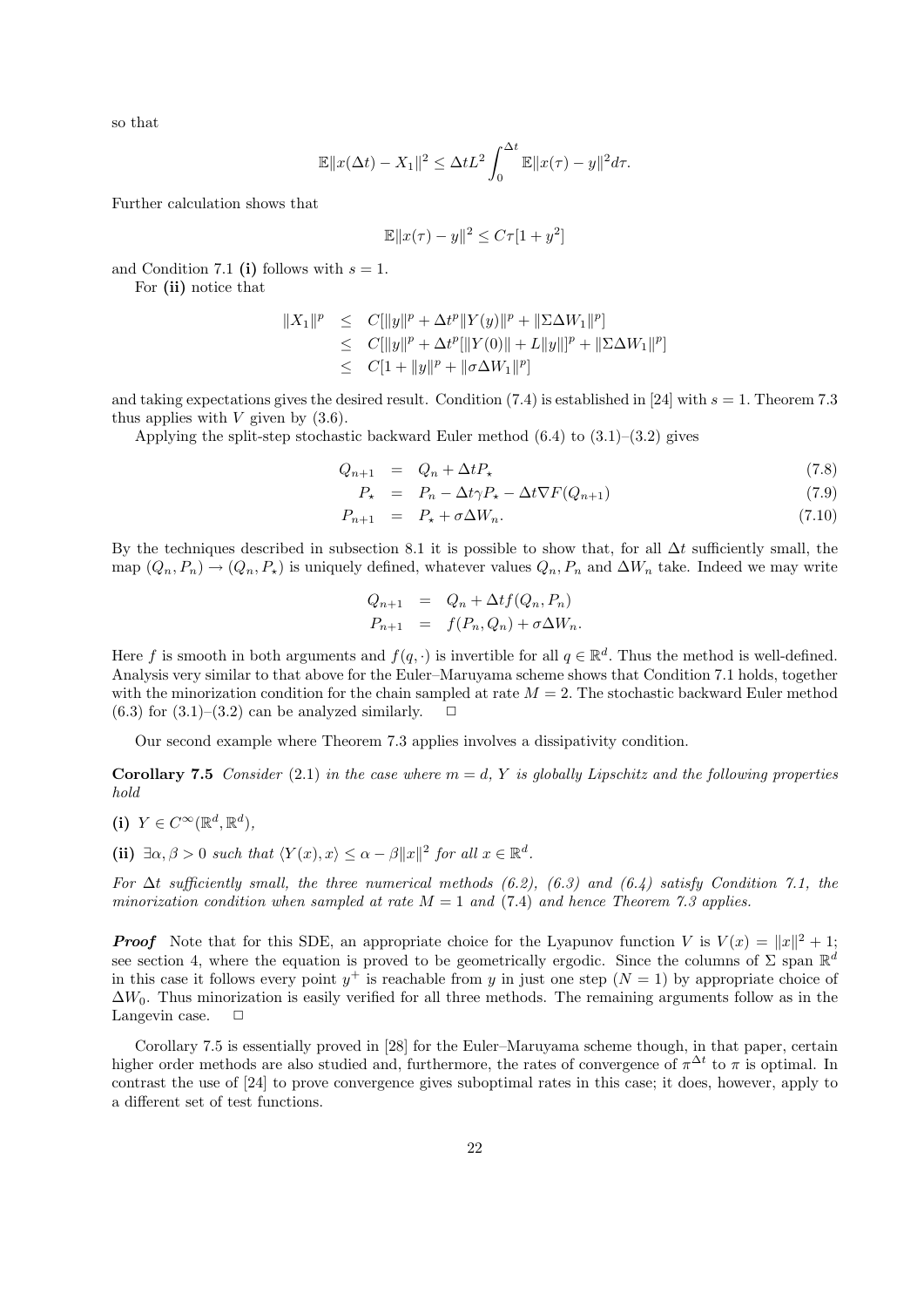# 8 Locally Lipschitz Vector Fields

We now consider the equation  $(2.1)$  without the condition that Y is globally Lipschitz. To be concrete we study the Langevin equation  $(3.1)$ – $(3.2)$  but similar issues arise for other problems and we briefly outline generalizations at the end of the section.

#### 8.1 The Langevin Equation

For the Langevin problem we impose the structural property that

$$
\exists c > 0: \quad \langle \nabla F(a) - \nabla F(b), a - b \rangle \ge -c \|a - b\|^2. \tag{8.1}
$$

This is a one-sided Lipschitz condition on  $\nabla F$  and it implies that

$$
F(a) - F(b) \le \langle \nabla F(a), a - b \rangle + c \|a - b\|^2. \tag{8.2}
$$

In this subsection we replace condition (ii) of Corollary 7.4 by the one-sided Lipschitz condition. The function  $(3.3)$  is a prototypical example that satisfies conditions (i), (iii) and (iv) of Corollary 7.4 and (8.1). Analysis similar to that in the previous section shows that the Euler-Maruyama approximation of this problem is not ergodic in general. Here we study the split-step backward Euler method.

Abusing notation and setting  $V(p,q) = V(x)$  for  $x = (q^T, p^T)^T$  (with V given by (3.6)) we define

$$
V_{\Delta t}(p,q) \stackrel{\text{def}}{=} V(p,q) + \frac{\Delta t \gamma}{4} ||p||^2. \tag{8.3}
$$

The following lemma is key to what follows:

**Lemma 8.1** Let (8.1) hold and let  $\Delta t \leq \Delta t_c$  where  $c\Delta t_c^2 = 1 + \gamma \Delta t_c$ . Then the map  $(Q_n, P_n) \rightarrow (Q_{n+1}, P_{\star})$ given by  $(7.8)-(7.9)$  is uniquely defined for all  $Q_n, P_n$  and  $\Delta W_n$ . Furthermore, if  $\Delta t \leq \frac{\epsilon \gamma \beta}{8c}$  for some  $\epsilon \in (0,1)$ , then we have

$$
V_{\Delta t}(P_{\star}, Q_{n+1}) - V_{\Delta t}(P_n, Q_n) \leq \gamma \Delta t \alpha - \gamma (1 - \epsilon) \Delta t \beta V_{\Delta t}(P_{\star}, Q_{n+1}).
$$

 $\Box$ 

**Proof** Solvability is equivalent to finding  $P_{\star}$  such that

$$
P_{\star} - P_n + \gamma \Delta t P_{\star} + \Delta t \nabla F (Q_n + \Delta t P_{\star}) = 0,
$$

and hence to making

$$
\frac{1}{2}||P_{\star} - P_{n}||^{2} + \frac{\gamma \Delta t}{2}||P_{\star}||^{2} + F(Q_{n} + \Delta t P_{\star})
$$

stationary. Since  $F$  is smooth and bounded below at least one such point must exist. For uniqueness, consider two solutions  $p_1$  and  $p_2$  given  $(P_n, Q_n) = (p, q)$ . Then

$$
(1 + \gamma \Delta t)p_i + \Delta t \nabla F(q + \Delta t p_i) = p.
$$

Subtracting and using (8.1) gives

$$
0 \ge (1 + \gamma \Delta t - c \Delta t^2) \|p_1 - p_2\|^2
$$

and uniqueness follows under the required condition on  $\Delta t$ .

For the properties of V define  $V_n = V(P_n, Q_n)$  and  $V_{n+1} = V(P_\star, Q_{n+1})$ ; note that

$$
V_{n+1} - V_n = \frac{1}{2} \langle P_{\star} - P_n, P_{\star} + P_n \rangle + F(Q_{n+1}) - F(Q_n)
$$
  
+  $\frac{\gamma}{2} \langle P_{\star} - P_n, Q_{n+1} \rangle + \frac{\gamma}{2} \langle P_n, Q_{n+1} - Q_n \rangle$   
+  $\frac{\gamma^2}{4} \langle Q_{n+1} - Q_n, Q_{n+1} + Q_n \rangle$ .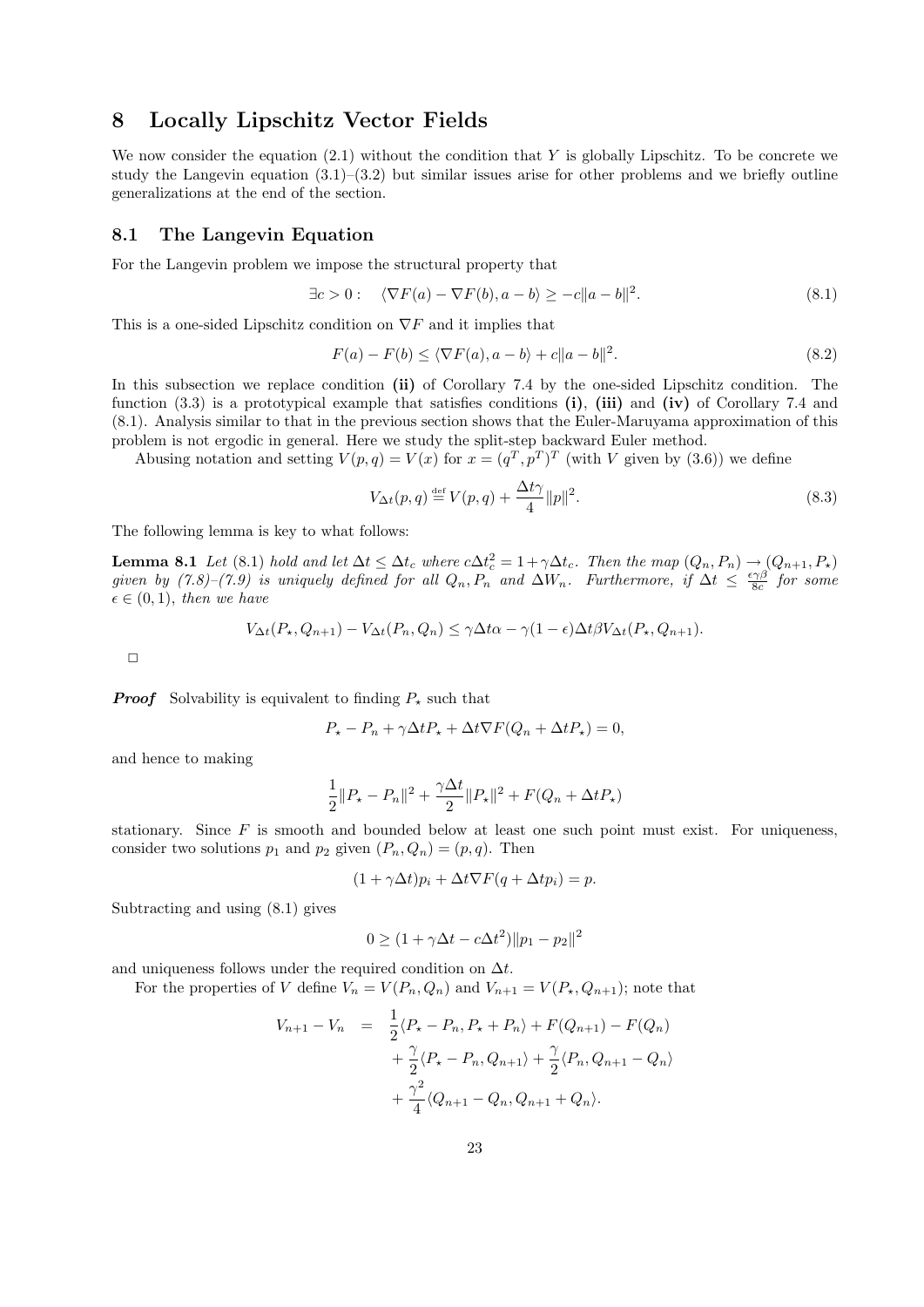From this it may be shown that

$$
V_{n+1} - V_n \leq \langle -\gamma \Delta t P_{\star} - \Delta t \nabla F(Q_{n+1}), P_{\star} \rangle + F(Q_{n+1}) - F(Q_n) + \frac{\gamma}{2} \langle -\gamma \Delta t P_{\star} - \Delta t \nabla F(Q_{n+1}), Q_{n+1} \rangle + \frac{\gamma}{2} \langle P_n, \Delta t P_{\star} \rangle + \frac{\gamma^2}{4} \langle \Delta t P_{\star}, Q_{n+1} + Q_n \rangle.
$$

Thus

$$
V_{n+1} - V_n \leq [c\Delta t^2 - \frac{\gamma^2 \Delta t^2}{4} - \frac{\gamma \Delta t}{2}] ||P_{\star}||^2 + \frac{\Delta t \gamma}{2} \langle P_n - P_{\star}, P_{\star} \rangle
$$

$$
- \frac{\gamma \Delta t}{2} \langle \nabla F(Q_{n+1}), Q_{n+1} \rangle.
$$

Using the fact that

$$
\langle a - b, b \rangle \le \frac{1}{2} ||a||^2 - \frac{1}{2} ||b||^2
$$

and (3.11) we see that

$$
V_{\Delta t}(P_{\star}, Q_{n+1}) - V_{\Delta t}(P_{n}, Q_{n}) \leq [c\Delta t^{2} - \frac{\gamma^{2}\Delta t^{2}}{4} - \frac{\gamma\Delta t}{2}]||P_{\star}||^{2} - \frac{\gamma\Delta t}{2}\langle \nabla F(Q_{n+1}), Q_{n+1}\rangle
$$
  

$$
\leq (c\Delta t^{2} - \frac{\gamma^{2}\Delta t^{2}}{4}) ||P_{\star}||^{2} + \gamma\Delta t[\alpha - \beta V(P_{\star}, Q_{n+1})]
$$
  

$$
\leq (c\Delta t^{2} - \frac{\gamma^{2}\Delta t^{2}}{4} + \frac{\gamma^{2}\Delta t^{2}\beta}{4}) ||P_{\star}||^{2} + \gamma\Delta t[\alpha - \beta V_{\Delta t}(P_{\star}, Q_{n+1})].
$$

Since  $\beta \in (0, 1)$  it follows that, using  $V_{\Delta t}(p, q) \geq \frac{1}{8} ||p||^2$ ,

$$
V_{\Delta t}(P_{\star}, Q_{n+1}) - V_{\Delta t}(P_n, Q_n) \leq \left( c\Delta t^2 - \frac{\epsilon \Delta t \beta \gamma}{8} \right) ||P_{\star}||^2 + \gamma \Delta t \alpha - \gamma (1 - \epsilon) \Delta t \beta V_{\Delta t}(P_{\star}, Q_{n+1})
$$

and the required result follows.  $\Box$ 

Corollary 8.2 Consider the Langevin equation  $(3.1)$ – $(3.2)$  under the assumptions of Corollary 7.4 with part (ii) of the conditions on F replaced by  $(8.1)$ . Let

$$
\Delta t \le \min\{\Delta t_c, \frac{\epsilon \gamma \beta}{8c}, \frac{2}{\gamma}\},\
$$

where  $\Delta t_c$  is as given in Lemma 8.1. Then the split-step stochastic Backward Euler method is geometrically ergodic and the conclusions of Theorem 2.5 apply.

**Proof** By (3.6) and (8.3) we see that, for  $X_n = (Q_n^T, P_n^T)^T$ ,

$$
V_{\Delta t}(X_{n+1}) = V_{\Delta t}(P_{\star}, Q_{n+1}) + (1 + \Delta t \gamma/2) \langle P_{\star}, \sigma \Delta W_n \rangle
$$
  
+ 
$$
\frac{1}{2} (1 + \frac{\Delta t \gamma}{2}) ||\sigma \Delta W_n||^2 + \frac{\gamma}{2} \langle \sigma \Delta W_n, Q_{n+1} \rangle.
$$

Thus, assuming that  $\Delta t \gamma < 2$  to simplify the constants and noting that  $P_*, Q_{n+1}$  are independent of  $\Delta W_n$ ,

$$
\mathbb{E}\{V_{\Delta t}(X_{n+1})|\mathcal{F}_n\}=\mathbb{E}\{V_{\Delta t}(P_{\star}, Q_{n+1})|\mathcal{F}_n\}+\mathbb{E}\|\sigma\Delta W_n\|^2.
$$

Hence, if  $\Delta t \zeta = \frac{1}{2} \mathbb{E} ||\sigma \Delta W_n||^2$ , we have upon application of Lemma 8.1,

$$
\mathbb{E}\{V_{\Delta t}(X_{n+1})|\mathcal{F}_n\} = \frac{V_{\Delta t}(X_n) + \Delta t[\gamma\alpha + 2\zeta(1+\gamma(1-\epsilon)\Delta t\beta)]}{1+\gamma(1-\epsilon)\Delta t\beta}.
$$

Hence Assumption 2.2 holds. Smoothness of the density and reachability of any  $y^+$  from any y in  $N = 2$  steps can be established as in section 6, yielding Assumption 2.1. This proves ergodicity for the chain sampled every 2 steps. An argument similar to that used in Theorem 7.3 to similar effect, gives ergodicity for the unsampled chain  $\{X_n\}_{n\in\mathbb{Z}^+}$ .  $\Box$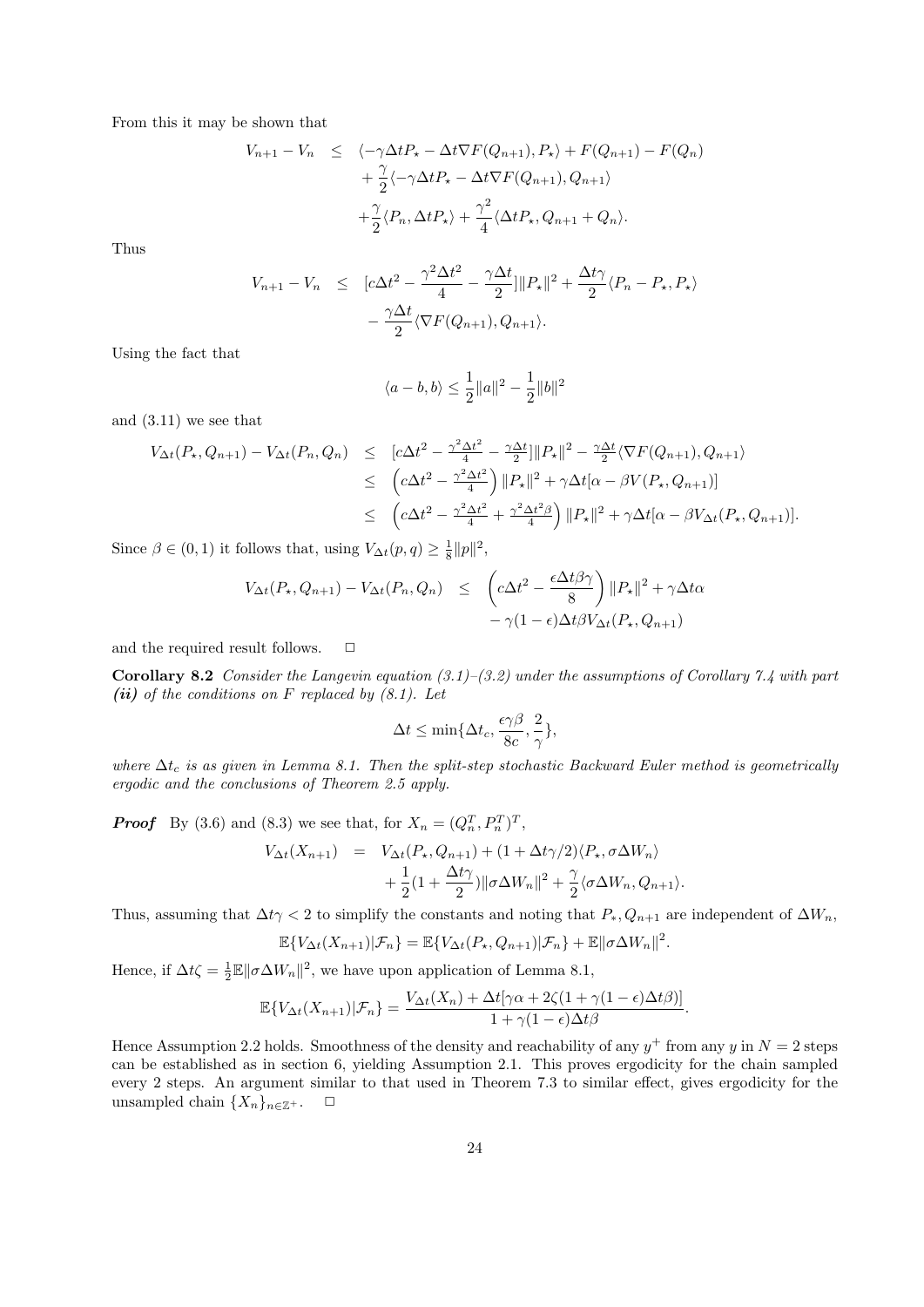### 8.2 Dissipative Problems

Throughout this subsection we assume that Condition 4.1 holds. The split-step stochastic backward Euler method applied to  $(2.1)$  gives  $(6.4)$ . Standard calculations (see [27, Chapter 5]) using conditions (i) and (ii) of Corollary 7.5 show that

$$
||X_{\star}||^{2} \leq \{1 + \Delta t \beta\}^{-1} \{||X_{n}||^{2} + \alpha \Delta t\}
$$

and so

$$
\mathbb{E}\{\|X_{n+1}\|^2|\mathcal{F}_n\} \le (1 + \Delta t \beta)^{-l}\{\|X_n\|^2 + \alpha \Delta t + \mathbb{E}\|\Sigma \Delta W_n\|^2\}.
$$

Since  $\mathbb{E} \|\Sigma \Delta W_n\|^2 = \mathcal{O}(\Delta t)$  we have the required Lyapunov function structure. Thus, provided that the desired minorization condition can be proved, either by approximation or directly, geometric ergodicity follows for this approximation method whenever the underlying SDE (2.1) is geometrically ergodic and satisfies conditions (i) and (ii) of Corollary 7.5.

A Lyapunov function for the stochastic Backward Euler method (6.3) follows from the preceding analysis. If  $X_n$  solves (6.3) then

$$
Z_n \stackrel{\text{def}}{=} X_n - \Delta t Y(X_n)
$$

solves (6.4). Thus, since  $1 + ||Z_n||^2$  is a Lyapunov function for (6.4), we see that

$$
V(x) \stackrel{\text{def}}{=} 1 + ||x - \Delta t Y(x)||^2
$$

is a Lyapunov function for (6.3). That  $V(x) \to \infty$  as  $||x|| \to \infty$  follows under Condition 4.1.

### 8.3 Gradient Systems

For gradient problems it is often the case that the dissipativity structure exploited in the previous subsection also prevails and then the split-step backward Euler method can be shown to be ergodic when applied to geometrically ergodic gradient systems perturbed by noise. However there are examples where this is not the case. Although the ultimate boundedness of  $F(X_n)$  implies the ultimate boundedness of  $||X_n||^2$ , exponential dissipation in  $F(X_n)$  does not imply exponential dissipation in  $||X_n||$ , as shown by the example

$$
F: \mathbb{R}^2 \to \mathbb{R}^+, \quad F(a_1, a_2) = (|a_1| + \log |a_2|)^2.
$$

It is therefore possibly useful to find numerical methods which preserve the expected Lyapunov structure which we exploited in studying gradient systems in section 5. However, whilst this is possible by use of ideas in [27], we have been unable to find Lyapunov structures which are well-behaved in the limit  $\Delta t \to 0$ ; this is aesthetically unsatisfactory and means that, in principle, the geometric rates of convergence may depend badly on  $\Delta t \to 0$  [21]. In practice we do not believe that this occurs and numerical experiments like those in the next section substantiate this claim.

### 9 Numerical Experiments

We now give some numerical results that are relevant to the foregoing analysis. We use FE, BE and SSBE to denote the Forward Euler method (6.2), the Backward Euler method (6.3) and the split-step Backward Euler method (6.4), respectively. We consider four problems that illustrate results in (sub)sections 7, 8.1, 8.2 and 8.3 respectively.

- **Lang-Global:** the Langevin equation (3.1)–(3.2) with  $m = 1$ ,  $F(q) = q^2/2 (\log(q^2 + 1))/2$ ,  $\gamma = 1$  and  $\sigma = 1$ , and initial data  $p_0 = q_0 = \frac{1}{2}$ . Here, the deterministic vector field is globally Lipschitz.
- **Lang-Local:** the Langevin equation (3.1)–(3.2) with  $m = 1$ ,  $F(q) = \frac{1}{4}(q^2 1)^2$ ,  $\gamma = 1$  and  $\sigma = 1$ , and initial data  $p_0 = q_0 = \frac{1}{2}$ . Here, the deterministic vector field is only locally Lipschitz. In this case, the condition (8.1) holds with  $c = 1$ , and hence Corollary 8.2 applies for SSBE.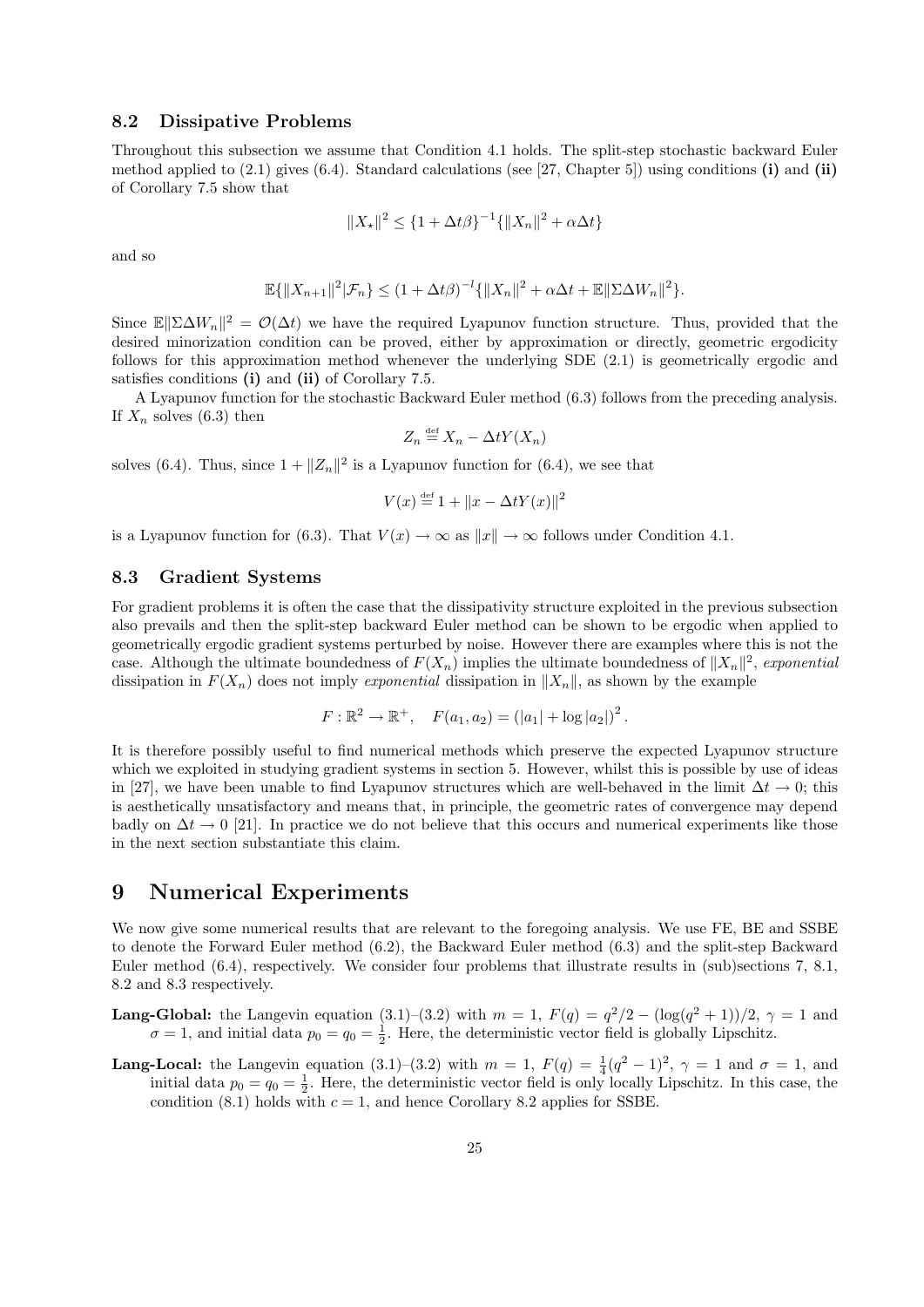- **Lorenz:** the Lorenz equations (4.3) with  $\rho = 10$ ,  $r = 28$  and  $b = 8/3$  and initial data  $x_0 = y_0 = z_0 = 0.5$ . This problem is dissipative in the sense of section 4 and hence both BE and SSBE have a Lyapunov function (see subsection 8.2).
- Grad-Diss: the gradient system (5.1) with  $d = 2$ ,  $F(x_1, x_2) = \frac{1}{2}(\exp(x_1^2) + x_2^2)$ ,  $\sigma = I$ , and initial data  $x_1(0) = x_2(0) = 0.5$ . The problem is also dissipative in the sense of section 4 and our calculations of subsection 8.2 apply for BE and SSBE.

Computations are performed in Matlab [15] using the function randn to generate independent  $\mathcal{N}(0,1)$ samples. To apply BE to Lang-Global and Lang-Local, we first eliminate  $P_{n+1}$ , leaving a cubic for  $Q_{n+1}$ . We take  $Q_{n+1}$  to be the real root closest to  $Q_n$ , and then substitute this value to give  $P_{n+1}$ . Similarly, we apply SSBE to Lang-Global and Lang-Local by solving a cubic polynomial for  $Q_{n+1}$ . The same technique is used for the Lorenz equations (4.3); the nonlinearity in the implicit equations for BE and SSBE can be reduced to a cubic polynomial in  $Y_{n+1}$  for BE and in  $Y_{n}$  for SSBE. For Grad-Diss, we implement BE and SSBE by applying a quasi-Newton type nonlinear equation solver.

In all tests, we monitor an approximation to  $\mathbb{E}||X_n||^2$  that is found by averaging over 1000 paths, using the same paths for each of the three methods. Here,  $X_n$  denotes the numerical solution at  $t = t_n$  and  $\|\cdot\|$ denotes the  $L_2$  norm. We apply the methods over  $0 \leq t \leq 64$  with four different stepsizes.

The Lang-Global results are given in Figure 9.1. Here, we use  $\Delta t_i = 2^{-i}$ , for  $i = 1, 2, 3, 4$ . We see that all three methods are well behaved for these stepsizes. The long-time second moments appear to converge to a common limit as  $\Delta t \to 0$ , with BE and SSBE settling down more quickly than FE.

Figure 9.1: Problem Lang-Global:  $\mathbb{E} ||X_n||^2$  against  $t_n$ .

Figure 9.2 relates to Lang-Local, using the same  $\Delta t_i$  values as the previous example. Note that in these (and subsequent) figures the vertical axis for the FE picture uses exponential scaling. We see that the FE solution behaves poorly for  $\Delta t = \Delta t_1, \Delta t_2$ , suggesting unboundedness of  $\mathbb{E} ||X_n||^2$  as  $n \to \infty$ . The BE and SSBE solutions behave better, having second moments that are bounded, and appear convergent as  $\Delta t \rightarrow 0$ in the large-time regime. The FE results for  $\Delta t = \Delta t_3$ ,  $\Delta t_4$  are compatible with those of BE and SSBE.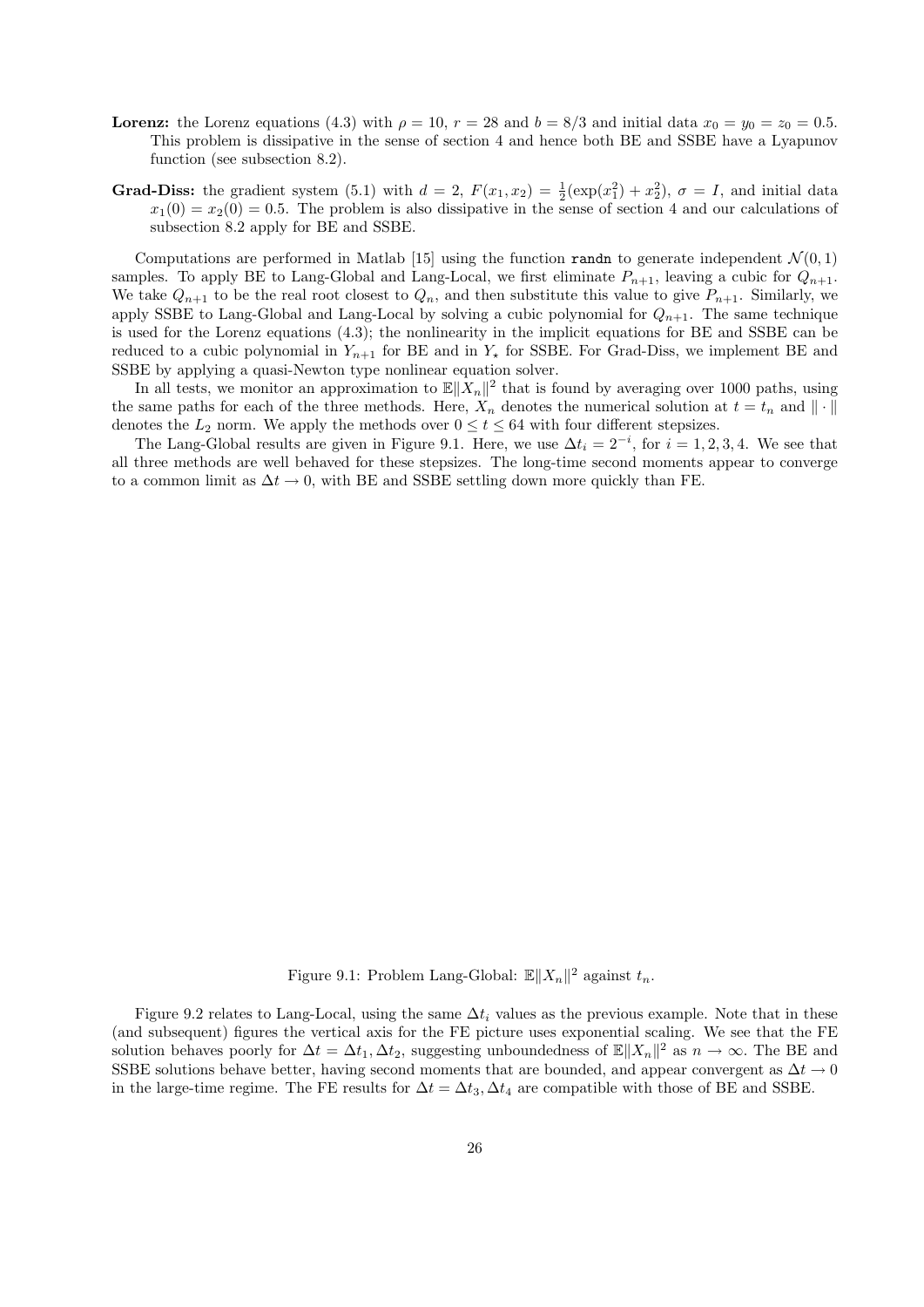Figure 9.2: Problem Lang-Local:  $\mathbb{E} \|X_n\|^2$  against  $t_n$ .

Results for the Lorenz equations are given in Figure 9.3. Here, we use  $\Delta t_i = 2^{-i-2}$ , for  $i = 1, 2, 3, 4$ . FE gives unbounded second moments for  $\Delta t_1$ ,  $\Delta t_2$  and  $\Delta t_3$ . For BE and SSBE, this quantity is always bounded and appears convergent to, approximately, the same limit.

Figure 9.4 gives results for Grad-Diss, with  $\Delta t_i = 2^{-i}$ , for  $i = 1, 2, 3, 4$ . In this case, FE has unbounded second moments for all stepsizes used. In contrast, BE and SSBE perform well, and convergence in  $\Delta t$  is particularly fast for BE. In further tests with smaller  $\Delta t$  and the same initial data, FE appeared to recover the good behaviour of BE and SSBE, as for the other examples.

The first common theme of all the experiments is that FE blows up unless the time-step is small; we conjecture that, however small the time-step, this method will eventually blow-up, given a long enough time interval. The second common theme is that both BE and SSBE behave well – they produce moments which appear to converge, as  $n \to \infty$ , to a limiting value which itself converges as  $\Delta t \to 0$ .

Acknowledgements The authors would like to thank Gérard Ben Arous, Amir Dembo, Persi Diaconis, Weinan E and George Papanicolaou for useful discussions.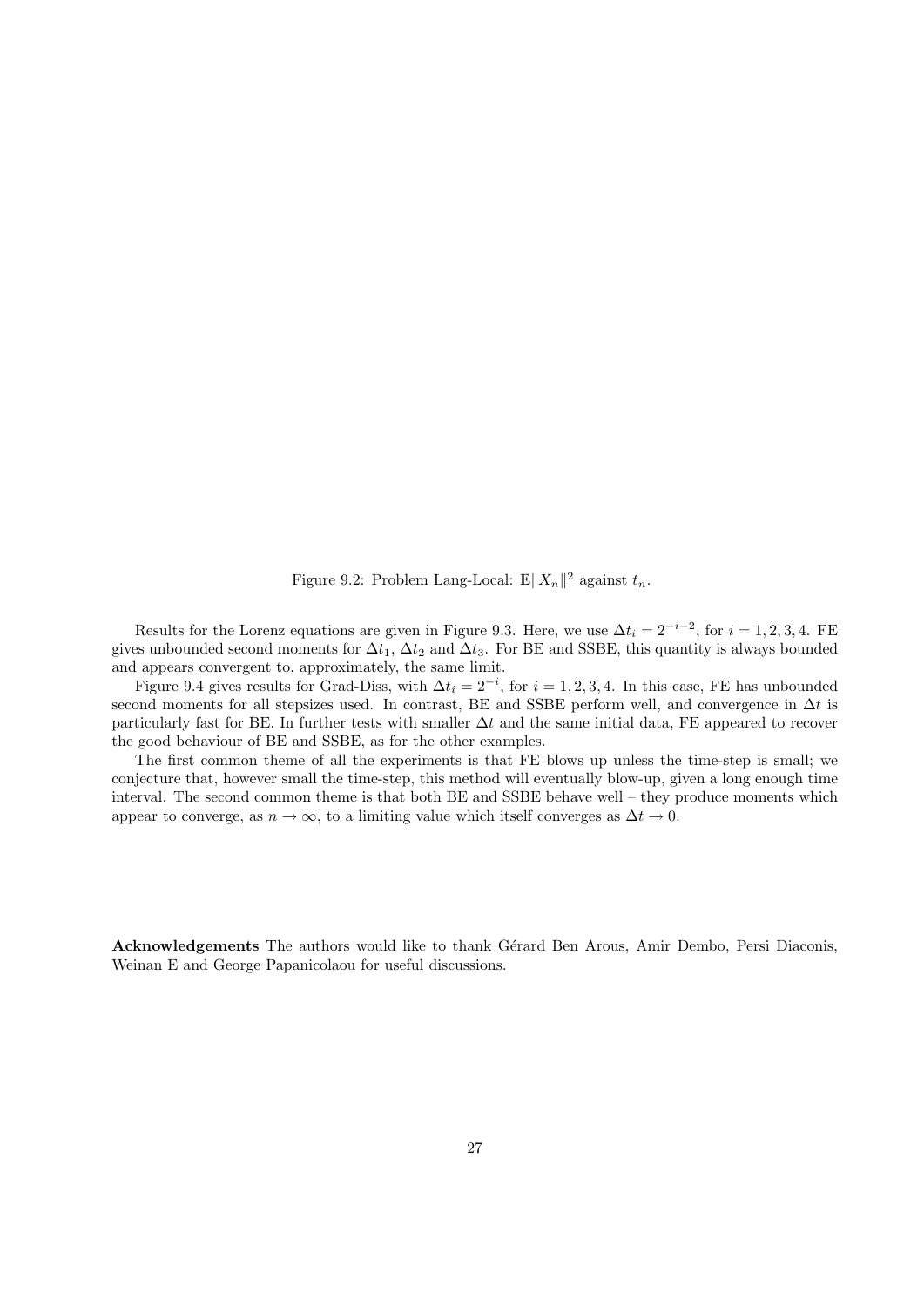Figure 9.3: Problem Lorenz:  $\mathbb{E} \|X_n\|^2$  against  $t_n$ .

### References

- [1] L. Arnold and W. Kliemann, On unique ergodicity for degenerate diffusions. Stochastics 21(1987), 41–61.
- [2] D. R. Bell. The Malliavin Calculus. Longman Scientific & Technical, Harlow, 1987.
- [3] R. Durrett, Stochastic Calculus, A Practical Introduction. CRC Press, 1996.
- [4] W. E and J. C. Mattingly, Ergodicity for the Navier-Stokes equation with degenerate random forcing: finite dimensional approximation. Submitted
- [5] G. Fayolle, V. A. Malyshev, and M. V. Menshikov. Topics in the Constructive Theory of Countable Markov Chains. Cambridge, 1995.
- [6] G.W. Ford and M. Kac, On the quantum Langevin equation. J. Stat. Phys. 46(1987), 803–810.
- [7] A. Grorud and D. Talay, Approximation of Lyapunov exponents of nonlinear stochastic differential equations. SIAM J. Appl. Math. 56(1996), 627–650.
- [8] J.K. Hale. Asymptotic Behavior of Dissipative Systems. American Mathematical Society, Providence, RI, 1988.
- [9] R. Z. Has'minskii. Stochastic Stability of Differential Equations. Sijthoff and Noordhoff, 1980.
- [10] Y. Kifer. Random Perturbations of Dynamical Systems. Birkhäuser Boston Inc., Boston, MA, 1988.
- [11] W. Kliemann, Recurrence and invariant measures for degenerate diffusions. The Annals of Probability 15(1987), 690–707.
- [12] P.E. Kloeden and E. Platen, Numerical Solution of Stochastic Differential Equations. Springer-Verlag, New York, 1991.
- [13] H. Kunita. Supports of diffusion processes and controllability problems. In Proceedings of the International Symposium on Stochastic Differential Equations (Res. Inst. Math. Sci., Kyoto Univ., Kyoto, 1976), pages 163– 185, New York, 1978. Wiley.
- [14] X. Mao, Stochastic Differential Equations and Applications. Horwood, Chichester, 1997.
- [15] The MathWorks, Inc., *MATLAB User's Guide*. Natick, Massachusetts, 1992.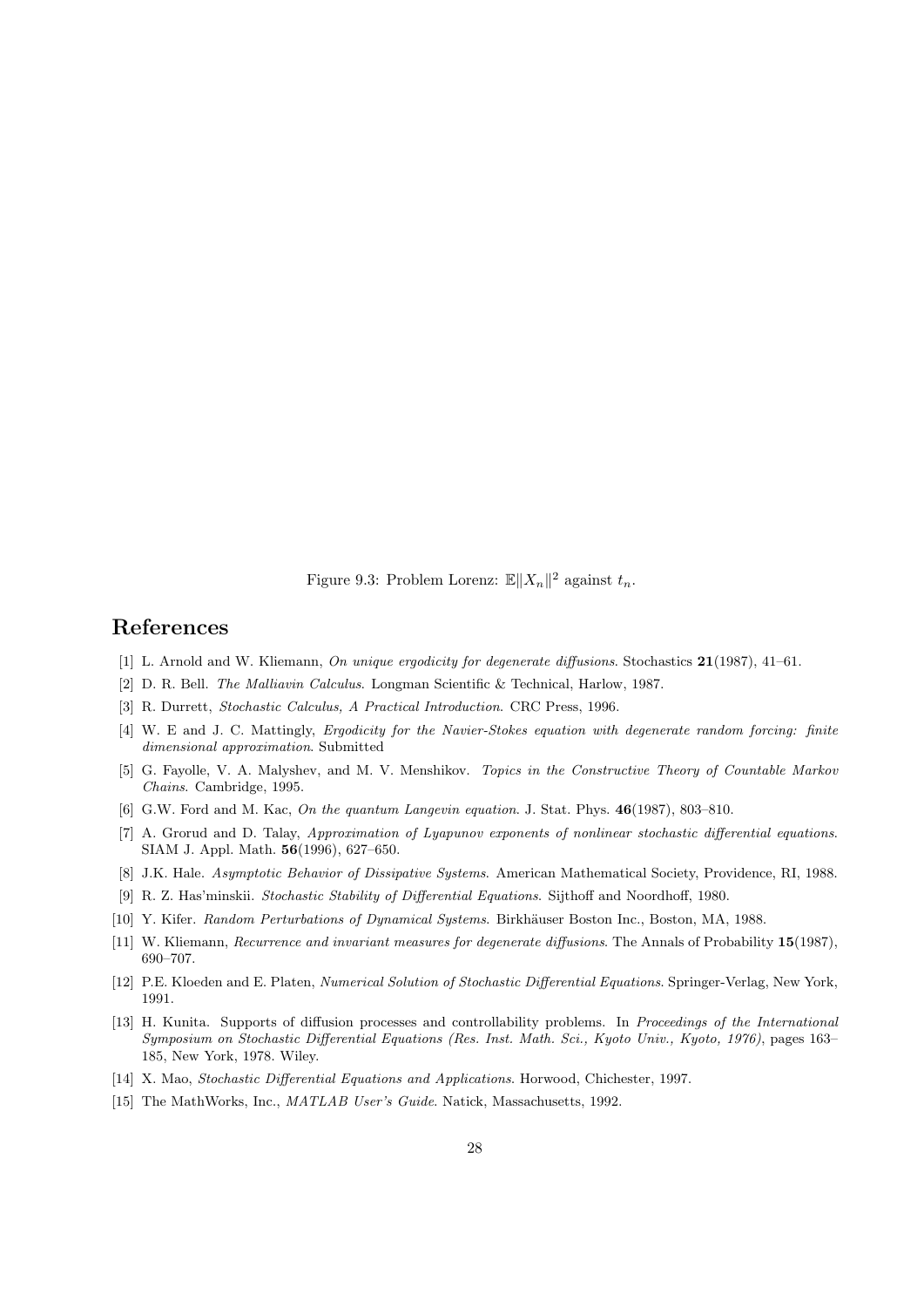Figure 9.4: Problem Grad-Diss:  $\mathbb{E} \|X_n\|^2$  against  $t_n$ .

- [16] S. Meyn and R.L. Tweedie, Stochastic Stability of Markov Chains. Springer-Verlag, New York, 1992.
- [17] S.P. Meyn and R.L. Tweedie, Stability of Markovian processes, I, II and III Adv. Appl. Prob. 24(1992), 542–574, 25(1993), 487–517 and 25(1933), 518–548.
- [18] J. Norris. Simplified Malliavin calculus. In *Séminaire de Probabilités, XX, 1984/85*, pages 101–130. Springer, Berlin, 1986.
- [19] S. Orey. Lecture Notes on Limit Theorems for Markov Chain Transition Probabilities. Van Nostrand Reinhold Co., London, 1971. Van Nostrand Reinhold Mathematical Studies, No. 34.
- [20] G.O. Roberts and R.L. Tweedie Exponential convergence of Langevin diffusions and their discrete approximations, Bernoulli 2(1996), 341–363.
- [21] G.O. Roberts and R.L. Tweedie Bounds on regeneration times and convergence rates for Markov chains, Stoch. Proc. Applic. 80(1999), 211–229.
- [22] J.S. Rosenthal Minorization conditions and convergence rates for Markov chain Monte Carlo, J. Amer. Stat. Ass. 90(1995), 558–566.
- [23] J.M. Sanz-Serna and A.M. Stuart, Ergodicity of dissipative differential equations subject to random impulses. J. Diff. Eq. 155(1999), 262-284.
- [24] T. Shardlow and A.M. Stuart, A perturbation theory for ergodic Markov chains with application to numerical approximation. SIAM J. Num. Anal.37(2000), 1120–1137.
- [25] C. Sparrow, The Lorenz Equations, Bifurcations, Chaos and Strange Attractors. Springer-Verlag, Berlin, 1982.
- [26] D. W. Stroock. Lectures on Topics in Stochastic Differential Equations. Tata Institute of Fundamental Research, Bombay, 1982. With notes by Satyajit Karmakar.
- [27] A.M. Stuart and A.R. Humphries, Dynamical Systems and Numerical Analysis. Cambridge University Press, 1996.
- [28] D. Talay, Second-order discretization schemes for stochastic differential systems for the computation of the invariant law. Stochastics and Stochastics Reports 29(1990), 13–36.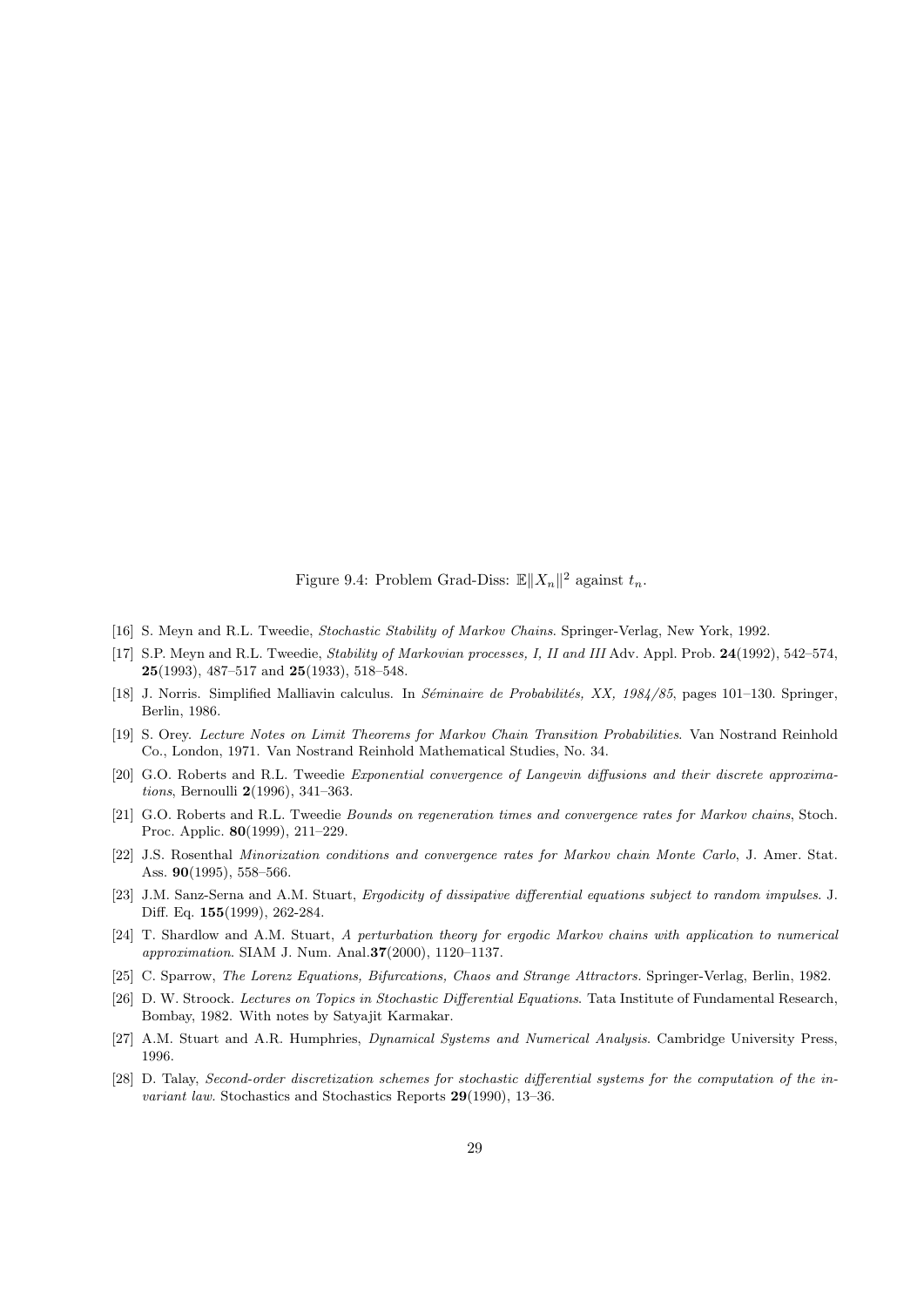- [29] D. Talay, Approximation of upper Lyapunov exponents of bilinear stochastic differential systems. SIAM J. Num. Anal. 28(1991), 1141–1164.
- [30] D. Talay, Approximation of the invariant probability measure of stochastic Hamiltonian dissipative systems with non globally Lipschitz co-efficients. Appears in "Progress in Stochastic Structural Dynamics", Volume 152, 1999, Editors R. Bouc and C. Soize. Publication du L.M.A.-CNRS.
- [31] M.M. Tropper, Ergodic properties and quasideterministic properties of finite-dimensional stochastic systems. J. Stat. Phys. 17(1977), 491–509.
- [32] A. Y. Veretennikov. On polynomial mixing bounds for stochastic differential equations. Stochastic Process. Appl., 70(1997),115–127.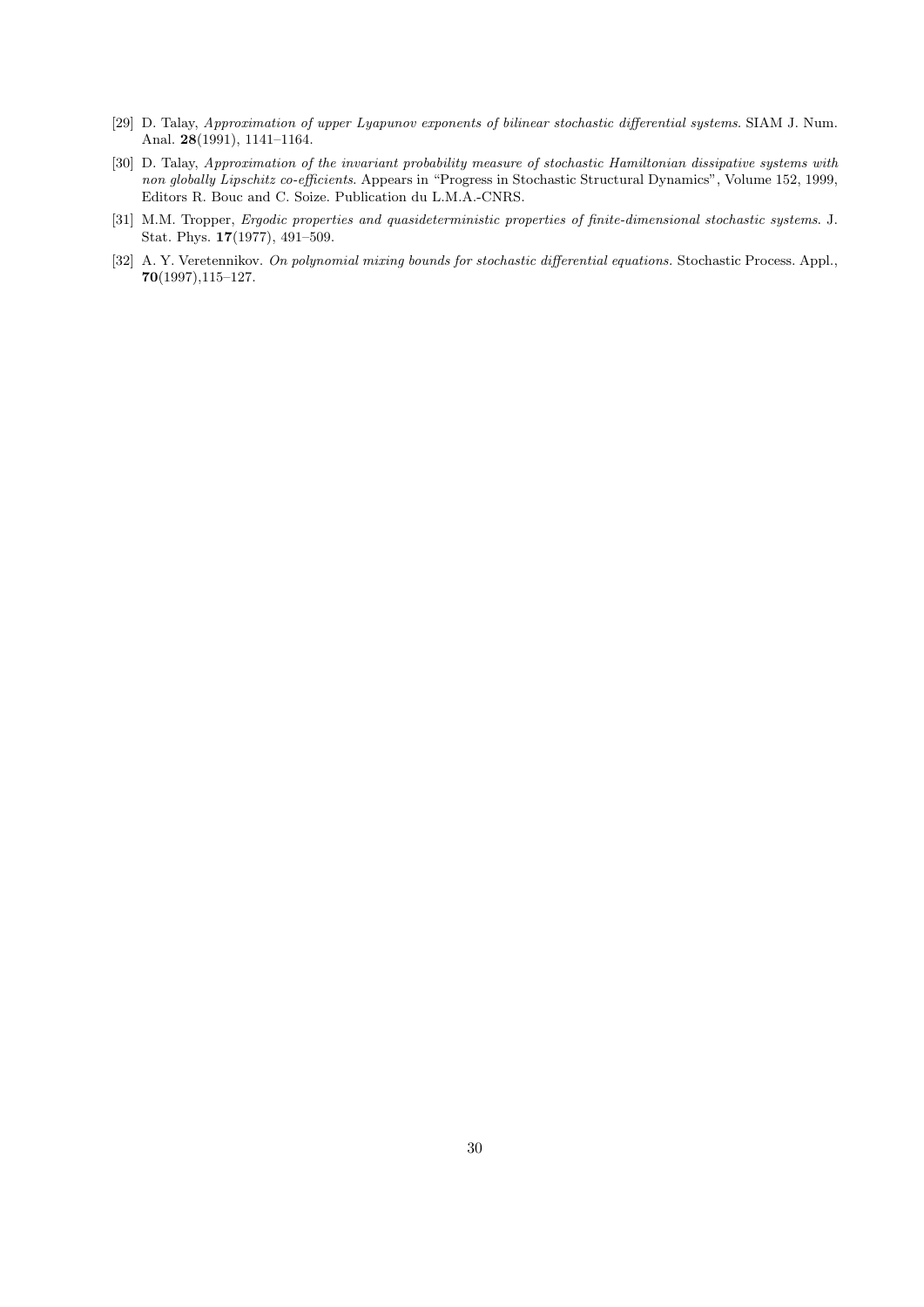# A Appendix: Proof of Theorem 2.5

Our proof of Theorem 2.5 proceeds in two steps. In STEP 1, relying on Assumption 2.1 (and its consequence the minorization condition), we use a standard construction to find a chain, equivalent in law to  $P_t(x, A)$ , which makes explicit some uniform behavior.

In STEP 2 we use a Lyapunov function to show that the chain repeatedly returns to a region in which the uniform behavior is valid. Together the two steps give ergodicity.

Step 1 It is straightforward to see that Assumption 2.1 gives the following lemma.

**Lemma A.1** Let Assumption 2.1 hold. Then there is a  $t_2 \in \mathbb{T}$  and a  $\delta' > 0$  such that

- $\mathcal{B}_{\delta'}(y^*) \subseteq C$  and
- $P_{t_2}(y^*, \mathcal{B}_{\delta'}(y^*)) > 0.$

We now derive the *minorization condition* on C, the basic conclusion of Lemma 2.3, which is used to characterize and quantify the uniform motion on the set C. Minorization essentially means that the Markov Chain restricted to C satisfies the classical Doeblin condition. The general theory of Markov chains (see [19], [16]) proceeds by use of a deep result which shows that the minorization condition can be satisfied for some sampled version of  $\{x(t)\}\,$ , given irreducibility. However, under our assumptions, which are natural for certain dynamical systems perturbed by noise, we can deduce the minorization condition directly. Since this gives rise to more transparent proofs and builds intuition, it is the approach we take here.

Recall that we study the Markov chain  $\{x_n\}$  formed by sampling at the rate  $T \in \mathbb{T}$ , with the kernel  $P(x, A) = P_T(x, A).$ 

**Proof** (Lemma 2.3) Lemma A.1 implies that  $P_{t_2}(y^*, \mathcal{B}_{\delta'}(y^*)) > 0$  and it follows from the existence of a density that there is a  $z^* \in \mathcal{B}_{\delta'}(y^*) \subseteq C$  such that for some  $\epsilon > 0$ 

$$
p_{t_2}(y^*, z^*) \ge 2\epsilon > 0.
$$

By Assumption 2.1(ii), there exist  $\epsilon_1, \epsilon_2 > 0$  such that

$$
p_{t_2}(y, z) \ge \epsilon > 0
$$
 for all  $y \in \mathcal{B}_{\epsilon_1}(y^*)$  and  $z \in \mathcal{B}_{\epsilon_2}(z^*)$ .

By reducing  $\epsilon_2$  if necessary, we may ensure that  $\mathcal{B}_{\epsilon_2}(z^*) \subset C$ . Now

$$
P_{t_2}(y, A) = \int_A p_{t_2}(y, z) dz \ge \int_{A \cap \mathcal{B}_{\epsilon_2}(z^*)} p_{t_2}(y, z) dz \ge \epsilon \lambda(A \cap \mathcal{B}_{\epsilon_2}(z^*))
$$

for all  $y \in \mathcal{B}_{\epsilon_1}(y^*)$ . (Here  $\lambda(\cdot)$  is Lebesgue measure on  $\mathbb{R}^d$ ).

By Assumption 2.1(i), we know that  $t_1$  may be chosen so that  $P_{t_1}(x, \mathcal{B}_{\epsilon_1}(y^*)) > 0$  for any  $x \in C$ . The continuity of  $p_{t_1}(\cdot, y)$  given by Assumption 2.1(ii) can be transferred to  $P_{t_1}(\cdot, A)$  by dominated convergence. Hence we have, since  $C$  is compact,

$$
\inf_{x \in C} P_{t_1}(x, \mathcal{B}_{\epsilon_1}(y^*)) \ge \gamma
$$

for some  $\gamma > 0$ . Now let  $T = t_1 + t_2$ . Then, for all  $x \in C$ ,

$$
P(x, A) = P_T(x, A) \ge \int_{\mathcal{B}_{\epsilon_1}(y^*)} p_{t_1}(x, y) P_{t_2}(y, A) dy
$$
  
\n
$$
\ge \epsilon \lambda(A \cap \mathcal{B}_{\epsilon_2}(z^*)) \int_{\mathcal{B}_{\epsilon_1}(y^*)} p_{t_1}(x, y) dy
$$
  
\n
$$
= \epsilon \lambda(A \cap \mathcal{B}_{\epsilon_2}(z^*)) P_{t_1}(x, \mathcal{B}_{\epsilon_1}(y^*))
$$
  
\n
$$
\ge \epsilon \gamma \lambda(\mathcal{B}_{\epsilon_2}(z^*)) \nu(A),
$$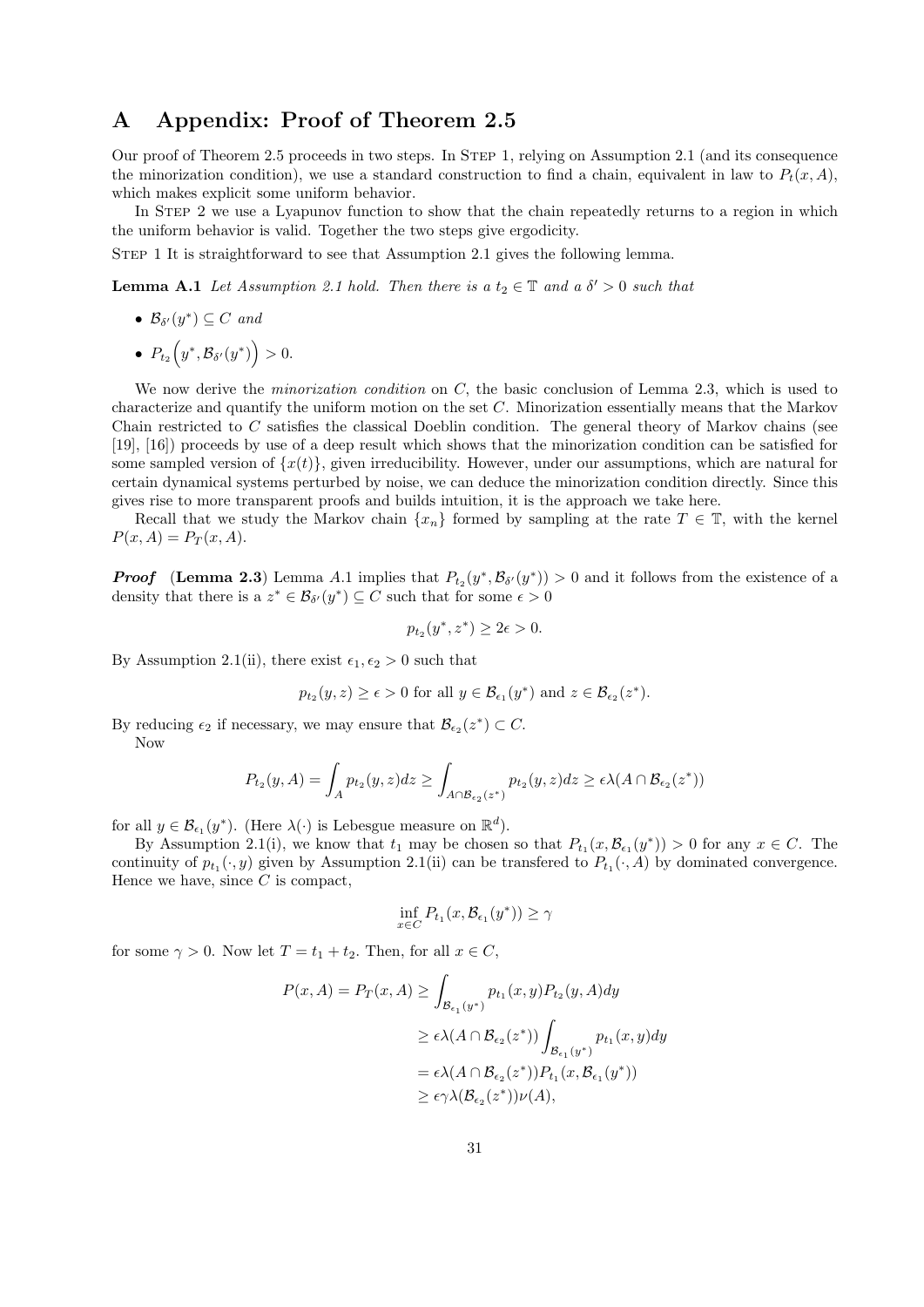where  $\nu(\cdot)$  is Lebesgue measure restricted to  $\mathcal{B}_{\epsilon_2}(z^*)$  and normalized to be a probability measure. If  $\eta =$  $\epsilon \gamma \lambda(\mathcal{B}_{\epsilon_2}(z^*))$  then we have  $P(x, A) \geq \eta \nu(A)$  for all  $A \in \mathcal{B}(\mathbb{R}^d)$  and  $x \in C$ . Since  $\mathcal{B}_{\epsilon_2}(z^*) \subset C$ , we have  $\nu(C^c) = 0$  and  $\nu(C) = \nu(\mathcal{B}_{\epsilon_2}(z^*)) = 1$ , as required.  $\Box$ 

We now use the preceding lemma to build an equivalent Markov chain where the uniform part of the motion is explicit. Recall that we study the Markov chain  $\{x_n\}$  formed by sampling at the rate  $T \in \mathbb{T}$ , with the kernel  $P(x, A) = P_T(x, A)$ . Because our objective is primarily the study of a noisy dynamical system, we present our proof of ergodicity using random iterated functions [10], although we emphasize that this approach is not necessary; it is possible to work entirely with transition kernels.

We assume that the original chain  $\{x_n\}_{x\in\mathbb{Z}^+}$ , with kernel  $P(x, A)$ , is generated by

$$
x_{n+1} = h(x_n, w_n),
$$
\n(A.1)

with  $x_0$  given. Here the  $\omega_n \in \Omega$  are i.i.d. random variables and we have  $\mathbb{P}\{x_{n+1} \in A | x_n\} = P(x_n, A)$ . Now define a new transition kernel

$$
\tilde{P}(x, A) = \begin{cases}\nP(x, A) & \forall x \in C^c, \\
\frac{1}{1 - \eta} [P(x, A) - \eta \nu(A)] & \forall x \in C.\n\end{cases}
$$
\n(A.2)

(Note that the minorization condition ensures that this kernel is well-defined). We may assume that  $P$  is generated by iteration of the random family

$$
\tilde{h}(\tilde{x}, \tilde{w}) \text{ with } \tilde{x} \in \mathbb{R}^d, \quad \tilde{\omega} \in \tilde{\Omega}, \tag{A.3}
$$

again appealing to the construction in [10]. Then we define the new Markov chain

$$
x'_{n+1} = h'(x'_n, \omega'_n). \tag{A.4}
$$

Here  $\omega'_n \in \Omega'$  are i.i.d. random variables defined below. The function  $h'$  is defined by

$$
h'(x', \omega') = \mathbf{1}_C(x')[\phi \tilde{h}(x', \tilde{\omega}) + (1 - \phi)\xi] + [1 - \mathbf{1}_C(x')] \tilde{h}(x', \tilde{\omega}) .
$$
 (A.5)

The random variable  $\omega'_1$  is distibuted as  $\omega' = (\tilde{\omega}, \phi, \xi)$  where  $\tilde{\omega}, \phi$ , and  $\xi$  are independent and  $\tilde{\omega}$  is distributed as for (A.3),  $\mathbb{P}(\phi = 1) = 1 - \eta$ ,  $\mathbb{P}(\phi = 0) = \eta$ , and  $\xi$  is distributed as  $\nu$ . Straightforward calculations show that  $\mathbb{P}(x'_{n+1} \in A | x_n) = P(x, A)$  so that  $(A.1)$  and  $(A.4)$  are equivalent in law.

The advantage of working with (A.4) is that it contains an atom-like structure: if any two independent realizations of the chain lie in C at a time n, and if  $\phi_n = 0$  for both realizations, then both chains pick their next value at random according to the law of  $\xi_1$  and hence the laws of the random variables given by sampling either chain at any time after  $n$  are the same.

To prove ergodicity we will use a coupling argument and hence, simultaneously, we consider a second copy of this chain whose noise is constructed to be advantageously correlated with that of the  $x'$  chain, namely

$$
y'_{n+1} = h'(y'_{n}, \eta'_{n}), \qquad \eta'_{n} = (\tilde{W}_{n}, \phi_{n}, \xi_{n}).
$$

Here the  $\phi_n$  and  $\xi_n$  are the same random variables used to construct  $\omega'_n$ . The  $\tilde{W}_n$  are a new i.i.d sequence distributed in the same way as, but independently from, the  $\tilde{\omega}_n$ . Notice that the  $x'_n$  and  $y'_n$  dynamics are independent until  $x'_n, y'_n \in C$  and  $\phi_n = 0$ . Then they both move to  $\xi_n$ . This is the key feature of this construction. When  $\phi_n = 0$ , the entire set C acts as an atom. Movement out of C is uniform irrespective of the point in C. Notice also that, if  $P(x, C) = 1$ , then the marginals of x and y will converge towards each other exponentially fast because the chance of not coupling is  $(1 - \eta)^n$ ; such issues are discussed for Monte-Carlo Markov-chain techniques in [22].

STEP 2 It is hopefully intuitively reasonable that, if the assumption  $P(x, C) = 1$  is removed and instead it is simply assumed that the chain spends a lot of time in the set  $C$ , then the distributions of the two chains will still converge exponentially. We will make this precise shortly. First we develop the estimates that show that the chain visits  $C$  regularly.

We use the Lyapunov function from Assumption 2.2 to control the return times to C. Straightforward calculation shows that this assumption implies the following, at times more computationally useful, condition.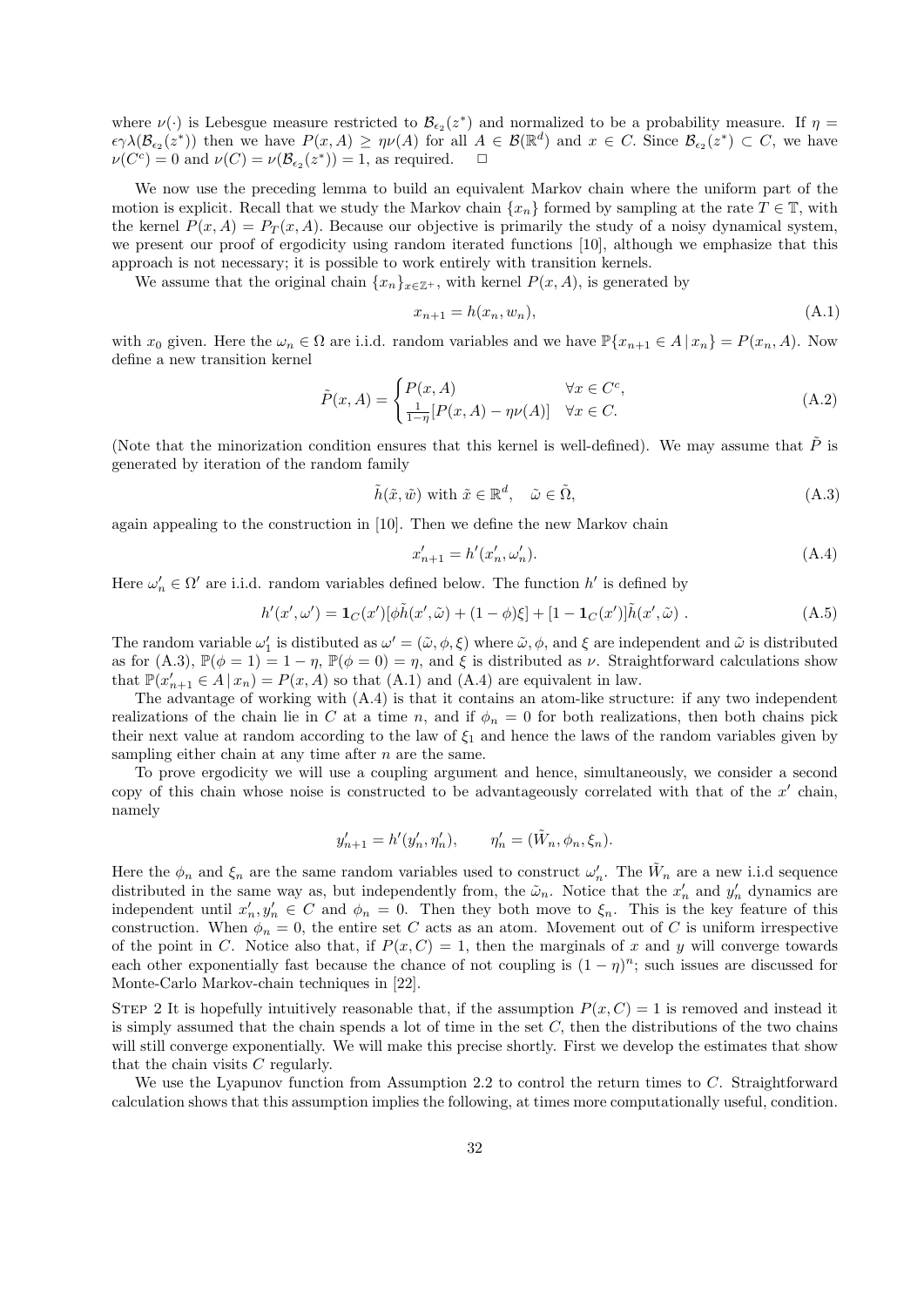**Lemma A.2** Let Assumption 2.2 hold and let  $\gamma \in (\alpha, 1), s \in [1, \infty)$ . If

$$
c(s) = \frac{s\beta}{\gamma - \alpha}, \quad C(s) = \{x : V(x) \le c(s)\}\
$$

then

$$
\mathbb{E}[V(x_{n+1})|\mathcal{F}_n] \le \gamma V(x_n) + s\beta \mathbf{1}_{C(s)}(x_n). \tag{A.6}
$$

In the following we let  $c = c(2)$  and  $C = C(2)$ . Furthermore we use  $\kappa$  to denote a constant independent of initial data for the Markov chain under consideration and independent of any time index  $n, k \dots$  etc. However the actual value of  $\kappa$  may change from occurence to occurence. The following amounts to the Optional Stopping lemma adapted to our setting. Since it is short we include the proof for completeness. It is the key estimate needed to complete the ergodic result.

**Lemma A.3** Let N be any stopping time and fix an  $n \geq 0$ . Under Assumption 2.2,

$$
\mathbb{E}\left\{V(x_n)\mathbf{1}_{N>n}\right\} \leq \mathbb{E}\left\{V(x_n)\mathbf{1}_{N\geq n}\right\} \leq \kappa\gamma^n \left[V(x_0) + \mathbb{E}\left\{\sum_{j=1}^{n\wedge N}\gamma^{-j}\mathbf{1}_C(x_{j-1})\right\}\right] \leq \frac{\kappa[\gamma^n V(x_0) + 1]}{1 - \gamma}.
$$

At first glance this lemma may seem rather technical. However it gives immediately that the return time to the set C has exponential tails and, with some appeals to the standard theory, the existence of an invariant measure. We defer the proof of the lemma until after these two useful corollaries.

Corollary A.4 Assume the conditions of Lemma A.3 hold. If  $\tau_C = \inf\{n > 0 : x_n \in C\}$  then for  $n > 0$ and  $\gamma \in (\alpha, 1)$  it follows that

$$
\mathbb{P}\{\tau_C > n\} \le \kappa \gamma^n [V(x_0) + 1]
$$

and

$$
\mathbb{E}\left(\frac{1}{\gamma}\right)^{\tau_C} \leq \kappa[V(x_0) + 1].
$$

**Proof** (Corollary A.4) The definition of  $\tau_C$  implies that

$$
\sum_{j=1}^{n \wedge \tau_C} \gamma^{n-j} \mathbf{1}_C(x_{j-1}) = \gamma^{n-1} \mathbf{1}_C(x_0);
$$

also

$$
\mathbb{E}\left\{V(x_n)\mathbf{1}_{\tau_C > n}\right\} \ge c \mathbb{E}\left\{\mathbf{1}_{\tau_C > n}\right\} = c \mathbb{P}\{\tau_C > n\}.
$$

Using these estimates in Lemma A.3 gives the first result. For the second result notice that

$$
\mathbb{E}\left(\frac{1}{\gamma}\right)^{\tau_C} = \sum_{n=1}^{\infty} \left(\frac{1}{\gamma}\right)^n \mathbb{P}(\tau_C = n)
$$
  

$$
\leq \sum_{n=1}^{\infty} \left(\frac{1}{\gamma}\right)^n \mathbb{P}(\tau_C > n - 1).
$$

Since  $\gamma \in (\alpha, 1)$  we can employ the first result with  $\gamma \to \gamma' \in (\alpha, \gamma)$  to give the desired estimate.  $\Box$ Corollary A.5 Under Assumption 2.2, the system possesses an invariant probability measure.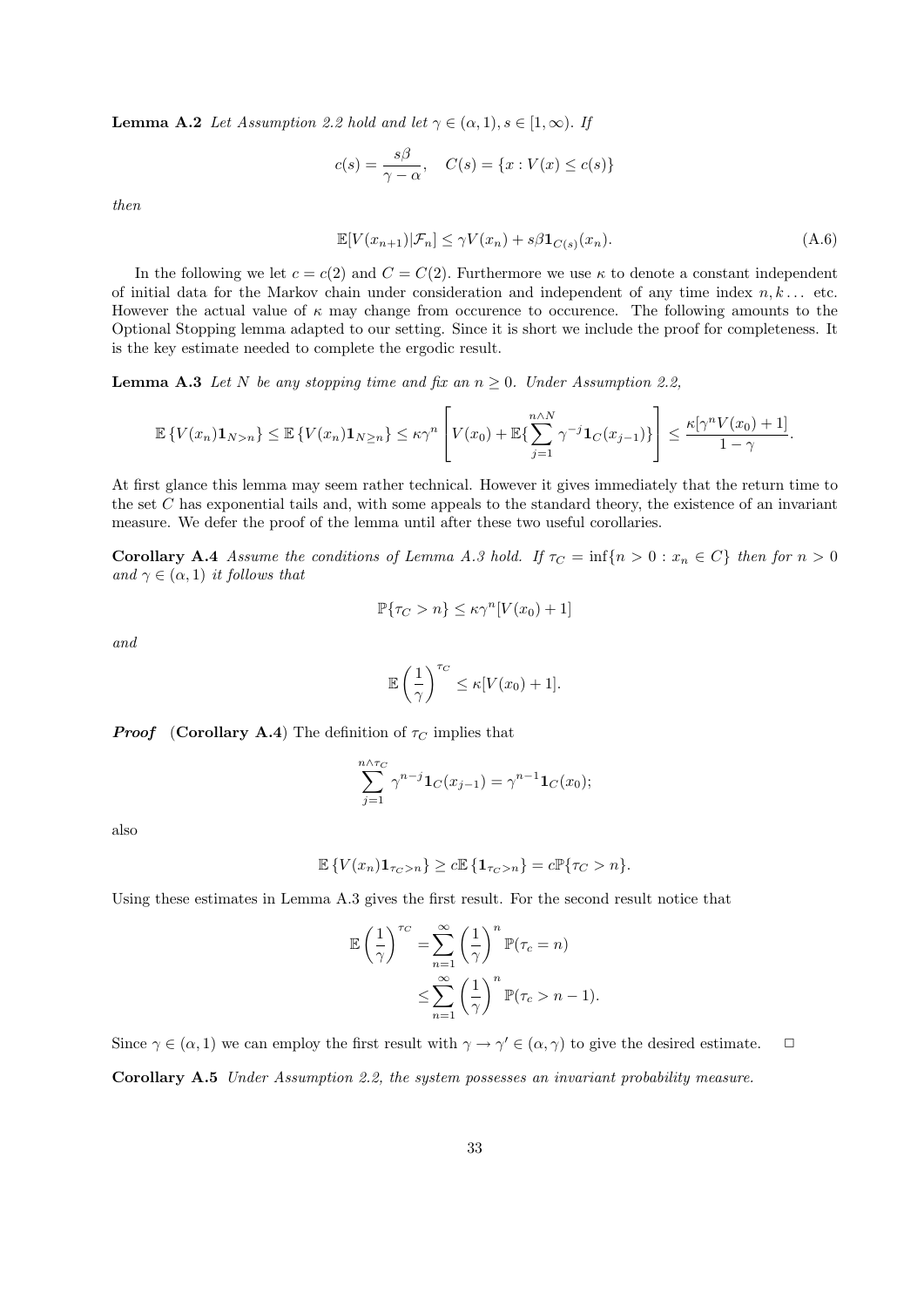**Proof** (Corollary A.5) If we take the deterministic stopping time  $N = n$  then Lemma A.3 implies that  $\sup_{n>0} \mathbb{E}\{V(x_n)\} < \infty$ . Fixing an  $x_0$ , Chebychev's inequality tells us that the measures defined by

$$
\mu_n(A) \stackrel{\text{def}}{=} \frac{1}{n} \sum_{k=0}^n \mathbb{P}\big\{x_k \in A\big\}
$$

are a tight sequence of measures since the level sets of V bound compact subsets of phase space. Hence once can extract a subsequence which converges to an invariant measure. See [10, 16] for more details. Since the total mass of each  $\mu_n$  is bounded by one, any limiting measure will be finite and hence can be normalized into a probability measure.  $\Box$ 

**Proof** (Lemma A.3) Begin by noticing that the third inequality follows from the second because

$$
\sum_{j=1}^{n \wedge N} \gamma^{n-j} \mathbf{1}_C(x_j) \le \sum_{j=1}^n \gamma^{n-j} \le \frac{1}{1-\gamma} .
$$

The first inequality holds because  $V(x_n) \mathbf{1}_{N>n} \leq V(x_n) \mathbf{1}_{N>n}$  for every realization. To see the second claim, define  $F(x, n) = \gamma^{-n} V(x)$  and observe that

$$
F(x_{N \wedge n}, N \wedge n) = F(x_0, 0) + \sum_{j=1}^{N \wedge n} \left[ F(x_j, j) - F(x_{j-1}, j-1) \right]
$$

$$
= F(x_0, 0) + \sum_{j=1}^{n} \mathbf{1}_{N > j-1} \left[ F(x_j, j) - F(x_{j-1}, j-1) \right]
$$

.

Since the event  $\{N > j - 1\} \in \mathcal{F}_{j-1}, F(x_0, 0) = V(x_0)$ , and

$$
\mathbb{E}\big\{F(x_j,j)\big|\mathcal{F}_{j-1}\big\} \le \gamma^{-j}[\gamma V(x_{j-1}) + 2\beta \mathbf{1}_C(x_{j-1})] = F(x_{j-1}, j-1) + 2\gamma^{-j}\beta \mathbf{1}_C(x_{j-1})
$$

we have

$$
\mathbb{E}F(x_{N\wedge n}, N\wedge n) = V(x_0) + \mathbb{E}\sum_{j=1}^n \mathbf{1}_{N>j-1} \mathbb{E}\big\{F(x_j, j) - F(x_{j-1}, j-1) | \mathcal{F}_{j-1}\big\}
$$
  

$$
\leq V(x_0) + 2\beta \mathbb{E}\sum_{j=1}^n \gamma^{-j} \mathbf{1}_{N>j-1} \mathbf{1}_C(x_{j-1}).
$$

Now observe that  $\mathbb{E} F(x_{N\wedge n}, N \wedge n) = \mathbb{E} \{ \gamma^{-n} V(x_n) \mathbf{1}_{n \leq N} \} + \mathbb{E} \{ \gamma^{-N} V(x_N) \mathbf{1}_{n > N} \}.$  Since V is positive we can neglect the second of the terms to obtain

$$
\mathbb{E}\left\{V(x_n)\mathbf{1}_{n\leq N}\right\} \leq \gamma^n \mathbb{E}F(x_{N\wedge n}, N\wedge n) \leq \gamma^n V(x_0) + 2\beta \mathbb{E}\sum_{j=1}^{n\wedge N} \gamma^{n-j} \mathbf{1}_C(x_{j-1})
$$

as required.  $\square$ 

With the estimates of STEPS I and II, we are now ready to attack the principle result of this section.

**Proof** (Theorem 2.5) We abuse notation and take  $\mathcal{F}_n$  to be the  $\sigma$ -algebra generated by both the  $\{x'_n\}_{n\geq 0}$ and  $\{y'_n\}_{n\geq 0}$  chains simultaneously. In the following E with no superscript denotes expectation for the product chain  $\{(x'_n, y'_n)\}\$  with possibly random data  $(x'_0, y'_0)$ . Any test function f can be decomposed into two nonnegative functions  $f^+$  and  $f^-$  with disjoint support so that  $f = f^+ - f^-$ . Thus

$$
\left|{\mathbb E} f(x'_n)-{\mathbb E} f(y'_n)\right|\leq \left|{\mathbb E} f^+(x'_n)-{\mathbb E} f^+(y'_n)\right|+\left|{\mathbb E} f^-(x'_n)-{\mathbb E} f^-(y'_n)\right|.
$$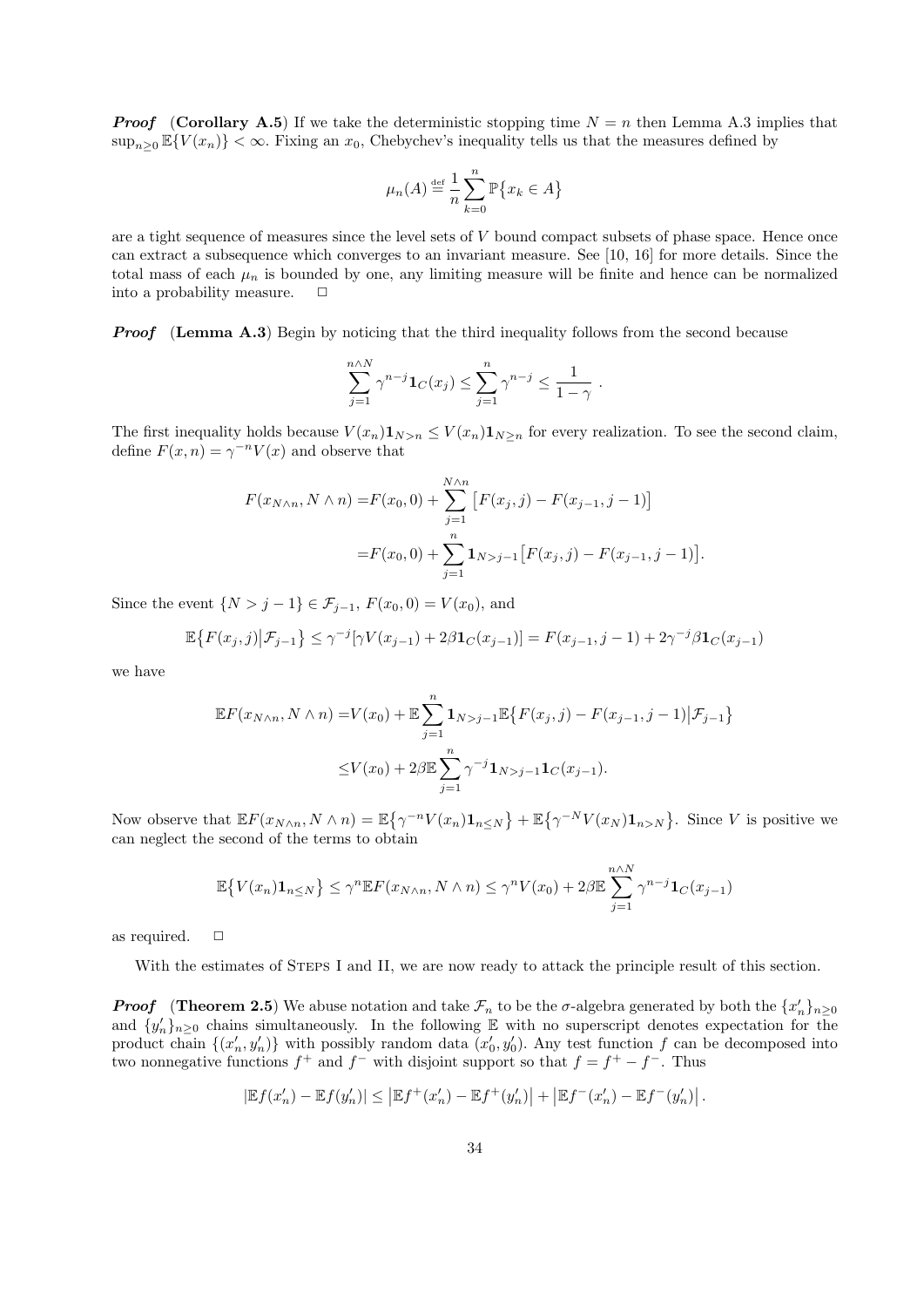We will deal with the two terms on the right hand side simultaneously.

Define the coupling time by

$$
\zeta = \inf_{n \ge 0} \{ (x'_n, y'_n) \in C \times C, \phi_n = 0 \}.
$$

Observe that

$$
\mathbb{E}f^{\pm}(x'_n) = \mathbb{E}f^{\pm}(x'_n)\mathbf{1}_{n\geq\zeta} + \mathbb{E}f^{\pm}(x'_n)\mathbf{1}_{n<\zeta}
$$

and since  $\mathbb{E} f^{\pm}(x'_n) \mathbf{1}_{n \ge \zeta} = \mathbb{E} f^{\pm}(y'_n) \mathbf{1}_{n \ge \zeta} \le \mathbb{E} f^{\pm}(y'_n)$  and  $f^{\pm} \le V$  we obtain

$$
\mathbb{E}f^{\pm}(x'_n) \leq \mathbb{E}f^{\pm}(y'_n) + \mathbb{E}V(x'_n) \mathbf{1}_{n < \zeta}.
$$

Reversing the roles of  $x'_n$  and  $y'_n$  produces a second inequality which when combined with the first yields

$$
\left| \mathbb{E} f^{\pm}(x'_n) - \mathbb{E} f^{\pm}(y'_n) \right| \leq \max \left\{ \mathbb{E} V(x'_n) \mathbf{1}_{n < \zeta}, \mathbb{E} V(y'_n) \mathbf{1}_{n < \zeta} \right\}
$$

and hence

$$
|\mathbb{E}f(x'_n) - \mathbb{E}f(y'_n)| \le 2 \max \left\{ \mathbb{E}V(x'_n) \mathbf{1}_{n < \zeta}, \mathbb{E}V(y'_n) \mathbf{1}_{n < \zeta} \right\} \,. \tag{A.7}
$$

The next lemma, proved at the end of the section, gives the desired control of the right hand side of the above inequality.

**Lemma A.6** In the setting of Theorem 2.5, for any  $\gamma \in (\alpha^{\frac{1}{2}}, 1)$  there exists  $r \in (0, 1)$  so that

$$
\max\left\{\mathbb{E}V(x'_n)\mathbf{1}_{n<\zeta},\mathbb{E}V(y'_n)\mathbf{1}_{n<\zeta}\right\}\leq \kappa\left[\mathbb{E}(V(x_0)+V(y_0))+1\right]r^n.
$$

Note that  $\gamma$  enters the result through the definition of C, and hence  $\zeta$ . Using this estimate, we conclude the proof of Theorem 2.5. To obtain convergence to the invariant measure, we start the  $y'$  chain with an invariant distribution  $\pi$ . Then  $\mathbb{E}f(y_n') = \int f(y)d\pi(y) \stackrel{\text{def}}{=} \pi(f)$  for all n. We have from  $(A.7)$  and Lemma A.6, starting with product measure  $\delta_{x_0} \times \pi$  on the  $(x', y')$  chain,

$$
|\mathbb{E}^{x_0} f(x_n) - \pi(f)| = |\mathbb{E} f(x'_n) - \mathbb{E} f(y'_n)| \le 2\kappa \left[ V(x_0) + \pi(V) + 1 \right] r^n.
$$

Since  $\pi(V) < \infty$ , the result follows.

We conclude this section with the proof of the Lemma A.6 which is the heart of the proof of Theorem 2.5.

**Proof** (Lemma A.6) Instead of determining when both  $x'_n$  and  $y'_n$  are in C directly, we define a new Lyapunov function to control  $V(x'_n)$  and  $V(y'_n)$  simultaneously. Set  $V'(x, y) = V(x) + V(y)$ . If the original chain satisfies Assumption 2.2 then

$$
\mathbb{E}\big[V'(x_{n+1}, y_{n+1})\big|\mathcal{F}_n\big] \leq \alpha V'(x_n, y_n) + 2\beta\tag{A.8}
$$

where, recall,  $\mathcal{F}_n$  now refers to the  $\sigma$ -algebra of events up to the nth for the product chain. Hence Lemma A.2 with  $s = 1$  and  $V \to V'$  implies, for any  $\gamma \in (\alpha, 1)$ ,

$$
\mathbb{E}\big[V'(x_{n+1},y_{n+1})\big|\mathcal{F}_n\big]\leq \gamma V'(x_n,y_n)+2\beta\mathbf{1}_{C'}((x_n,y_n))
$$

where

$$
C' = \left\{ (x, y) : V'(x, y) \le \frac{2\beta}{\gamma - \alpha} \right\} .
$$

Clearly if  $(x'_n, y'_n) \in C'$  then  $(x'_n, y'_n) \in C \times C$ . Let

$$
\zeta' = \inf_{n \ge 0} \left\{ (x'_n, y'_n) \in C', \phi_n = 0 \right\},\
$$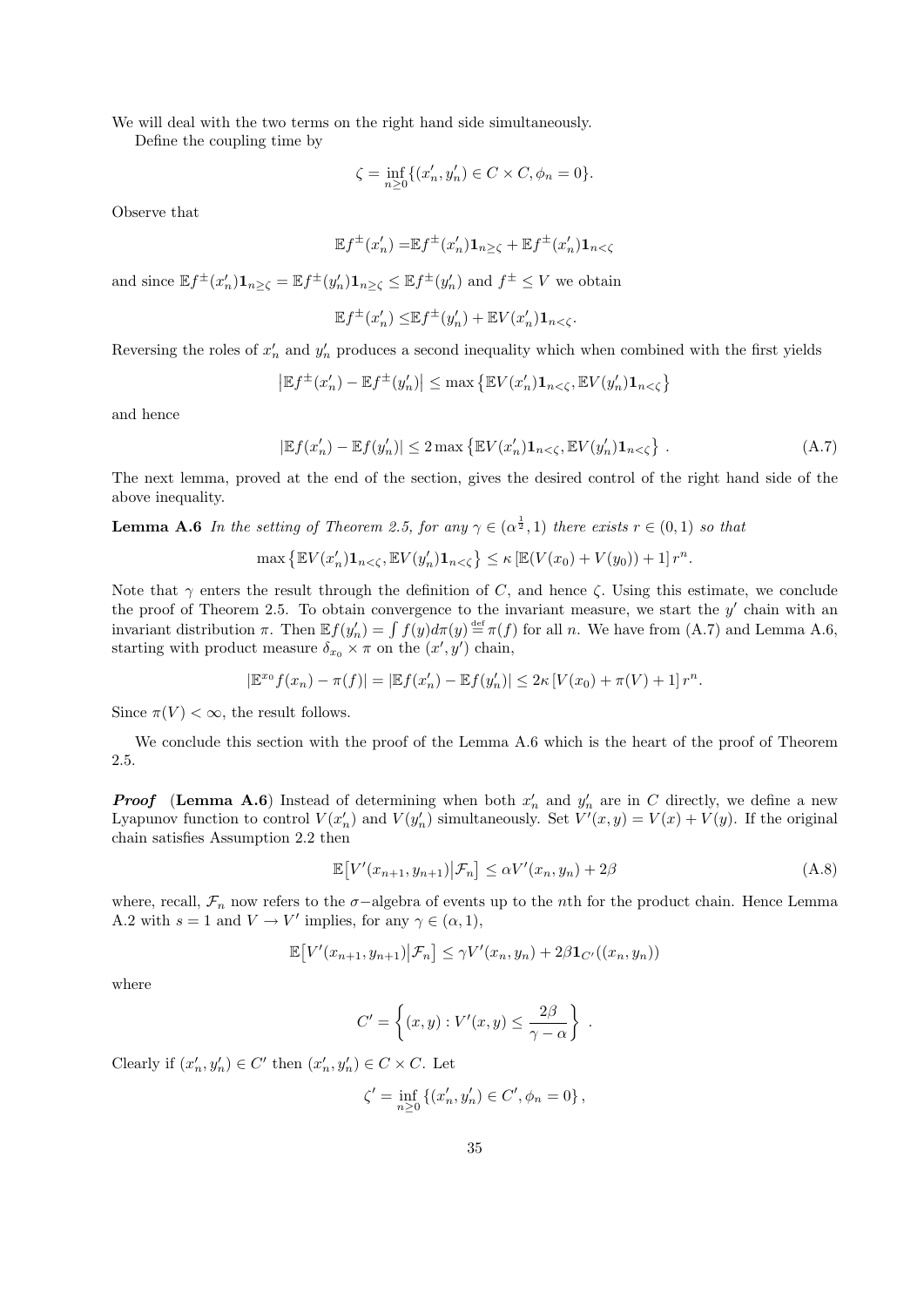noting that  $\zeta \leq \zeta'$ . Also observe that

$$
\max \left\{ \mathbb{E}V(x'_n) \mathbf{1}_{n < \zeta}, \mathbb{E}V(y'_n) \mathbf{1}_{n < \zeta} \right\} \leq \mathbb{E}V(x'_n) \mathbf{1}_{n < \zeta} + \mathbb{E}V(y'_n) \mathbf{1}_{n < \zeta}
$$
\n
$$
= \mathbb{E}V'(x'_n, y'_n) \mathbf{1}_{n < \zeta}
$$
\n
$$
\leq \mathbb{E}V'(x'_n, y'_n) \mathbf{1}_{n < \zeta'}.
$$

Intuitively there are two types of trajectories contributing to  $\mathbb{E}V'(x'_n, y'_n) \mathbf{1}_{n \leq \zeta'}$ : those which spend a typical amount of time in  $C'$  and those that manage not to visit  $C'$  often. The first type contribute little when n is large because it is unlikely that  $\phi_j \neq 0$  for all of the visits to C'. This is the same reasoning used when one has the simple Doeblin condition. The other paths contribute little to the expectation when  $n$  is large because, by Corollary A.4, it is unlikely that a trajectory stays out of  $C'$  for very long. We now make these ideas more precise.

Let  $\tau_k$  be the time of the k<sup>th</sup> visit to C'. For notational convenience we define  $\tau_s$  for any real s by  $\tau_s = \tau_{[s]}$  and define  $\tau_0 = 0$ . Fixing an  $a \in (0, 1)$ , we split  $\mathbb{E}V'(x'_n, y'_n) \mathbf{1}_{n < \zeta'}$  into two terms as follows:

$$
\mathbb{E}V'(x'_n, y'_n) \mathbf{1}_{n < \zeta'} = \mathbb{E}V'(x'_n, y'_n) \mathbf{1}_{n < \zeta'} \mathbf{1}_{\tau_{an} < n} + \mathbb{E}V'(x'_n, y'_n) \mathbf{1}_{n < \zeta'} \mathbf{1}_{\tau_{an} \ge n}
$$
\n
$$
= \mathbb{E}V'(x'_n, y'_n) \mathbf{1}_{n < \zeta'} \mathbf{1}_{\tau_{an} < n} + \sum_{k=0}^{\lceil an \rceil - 1} \mathbb{E}V'(x'_n, y'_n) \mathbf{1}_{n < \zeta'} \mathbf{1}_{\tau_k < n} \mathbf{1}_{\tau_{k+1} \ge n}
$$
\n
$$
= (I) + \qquad (H) \qquad (A.9)
$$

Here  $n \geq 1$ . The first term represents typical behavior, in terms of the number of returns to C', when a is small enough; here we rely on the chance of coupling to dominate. The second term corresponds to unusual behavior of the trajectories and hence will be small. In the following it is convenient to define

$$
\overline{V} \stackrel{\text{def}}{=} \sup_{(x',y') \in C'} V'(x',y'), \quad V'_0 \stackrel{\text{def}}{=} V'(x'_0,y'_0).
$$

For (I) note that, by Lemma A.3,

$$
\mathbb{E}V'(x_n', y_n')\mathbf{1}_{\tau_{an}< n}\mathbf{1}_{n< \zeta'} \leq \mathbb{E}V'(x_n', y_n')\mathbf{1}_{\tau_{an}< n}\mathbf{1}_{\tau_{an}< \zeta'}
$$
\n
$$
= \mathbb{E}\left\{V'(x_n', y_n')\mathbf{1}_{\tau_{an}< \zeta'}|\tau_{an}< n\right\}\mathbb{P}\{\tau_{an}< n\}
$$
\n
$$
= \mathbb{E}\left\{\mathbf{1}_{\tau_{an}< \zeta'}\mathbb{E}\left\{V'(x_n', y_n')|\tau_{an}< n, \mathcal{F}_{\tau_{an}}\right\}|\tau_{an}< n\right\}\mathbb{P}\{\tau_{an}< n\}
$$
\n
$$
\leq \mathbb{E}\left\{\mathbf{1}_{\tau_{an}< \zeta'}\kappa[\bar{V}+1]|\tau_{an}< n\right\}\mathbb{P}\{\tau_{an}< n\}
$$
\n
$$
= \kappa[\bar{V}+1]\mathbb{E}\left\{\mathbf{1}_{\tau_{an}< \zeta'}\mathbf{1}_{\tau_{an}< n}\right\} \leq \kappa[\bar{V}+1]\mathbb{E}\left\{\mathbf{1}_{\tau_{an}< \zeta'}\right\}
$$
\n
$$
\leq \kappa[\bar{V}+1](1-\eta)^{an}
$$

For (II) let  $\gamma \in (\alpha^{\frac{1}{2}}, 1)$  so that  $\gamma^2 \in (\alpha, 1)$ . For  $k = 0$  we have, by Lemma A.3,

$$
\mathbb{E}V'(x'_n, y'_n)\mathbf{1}_{n<\zeta'}\mathbf{1}_{\tau_0\n(A.10)
$$

For  $k \geq 1$ , again using Lemma A.3,

$$
\mathbb{E}V'(x'_n, y'_n) \mathbf{1}_{\tau_{k+1} \ge n} \mathbf{1}_{\tau_k < n} \mathbf{1}_{n < \zeta'} \le \mathbb{E}V'(x'_n, y'_n) \mathbf{1}_{\tau_{k+1} \ge n} \mathbf{1}_{\tau_k < n} \mathbf{1}_{\tau_k < \zeta'} \n= \mathbb{E} \left\{ \mathbf{1}_{\tau_k < \zeta'} \mathbb{E}\{V'(x'_n, y'_n) \mathbf{1}_{\tau_{k+1} \ge n} | \mathcal{F}_{\tau_k}, \tau_k < n \} | \tau_k < n \right\} \mathbb{P} \left\{ \tau_k < n \right\} \n\le \mathbb{E} \left\{ \mathbf{1}_{\tau_k < n} \mathbf{1}_{\tau_k < \zeta'} \kappa \gamma^{n-\tau_k} [\overline{V} + 1] \right\} \n\le \gamma^n \kappa [\overline{V} + 1] \{ \mathbb{E} \mathbf{1}_{\tau_k < \zeta'} \mathbb{E} \gamma^{-2\tau_k} \}^{\frac{1}{2}} \n\le \gamma^n \kappa [\overline{V} + 1] (1 - \eta)^{k/2} \{ \mathbb{E} \gamma^{-2\tau_k} \}^{\frac{1}{2}}.
$$

Now

$$
\mathbb{E}\gamma^{-2\tau_k} = \mathbb{E}\gamma^{-\sum_{l=1}^k 2(\tau_l - \tau_{l-1})}
$$

$$
= \mathbb{E}\prod_{l=1}^k \left\{ \left(\frac{1}{\gamma^2}\right)^{(\tau_l - \tau_{l-1})} \right\}
$$

$$
\stackrel{\text{def}}{=} P_k
$$